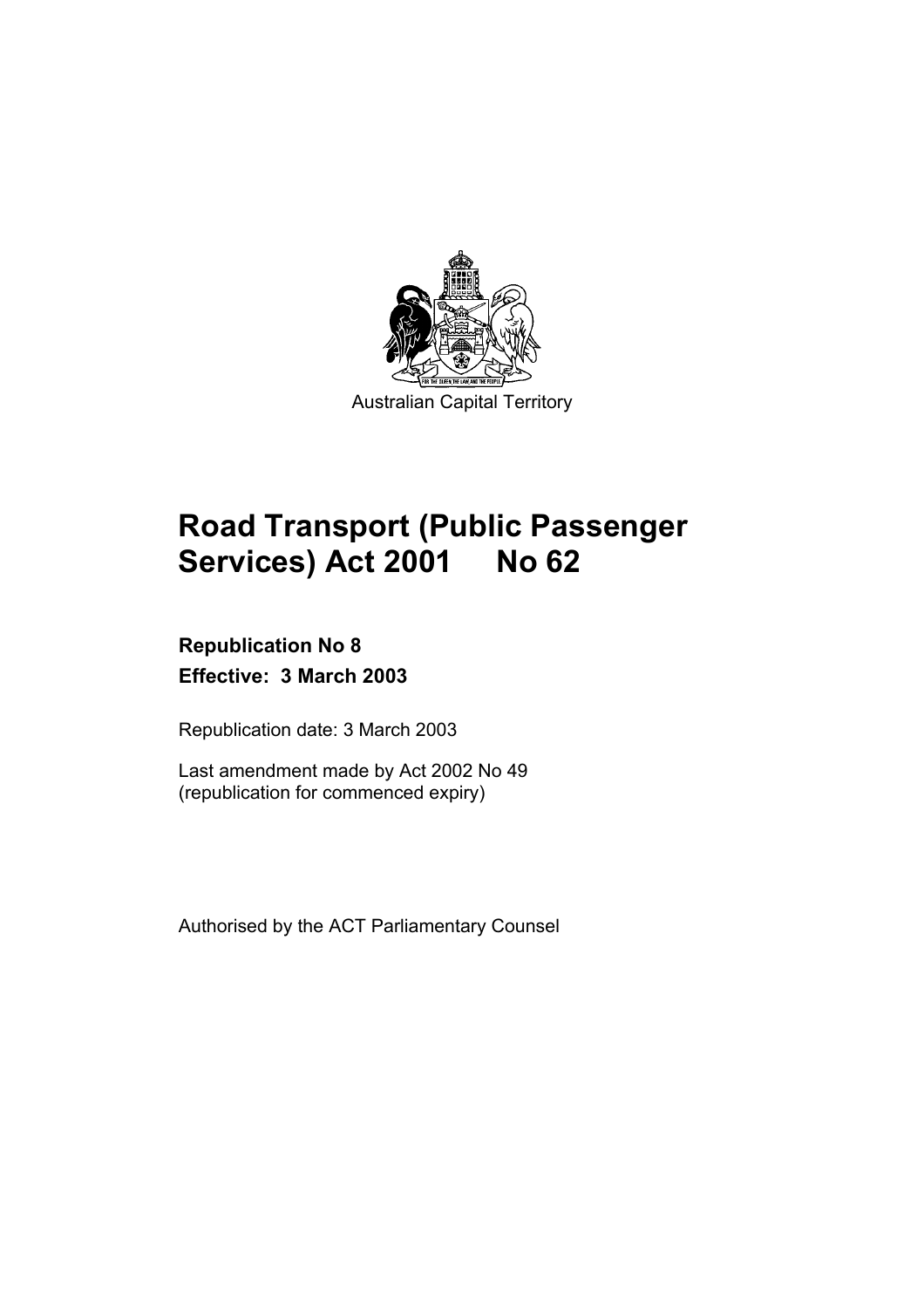#### **About this republication**

#### **The republished law**

This is a republication of the *Road Transport (Public Passenger Services) Act 2001* (including any amendment made under the *Legislation Act 2001*, part 11.3 (Editorial changes)) as in force on 3 March 2003*.* It also includes any amendment, repeal or expiry affecting the republished law to 3 March 2003.

The legislation history and amendment history of the republished law are set out in endnotes 3 and 4.

#### **Kinds of republications**

The Parliamentary Counsel's Office prepares 2 kinds of republications of ACT laws (see the ACT legislation register at www.legislation.act.gov.au):

- authorised republications to which the *Legislation Act 2001* applies
- unauthorised republications.

The status of this republication appears on the bottom of each page.

#### **Editorial changes**

The *Legislation Act 2001*, part 11.3 authorises the Parliamentary Counsel to make editorial amendments and other changes of a formal nature when preparing a law for republication. Editorial changes do not change the effect of the law, but have effect as if they had been made by an Act commencing on the republication date (see *Legislation Act 2001*, s 115 and s 117). The changes are made if the Parliamentary Counsel considers they are desirable to bring the law into line, or more closely into line, with current legislative drafting practice.

This republication includes amendments made under part 11.3 (see endnote 1).

#### **Uncommenced provisions and amendments**

If a provision of the republished law has not commenced or is affected by an uncommenced amendment, the symbol  $|\mathbf{U}|$  appears immediately before the provision heading. The text of the uncommenced provision or amendment appears only in the last endnote.

#### **Modifications**

If a provision of the republished law is affected by a current modification, the symbol  $\mathbf{M}$ appears immediately before the provision heading. The text of the modifying provision appears in the endnotes. For the legal status of modifications, see *Legislation Act 2001*, section 95.

#### **Penalties**

The value of a penalty unit for an offence against this republished law at the republication date is—

- (a) if the person charged is an individual—\$100; or
- (b) if the person charged is a corporation—\$500.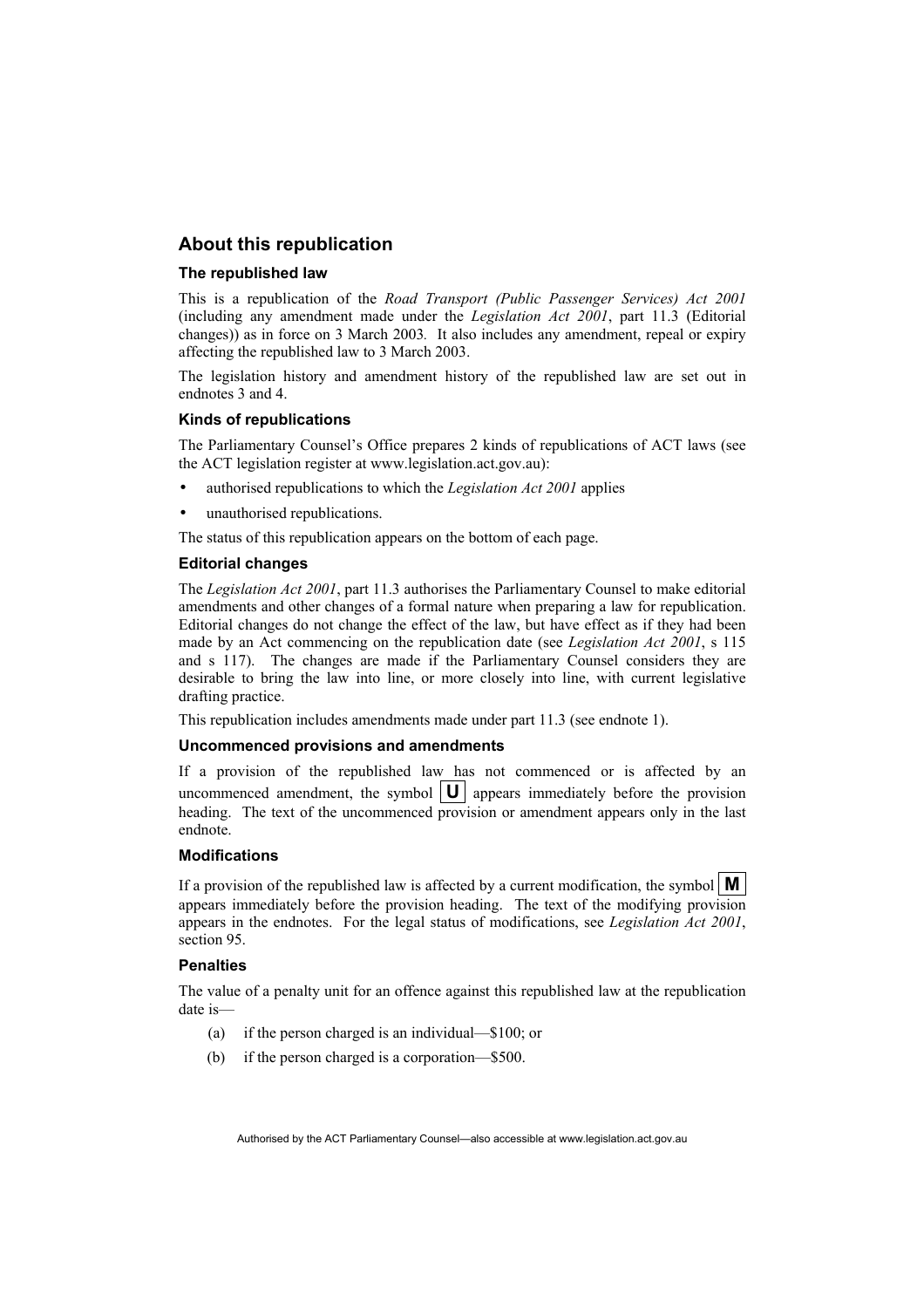

# **Road Transport (Public Passenger Services) Act 2001**

## **Contents**

|        |                                                     | Page |
|--------|-----------------------------------------------------|------|
| Part 1 | <b>Preliminary</b>                                  |      |
| 1      | Name of Act                                         | 2    |
| 2      | Objects                                             | 2    |
| 3      | Dictionary                                          | 3    |
| 4      | <b>Notes</b>                                        | 3    |
| 5      | Functions of road transport authority               | 3    |
| 6      | Registers of accredited people and licences         | 4    |
| 7      | Security and disclosure of information in registers | 5    |
| 8      | Trade Practices Act authorisation                   | 5    |
| 9      | Combinations of accreditations and licences         | 5    |
| 10     | What is a public passenger service?                 | 6    |

| R8       | Road Transport (Public Passenger Services) Act | contents 1 |
|----------|------------------------------------------------|------------|
| 03/03/03 | 2001                                           |            |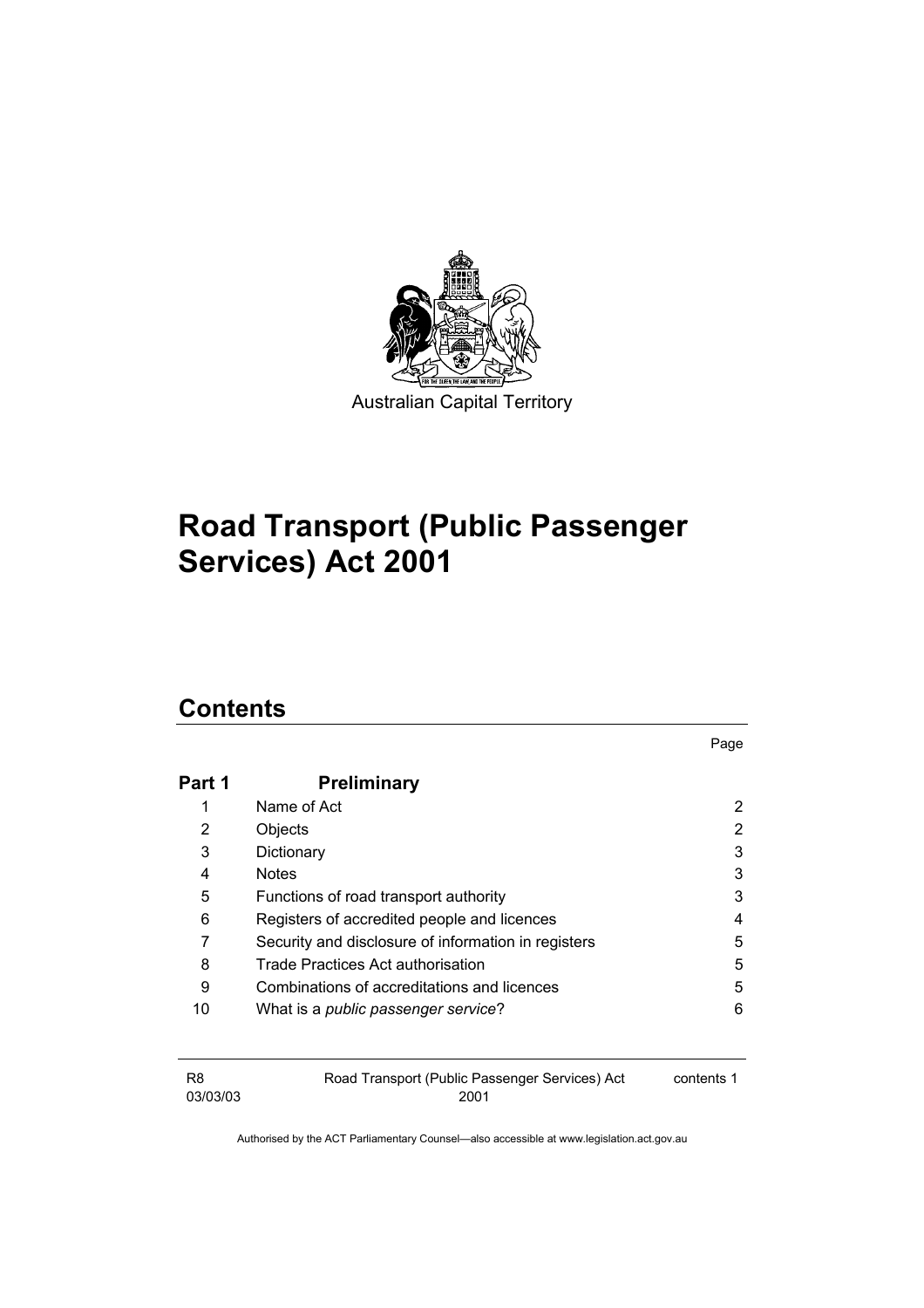#### Contents

|                     |                                                                     | Page                       |
|---------------------|---------------------------------------------------------------------|----------------------------|
| Part 2              | <b>Bus services</b>                                                 |                            |
| <b>Division 2.1</b> | <b>Basic concepts</b>                                               |                            |
| 11                  | Meaning of bus service                                              | 7                          |
| 12                  | What is a regular route service?                                    | $\overline{7}$             |
| 13                  | What is a <i>tour and charter service</i> ?                         | 7                          |
| 14                  | What is a long-distance service?                                    | $\overline{7}$             |
| <b>Division 2.2</b> | <b>Accreditation of bus service operators</b>                       |                            |
| 15                  | Bus operators--- purposes of accreditation                          | 8                          |
| 16                  | Regulations about accreditation system                              | 8                          |
| <b>Division 2.3</b> | Service contracts for regular route services                        |                            |
| 17                  | Service contracts                                                   | 10                         |
| <b>Division 2.4</b> | Entitlement to operate certain bus services                         |                            |
| 18                  | Entitlement to operate regular route services                       | 11                         |
| 19                  | Entitlement to operate tour and charter services                    | 11                         |
| 20                  | Unaccredited operators not to operate certain bus services          | 11                         |
| 21                  | Pretending to be an accredited bus service operator                 | 12                         |
| 22                  | Operators of regular route services to hold service contracts       | $12 \overline{ }$          |
| <b>Division 2.5</b> | <b>Regulation of bus services</b>                                   |                            |
| 23                  | Regular route services-power to determine maximum fares             | 12                         |
| 24                  | Regulations about operation of bus services by accredited<br>people | 13                         |
| 25                  | Regulations about operation of public buses                         | 14                         |
| 26                  | Regulations about bus drivers                                       | 15                         |
| 27                  | Regulations about conduct of passengers                             | 15                         |
| Part 3              | <b>Taxi networks</b>                                                |                            |
| <b>Division 3.1</b> | <b>Basic concepts</b>                                               |                            |
| 28                  | Meaning of taxi network                                             | 16                         |
| 29                  | Meaning of taxi booking service                                     | 16                         |
| <b>Division 3.2</b> | Accreditation of taxi network providers                             |                            |
| 30                  | Taxi network providers--purposes of accreditation                   | 16                         |
| 31                  | Taxi network providers-regulations about accreditation system       | 17                         |
| contents 2          | Road Transport (Public Passenger Services) Act<br>2001              | R <sub>8</sub><br>03/03/03 |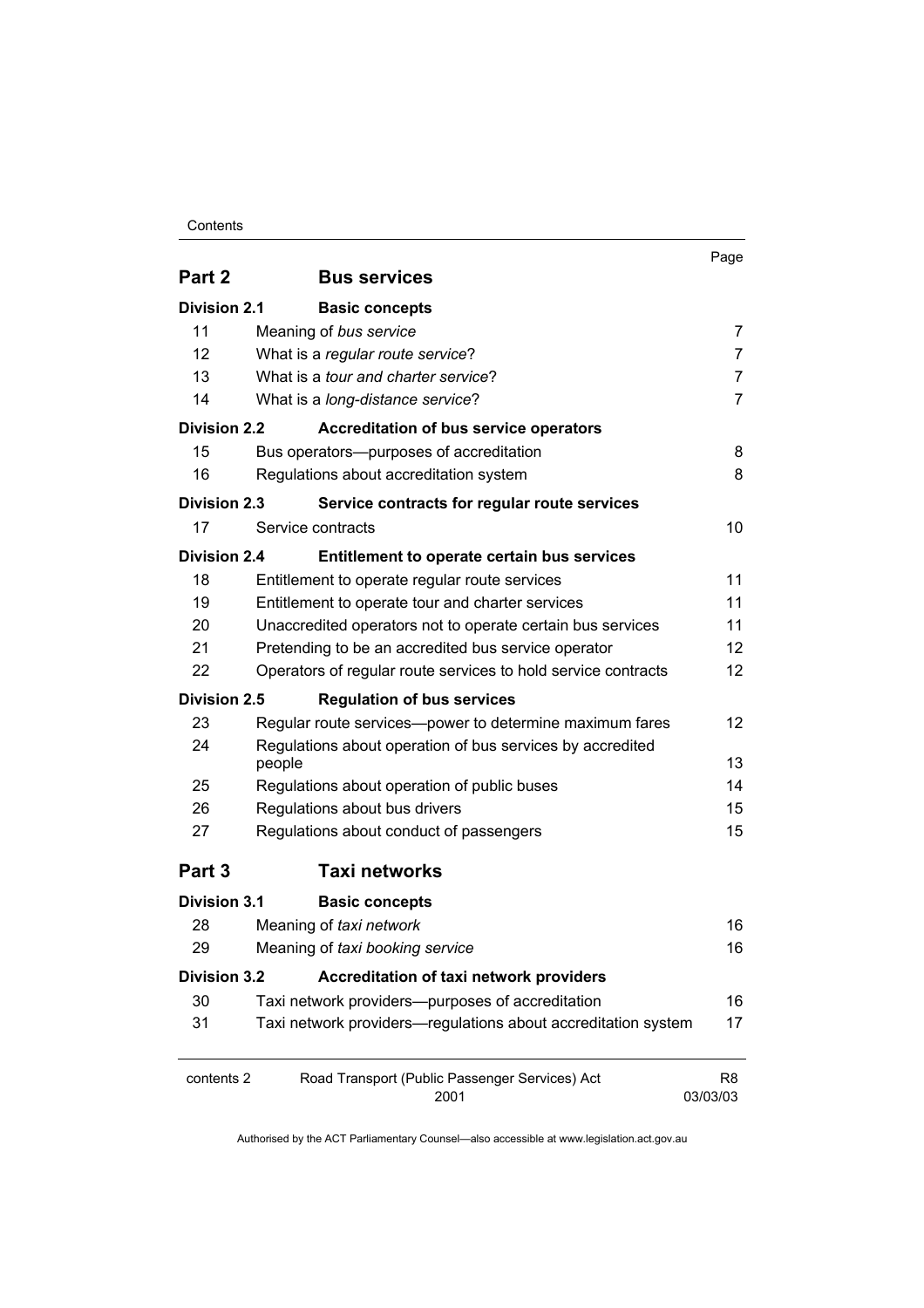|                            |                                                                      | Contents   |
|----------------------------|----------------------------------------------------------------------|------------|
|                            |                                                                      | Page       |
| Division 3.3               | <b>Entitlement to operate taxi networks</b>                          |            |
| 32                         | Entitlement to operate taxi networks                                 | 18         |
| 33                         | Unaccredited persons not to operate taxi network                     | 18         |
| 34                         | Pretending to be an accredited taxi network provider                 | 19         |
| <b>Division 3.4</b>        | <b>Regulation of taxi networks</b>                                   |            |
| 35                         | Regulations about operation of taxi networks by accredited<br>people | 19         |
| 36                         | Regulations about operation of taxi networks                         | 21         |
| Part 4                     | Licensing of taxi vehicles                                           |            |
| Division 4.1               | <b>Basic concepts</b>                                                |            |
| 37                         | Meaning of taxi licence                                              | 22         |
| 38                         | Meaning of restricted taxi licence                                   | 22         |
| <b>Division 4.2</b>        | <b>Taxi licences</b>                                                 |            |
| 39                         | Maximum numbers of taxi licences                                     | 22         |
| 40                         | Issue of taxi licences                                               | 22         |
| 41                         | Transferability of taxi licences                                     | 23         |
| 42                         | Use of vehicles as taxis                                             | 23         |
| 43                         | Pretending vehicles are licensed taxis                               | 23         |
| 44                         | Regulations about taxi licences                                      | 24         |
| Part 5                     | <b>Taxi services</b>                                                 |            |
| <b>Division 5.1</b>        | <b>Basic concepts</b>                                                |            |
| 45                         | Meaning of taxi                                                      | 25         |
| 46                         | Meaning of restricted taxi                                           | 25         |
| 47                         | Meaning of taxi service                                              | 25         |
| 48                         | Meaning of restricted taxi service                                   | 25         |
| <b>Division 5.2</b>        | Accreditation of taxi service operators                              |            |
| 49                         | Taxi service operators--purposes of accreditation                    | 26         |
| 50                         | Taxi service operators—regulations about accreditation system        | 26         |
| <b>Division 5.3</b>        | <b>Entitlement to operate taxi services</b>                          |            |
| 51                         | Entitlement to operate taxi services                                 | 28         |
| 52                         | Unaccredited operators not to operate taxi services                  | 28         |
| R <sub>8</sub><br>03/03/03 | Road Transport (Public Passenger Services) Act<br>2001               | contents 3 |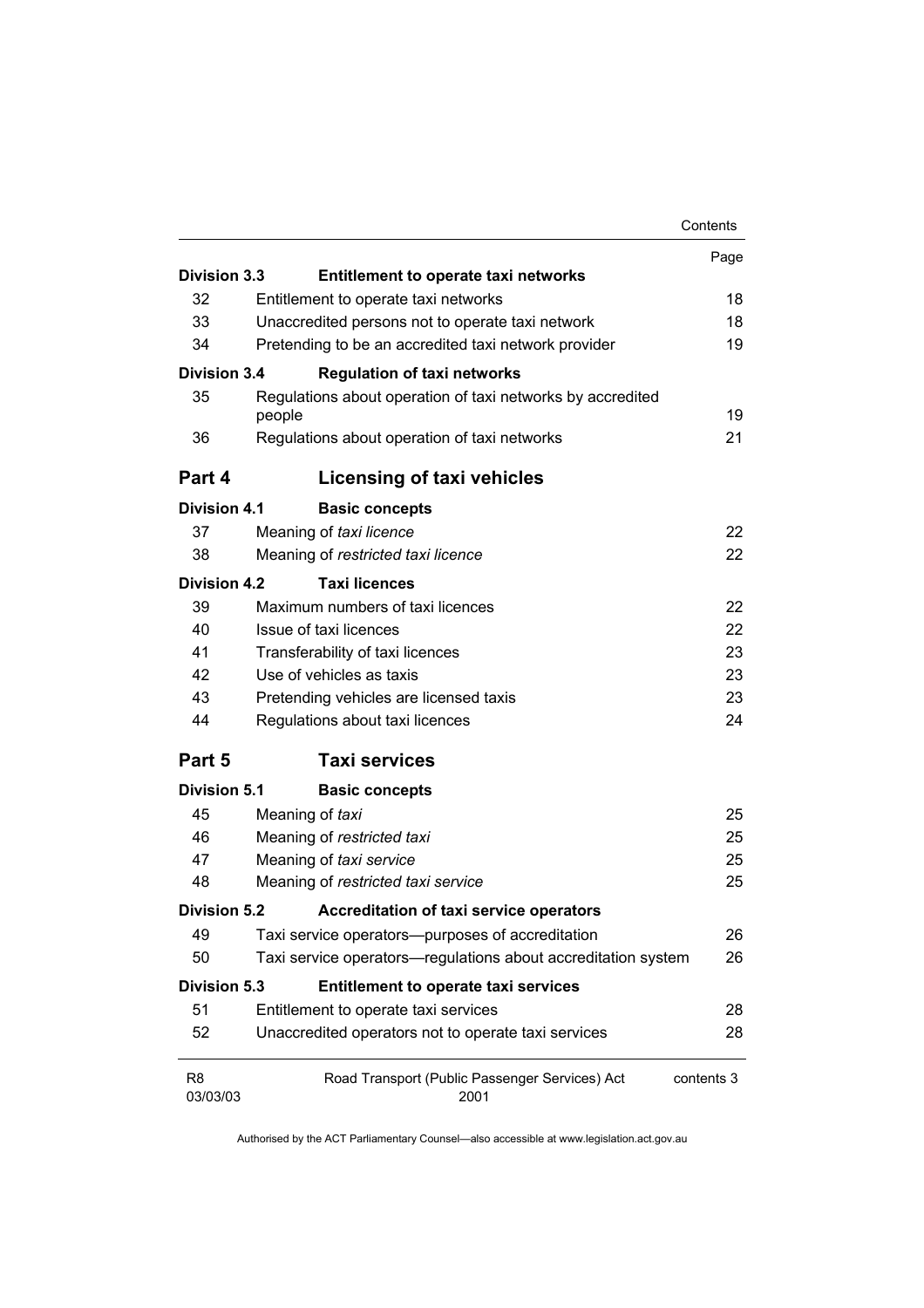| Contents |
|----------|
|          |

|                     |                                                                      | Page<br>28     |
|---------------------|----------------------------------------------------------------------|----------------|
|                     | 53<br>Pretending to be an accredited taxi service operator           |                |
| 54                  | Taxi service operators to be affiliated with taxi network            |                |
| 55                  | Pretending to be affiliated with taxi network                        | 29             |
| <b>Division 5.4</b> | <b>Regulation of taxi services</b>                                   |                |
| 56                  | Regulations about operation of taxi services by accredited<br>people | 29             |
| 57                  | Regulations about operation of taxis                                 | 31             |
| 58                  | Regulations about taxi drivers                                       | 31             |
| 59                  | Regulations about conduct of taxi passengers                         | 32             |
| 60                  | Power to determine maximum taxi fares                                | 32             |
| Part 6              | <b>Miscellaneous</b>                                                 |                |
| 61                  | Regulation-making power                                              | 33             |
| 62                  | Regulations may apply certain laws and instruments                   | 33             |
| 63                  | Regulations about enforcement                                        | 33             |
| 64                  | Minister may exempt vehicles and people from Act                     | 34             |
| 65                  | Regulations may exempt vehicles and people from Act                  | 34             |
| Part 7              | <b>Transitional provisions</b>                                       |                |
| <b>Division 7.1</b> | General                                                              |                |
| 66                  | Definitions for pt 7                                                 | 35             |
| 67                  | <b>Transitional regulations</b>                                      | 35             |
| 68                  | Modification of pt 7's operation                                     | 36             |
| 69                  | Expiry of div 7.1                                                    | 36             |
| <b>Division 7.6</b> | <b>Small buses</b>                                                   |                |
| 83                  | <b>Existing small buses</b>                                          | 36             |
| 84                  | Expiry of div 7.6                                                    | 37             |
|                     |                                                                      |                |
| <b>Dictionary</b>   |                                                                      | 38             |
| <b>Endnotes</b>     |                                                                      |                |
| 1                   | About the endnotes                                                   | 42             |
| $\overline{2}$      | Abbreviation key                                                     | 42             |
| contents 4          | Road Transport (Public Passenger Services) Act<br>2001               | R8<br>03/03/03 |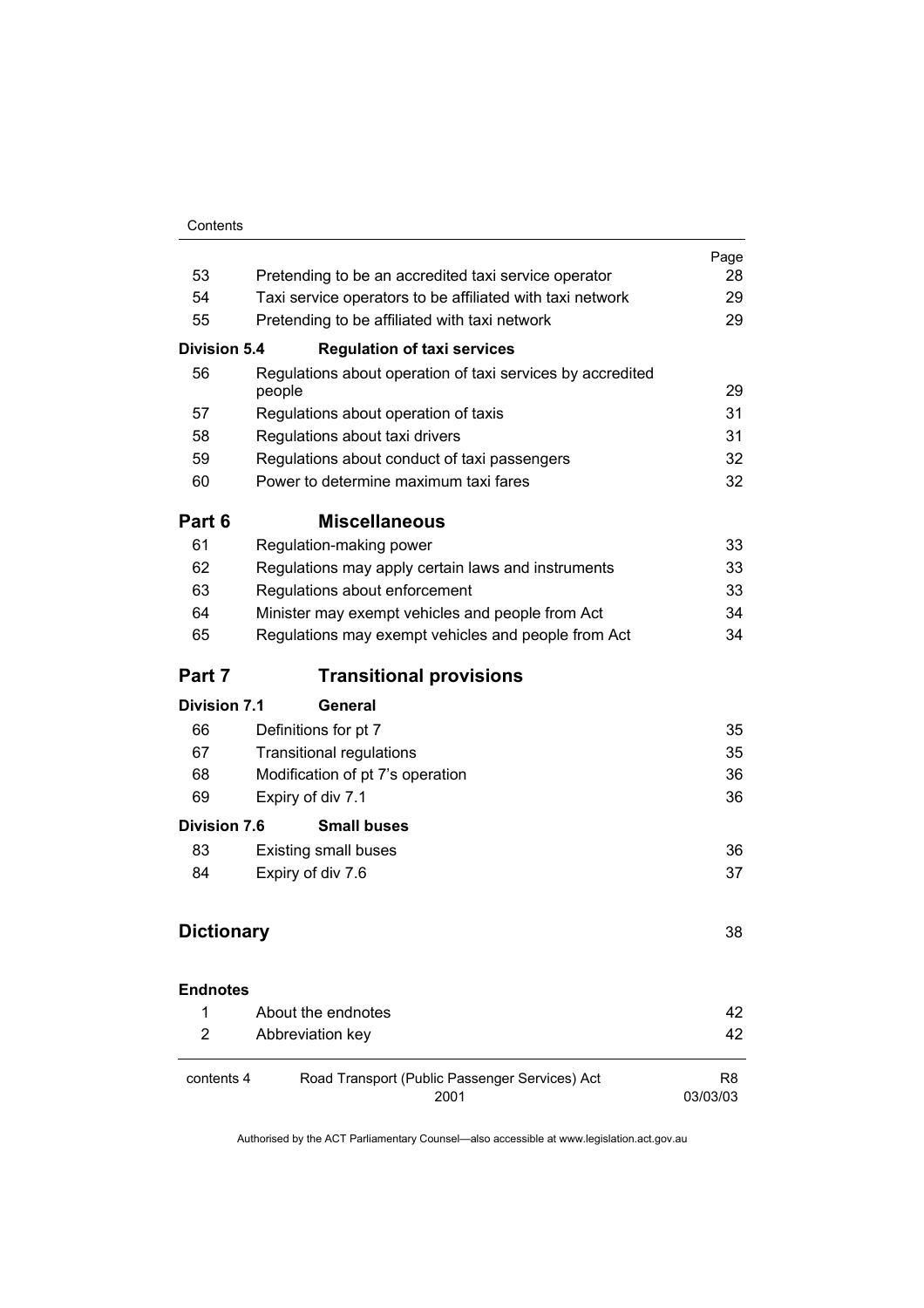|   |                        | Contents |
|---|------------------------|----------|
|   |                        | Page     |
| 3 | Legislation history    | 43       |
| 4 | Amendment history      | 43       |
| 5 | Earlier republications | 53       |
| 6 | Renumbered provisions  | 53       |

R8 03/03/03 contents 5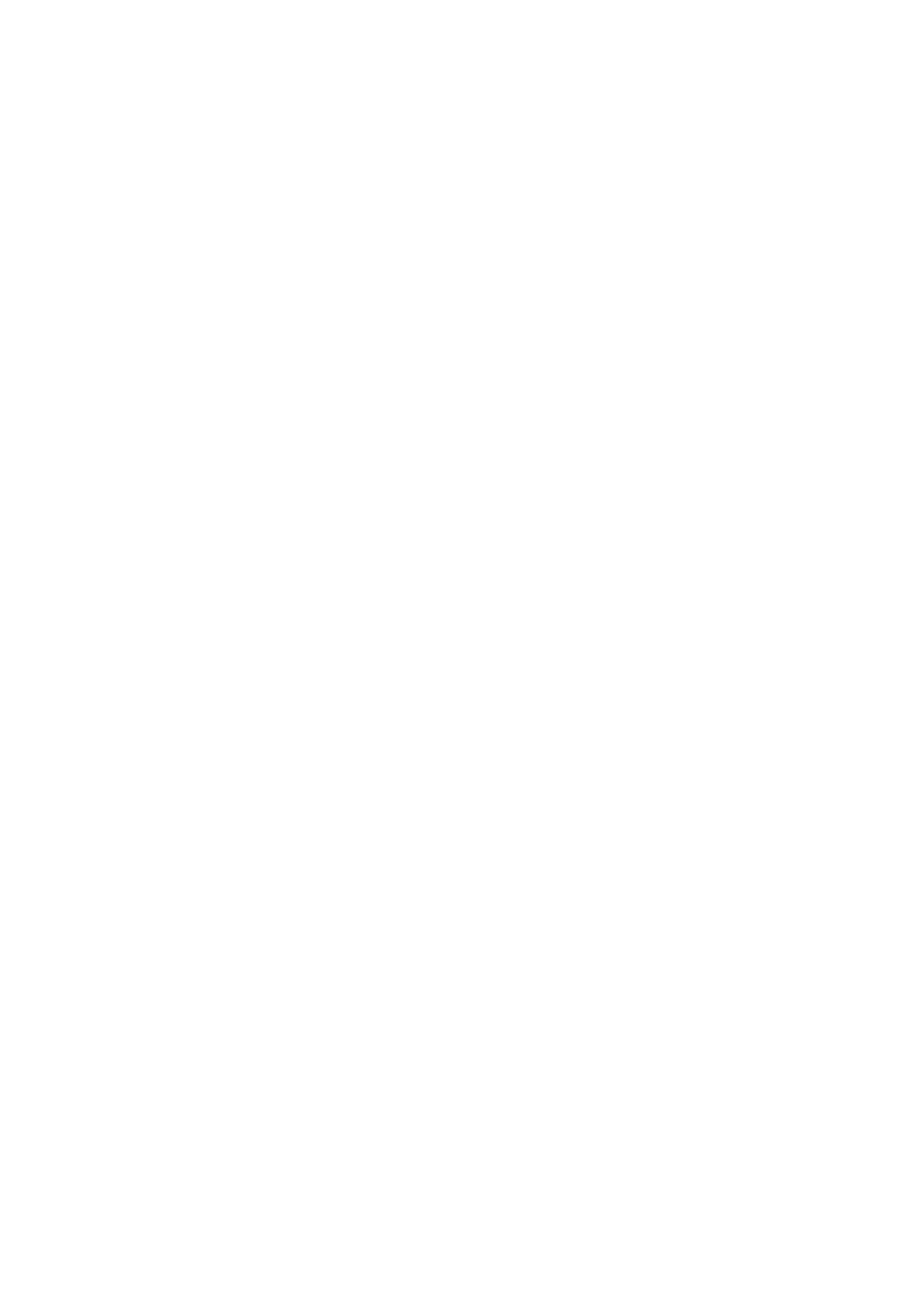

# **Road Transport (Public Passenger Services) Act 2001**

An Act to regulate public transport services, and for other purposes

R8 03/03/03 Road Transport (Public Passenger Services) Act 2001

page 1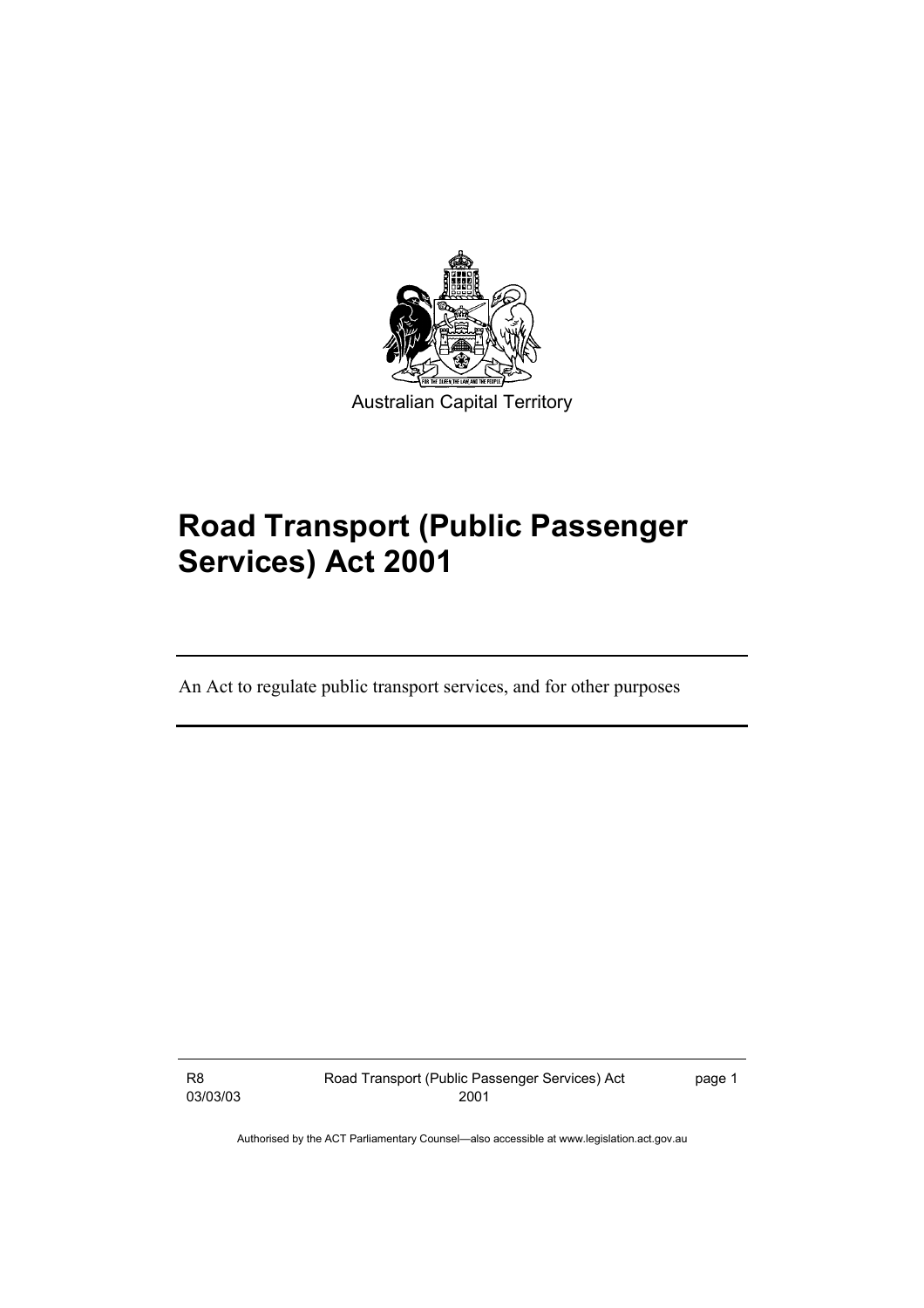#### **Part 1** Preliminary

Section 1

## **Part 1** Preliminary

*Note* This Act (including the regulations) forms part of the road transport legislation. Other road transport legislation includes the *Road Transport (Alcohol and Drugs) Act 1977*, the *Road Transport (Dimensions and Mass) Act 1990*, the *Road Transport (Driver Licensing) Act 1999*, the *Road Transport (General) Act 1999*, the *Road Transport (Safety and Traffic Management) Act 1999*, the *Road Transport (Vehicle Registration) Act 1999* and the regulations made under those Acts. As part of the road transport legislation, this Act is subject to various provisions in the *Road Transport (General) Act 1999* about the administration and enforcement of the road transport legislation generally.

### **1 Name of Act**

This Act is the *Road Transport (Public Passenger Services) Act 2001.* 

#### **2 Objects**

The objects of this Act include—

- (a) to provide for the accreditation of the operators of public passenger services and taxi networks that operate within or partly within the ACT; and
- (b) to provide for the licensing of vehicles used as taxis within or partly within the ACT; and
- (c) to encourage public passenger services that meet the reasonable expectations of the community for safe, reliable and efficient public passenger services.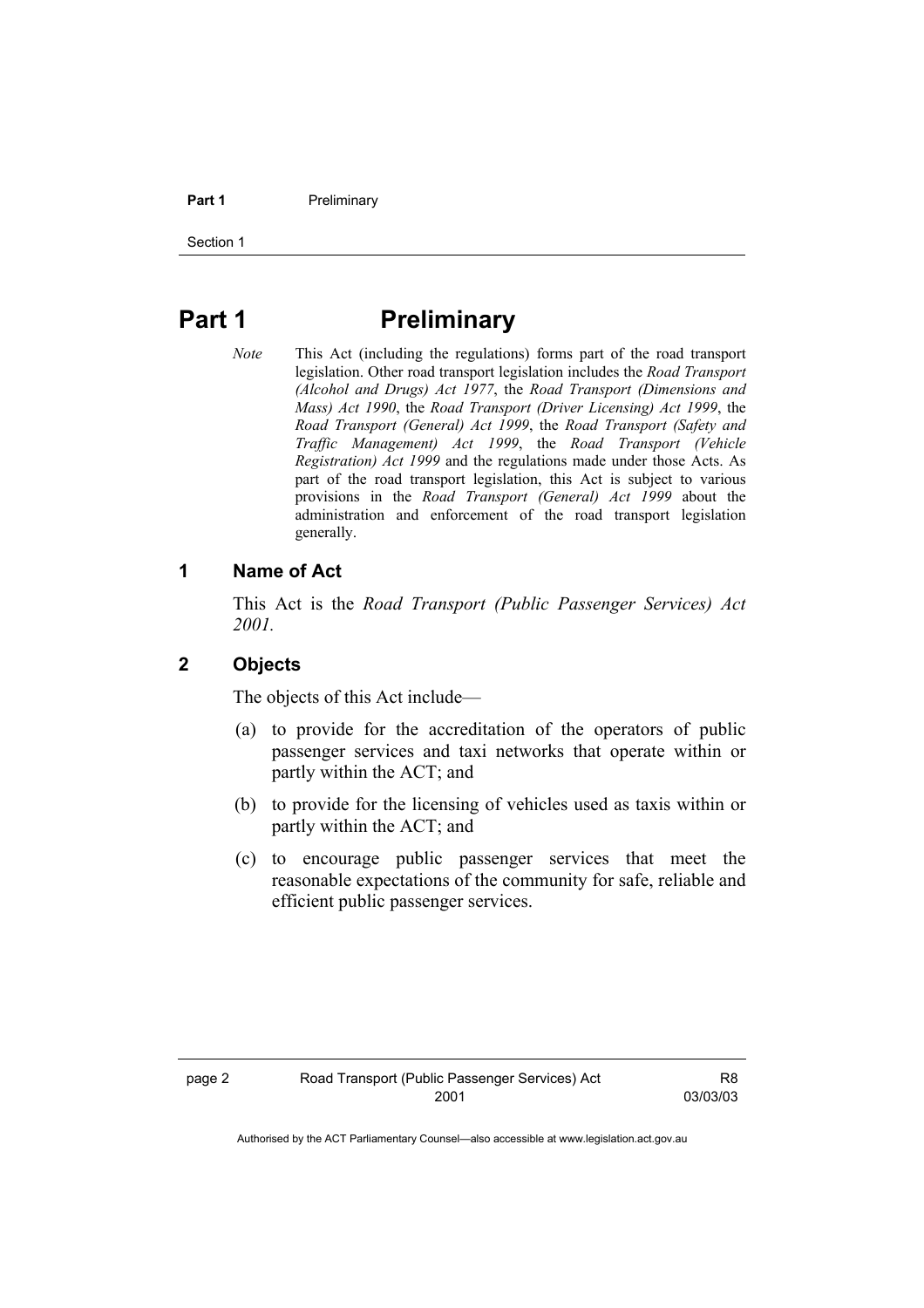### **3 Dictionary**

The dictionary at the end of this Act is part of this Act.

*Note 1* The dictionary at the end of this Act defines certain words and expressions used in this Act, and includes references (*signpost definitions*) to other words and expressions defined elsewhere in this Act or in the road transport legislation.

> For example, the signpost definition '*bus service*—see section 11 (Meaning of *bus service*).' means that the expression 'bus service' is defined in section 11 of this Act.

*Note 2* A definition in the dictionary (including a signpost definition) applies to the entire Act unless the definition, or another provision of the Act, provides otherwise or the contrary intention otherwise appears (see *Legislation Act 2001*, s 155 and s 156 (1)).

#### **4 Notes**

A note included in this Act is explanatory and is not part of this Act.

*Note* See *Legislation Act 2001*, s 127 (1), (4) and (5) for the legal status of notes.

### **5 Functions of road transport authority**

The functions of the road transport authority under this Act are—

- (a) to administer the accreditation schemes established under this Act for the accreditation of the operators of public passenger services and taxi networks; and
- (b) to administer the licensing schemes established under this Act for the licensing of taxis; and
- (c) to keep registers of accreditations given, and licences issued, under this Act; and
- (d) to provide information about accredited and licensed people in accordance with this Act and other laws in force in the ACT; and

page 3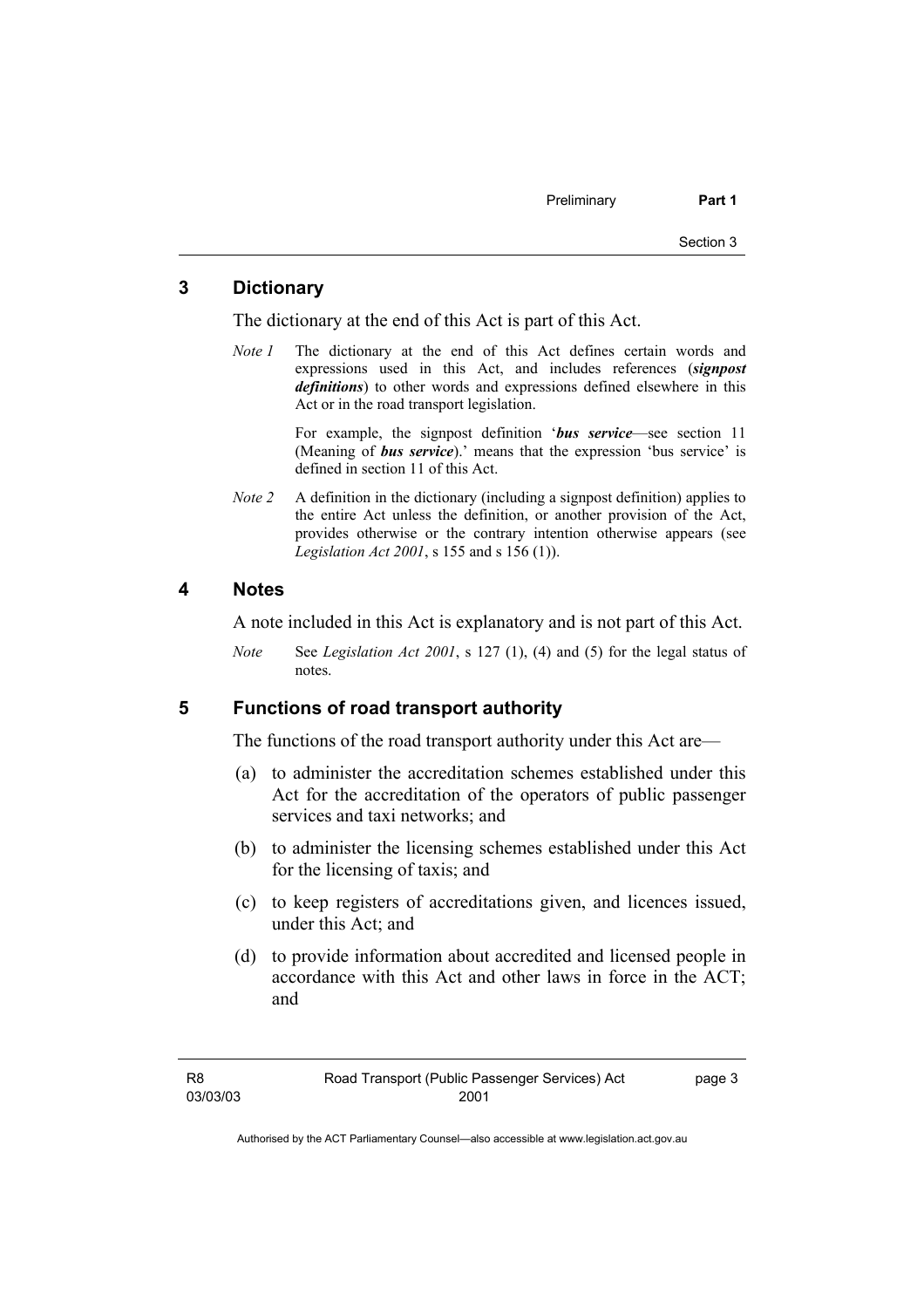#### **Part 1** Preliminary

Section 6

 (e) to exercise any other functions given to the authority under this Act.

#### **6 Registers of accredited people and licences**

 (1) A register of accreditations given, and licences issued, under this Act may include information given to the road transport authority under this Act and any other information the authority considers appropriate.

*Note* Section 5 (c) requires registers for the following to be kept:

- accredited bus service operators;
- accredited taxi service operators;
- accredited taxi network providers;
- taxi licences;
- restricted taxi licences.
- (2) A register may be kept in the form of, or as part of, 1 or more computer databases or in any other form the road transport authority considers appropriate.
- (3) The road transport authority may correct any mistake, error or omission in a register subject to the requirements (if any) of the regulations.
- (4) This section does not limit the functions of the road transport authority in relation to a register.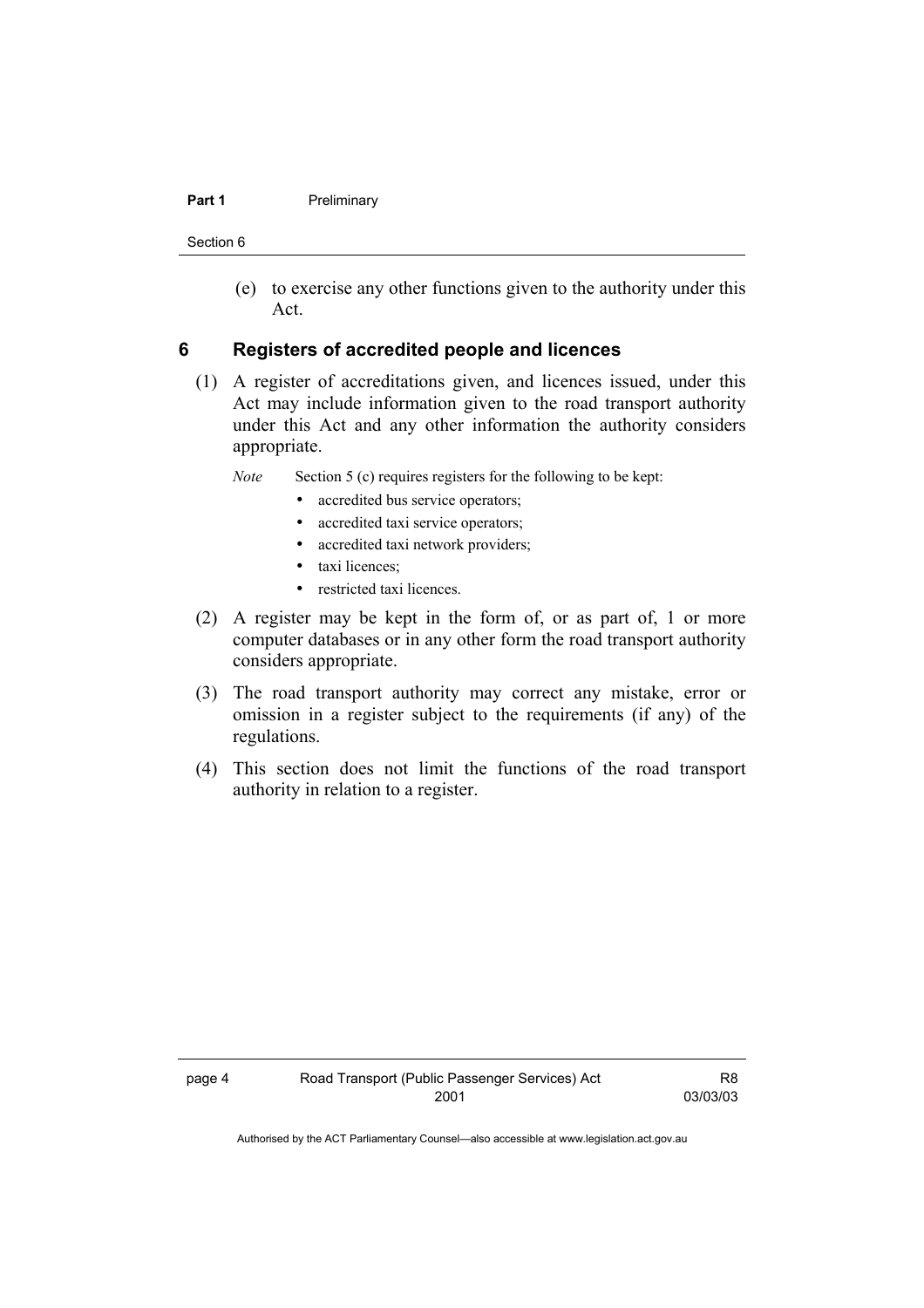#### **7 Security and disclosure of information in registers**

The road transport authority must ensure that information in a register of accreditations or licences is kept securely and disclosed only in accordance with this Act or another law in force in the ACT.

- *Note 1* The Information Privacy Principles apply to the road transport authority. Principle 4 states requirements about the storage and security of personal information and principle 11 states when personal information may be disclosed by an agency (see *Privacy Act 1988* (Cwlth), s 14).
- *Note 2* Access to the register may be sought under the *Freedom of Information Act 1989* (which also provides that certain information is exempt from disclosure).

### **8 Trade Practices Act authorisation**

For the *Trade Practices Act 1974* (Cwlth) and the Competition Code of the Australian Capital Territory, the following are authorised by this Act:

- (a) everything done under this Act;
- (b) all service contracts made under this Act;
- (c) everything done under a service contract, or a provision of a service contract, authorised by this Act.
- *Note 1* For the Competition Code of the Australian Capital Territory, see the *Competition Policy Reform Act 1996*, s 5 and s 10.
- *Note 2* A reference to an Act includes a reference to statutory instruments made or in force under the Act, including regulations (see *Legislation Act 2001*, s 104).

#### **9 Combinations of accreditations and licences**

This Act does not prevent a person from holding any combination of accreditations and licences under this Act.

page 5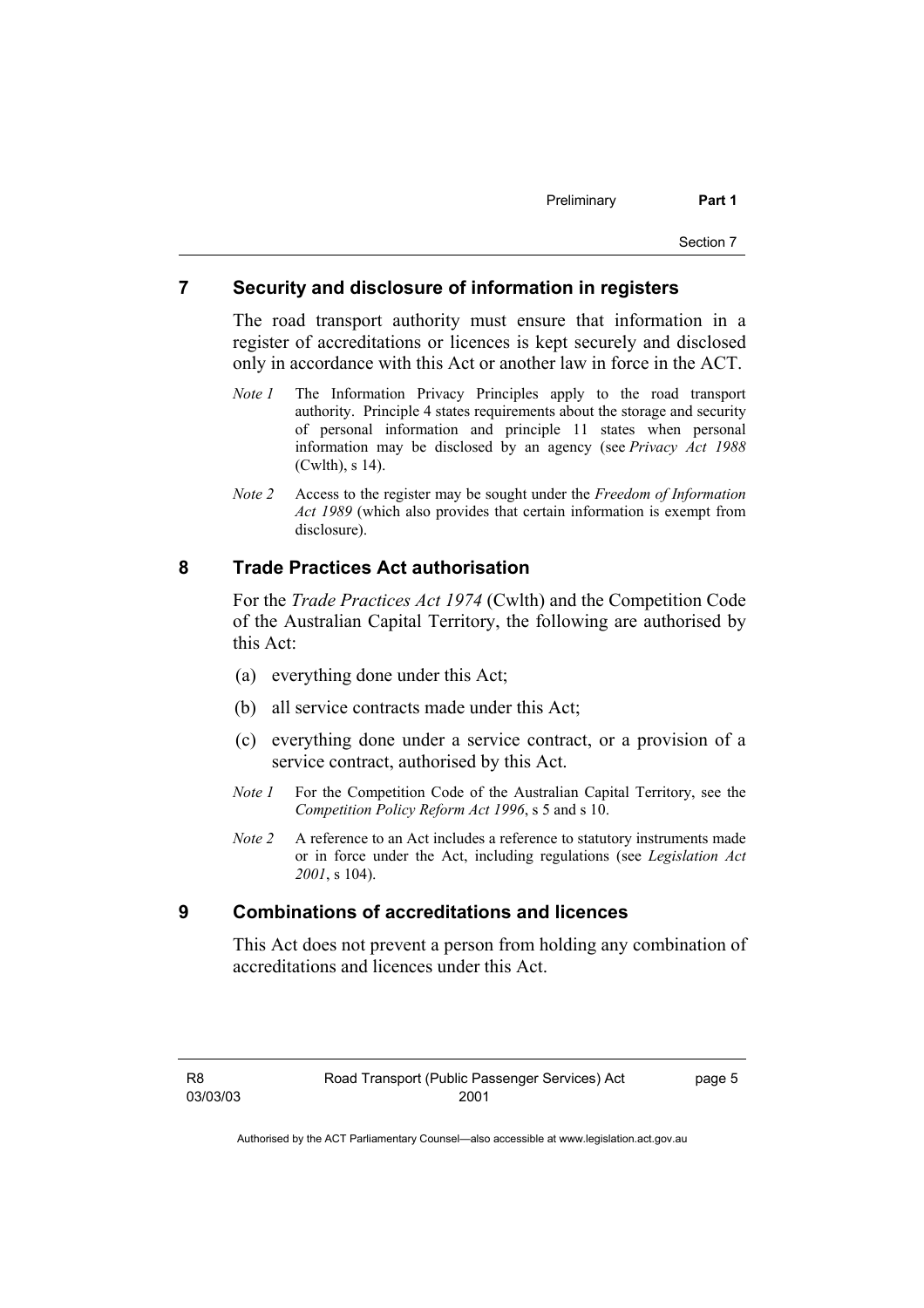#### Part 1 **Preliminary**

Section 10

### **10 What is a** *public passenger service***?**

A *public passenger service* is a service for the transport of passengers for a fare or other consideration by public passenger vehicles along a road or road related area.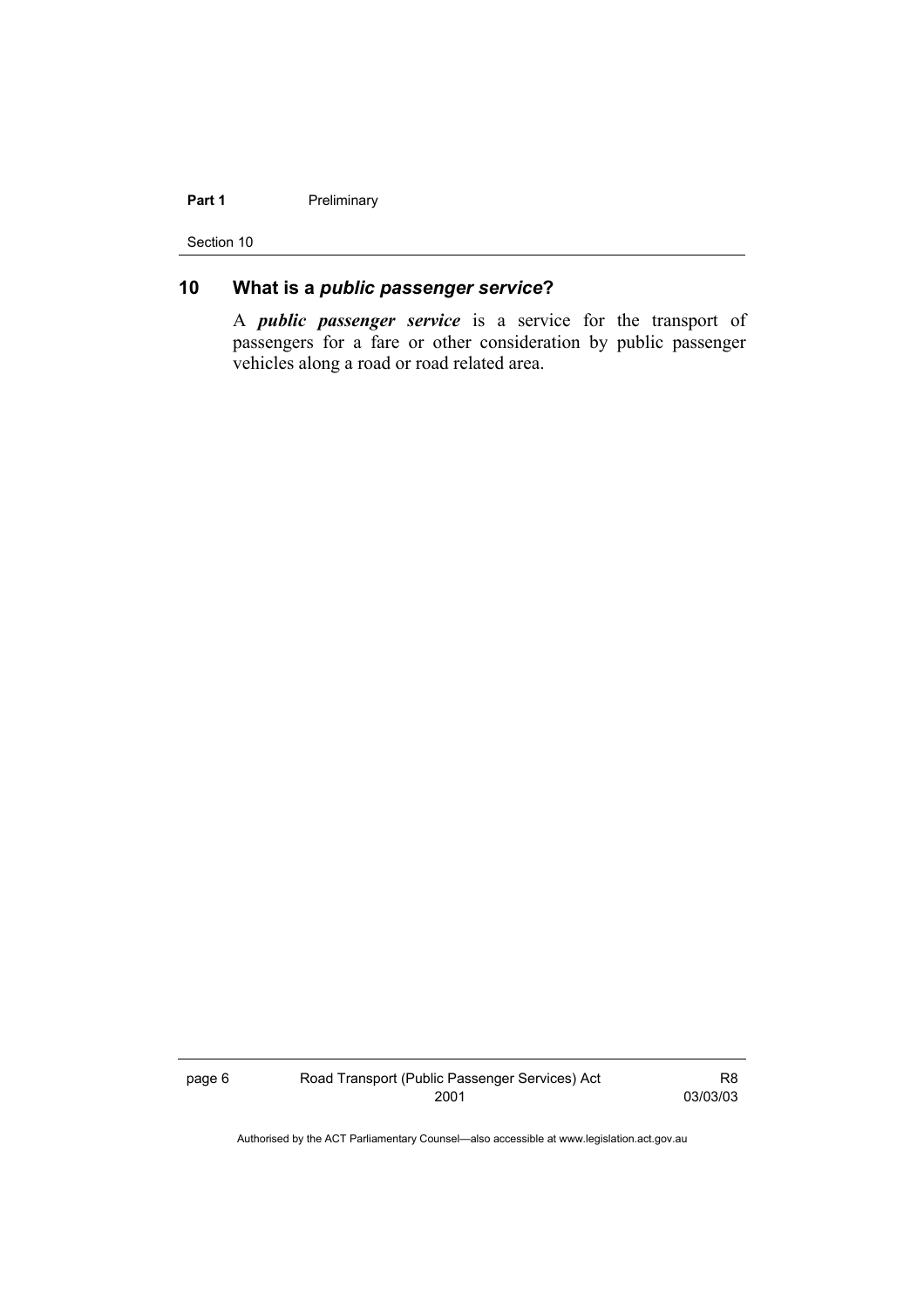## **Part 2 Bus services**

### **Division 2.1 Basic concepts**

### **11 Meaning of** *bus service*

A *bus service* is a service for the transport of passengers for a fare or other consideration by a bus along a road or road related area.

### **12 What is a** *regular route service***?**

A bus service is a *regular route service* if it is conducted according to regular routes and timetables, but does not include—

- (a) a bus service designed mainly to transport tourists; or
- (b) a long-distance service.

### **13 What is a** *tour and charter service***?**

A bus service is a *tour and charter service* if the bus service is not a regular route service or a long-distance service.

### **14 What is a** *long-distance service***?**

A bus service is a *long-distance service* if—

- (a) it is conducted according to regular routes and timetables; and
- (b) each passenger travels at least 40km.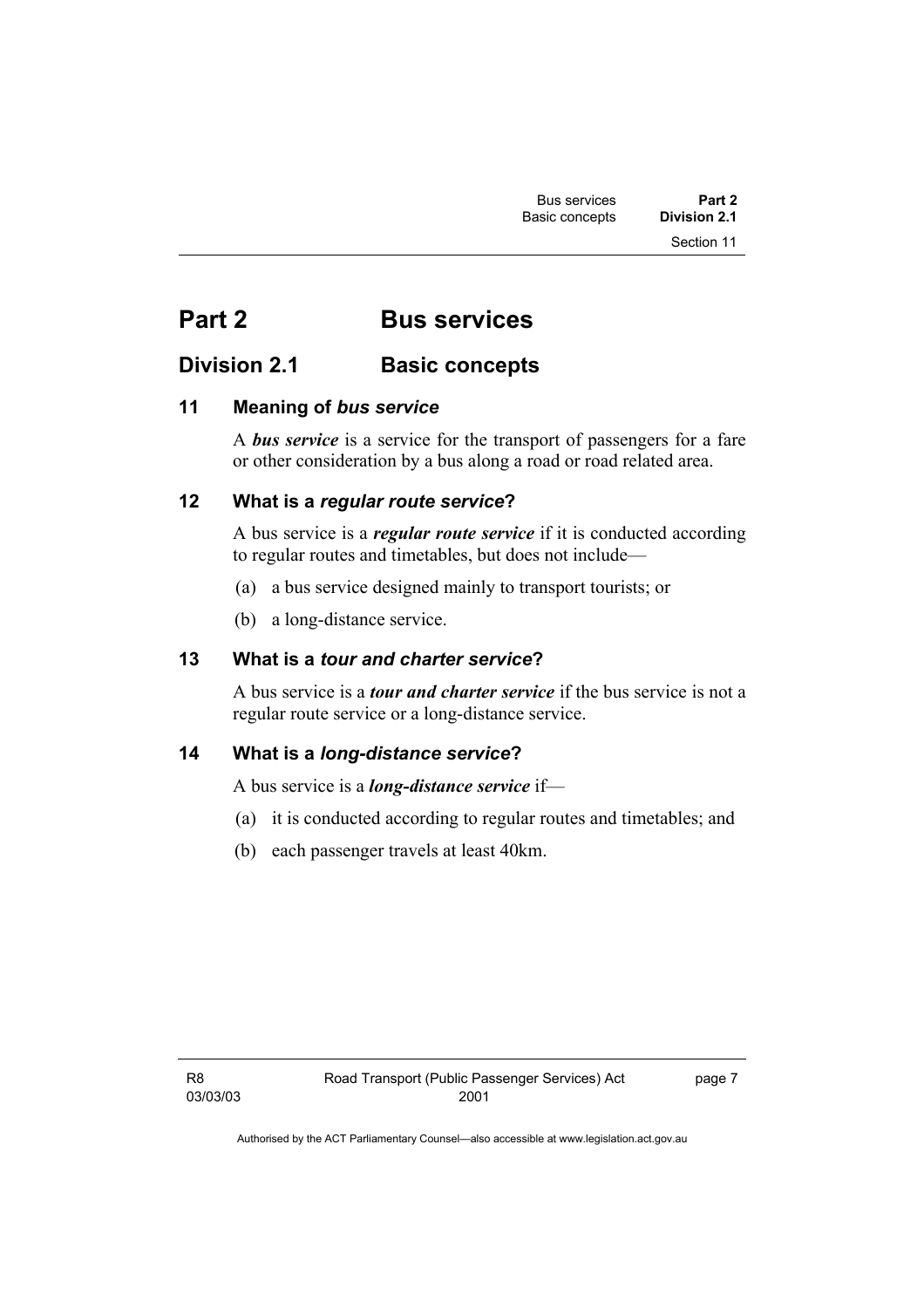## **Division 2.2 Accreditation of bus service operators**

### **15 Bus operators—purposes of accreditation**

The purpose of accreditation under the regulations to operate a bus service is to ensure that—

- (a) the accredited person has the financial capacity to meet the service standards for the service; and
- (b) the accredited person, and each person who is concerned with, or takes part in, the management of the service, are suitable people to operate the service; and
- (c) the accredited person, and each person who is concerned with, or takes part in, the management of the service, have demonstrated the capacity to comply with the relevant regulations and, in particular, the regulations about—
	- (i) the safety of passengers and the public; and
	- (ii) the maintenance of public buses.

### **16 Regulations about accreditation system**

- (1) The regulations are to provide a system for the accreditation of operators of bus services, including, for example—
	- (a) the kinds of accreditations; and
	- (b) the bus services that a person who holds a kind of accreditation is entitled to operate; and
	- (c) the conditions of accreditations; and
	- (d) matters relating to the giving, refusal or surrender of accreditations; and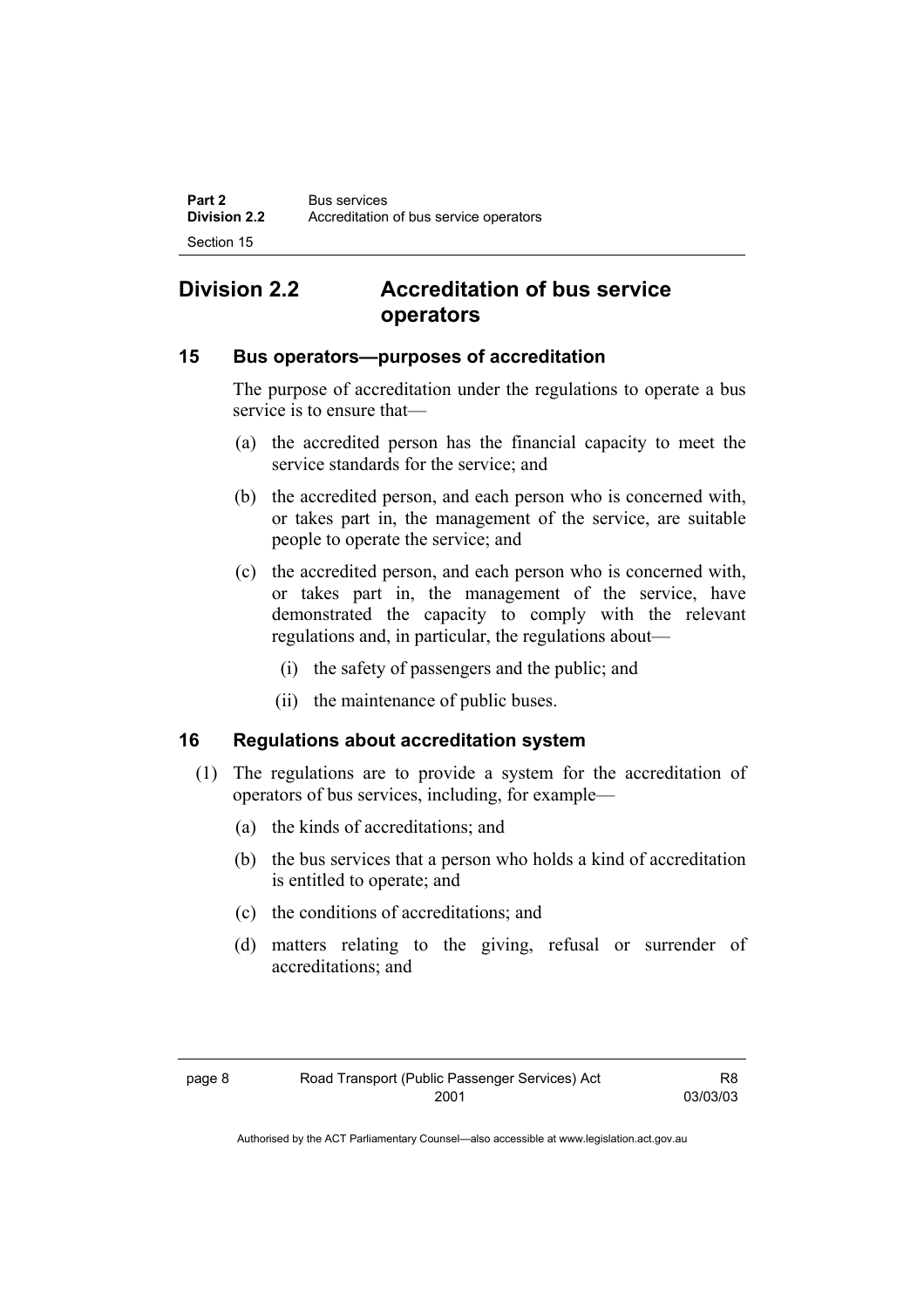- (e) the action that may be taken in relation to accreditations in circumstances prescribed under the regulations, including—
	- (i) the suspension or cancellation of an accreditation; and
	- (ii) the imposition of a condition on, or the amendment of a condition of, an accreditation; and
	- (iii) an order that an accredited person pay to the Territory an amount of not more than—
		- (A) for an individual—\$5 000; or
		- (B) for a corporation—\$25 000; and
	- (iv) the reprimanding of an accredited person.
- (2) The regulations may make provision in relation to the accreditation of people to operate bus services, including, for example—
	- (a) requirements about the suitability of the applicant and each person who will be concerned with, or take part in, the management of the services; and
	- (b) capacity to meet service standards; and
	- (c) financial viability.
- (3) For subsection (1) (a), the regulations must provide for the accreditation of people to operate the following kinds of bus services:
	- (a) regular route services;
	- (b) tour and charter services.
- (4) However, this section does not require the regulations to provide an accreditation system for all kinds of bus services.

page 9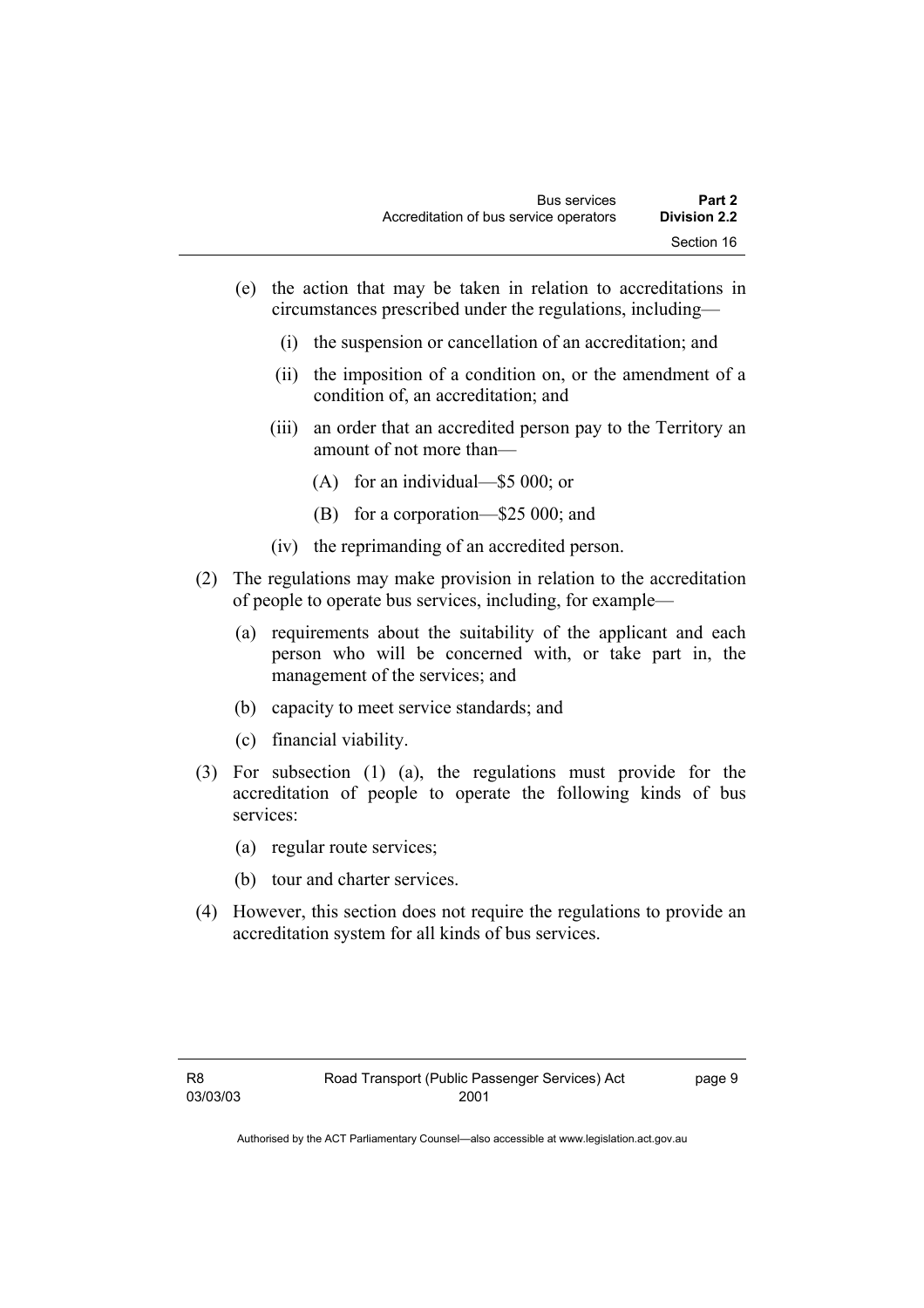### **Division 2.3 Service contracts for regular route services**

### **17 Service contracts**

- (1) The road transport authority may, on behalf of the Territory, enter into a contract (a *service contract*) for the operation of a regular route service with a person accredited to operate regular route services.
- (2) A service contract must state whether the right given under the contract to operate a route is an exclusive right to operate the route or a stated part of the route.
- (3) A service contract may make provision in relation to the operation of a regular route service and the administration of the contract, including, for example—
	- (a) service requirements under the contract; and
	- (b) the transfer, suspension, cancellation and surrender of the contract; and
	- (c) the fees (if any) payable under the contract; and
	- (d) the adjustment of payments and refunds in relation to any contract fees; and
	- (e) financial or other penalties for breaches of the contract; and
	- (f) the records (including accounts) to be made and kept by the holder of the contract, how they are to be made and kept, and their inspection; and
	- (g) the provision by the holder of the contract of information and reports about the regular route service and the verification of the information and reports; and
	- (h) the publication and the collection of fares payable by passengers; and

| page 10 | Road Transport (Public Passenger Services) Act | R8       |
|---------|------------------------------------------------|----------|
|         | 2001                                           | 03/03/03 |

Authorised by the ACT Parliamentary Counsel—also accessible at www.legislation.act.gov.au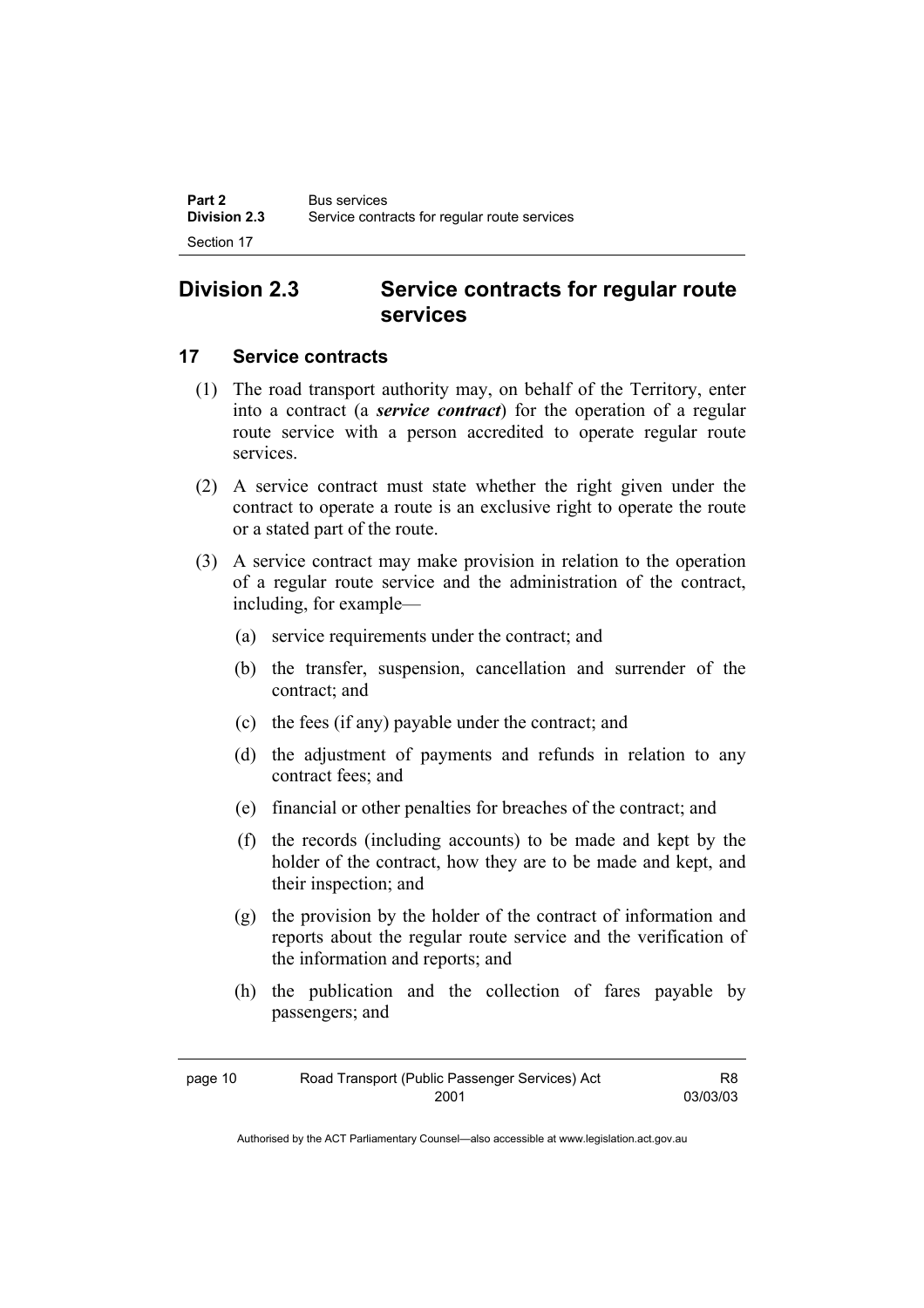- (i) the sale of tickets and the conditions under which tickets must be sold; and
- (j) free or reduced fares for travel; and
- (k) the issue and acceptance of free or concession passes.
- (4) Subsection (3) does not limit the matters about which a service contract may make provision.

### **Division 2.4 Entitlement to operate certain bus services**

### **18 Entitlement to operate regular route services**

A person is entitled to operate a regular route service, within or partly within the ACT, if—

- (a) the person is accredited under the regulations to operate regular route services; and
- (b) the person holds a service contract for the service.

### **19 Entitlement to operate tour and charter services**

A person is entitled to operate a tour and charter service, within or partly within the ACT, if the person is accredited under the regulations to operate tour and charter services.

### **20 Unaccredited operators not to operate certain bus services**

 (1) A person must not operate, within or partly within the ACT, a regular route service unless the person is accredited under the regulations to operate regular route services.

Maximum penalty: 50 penalty units.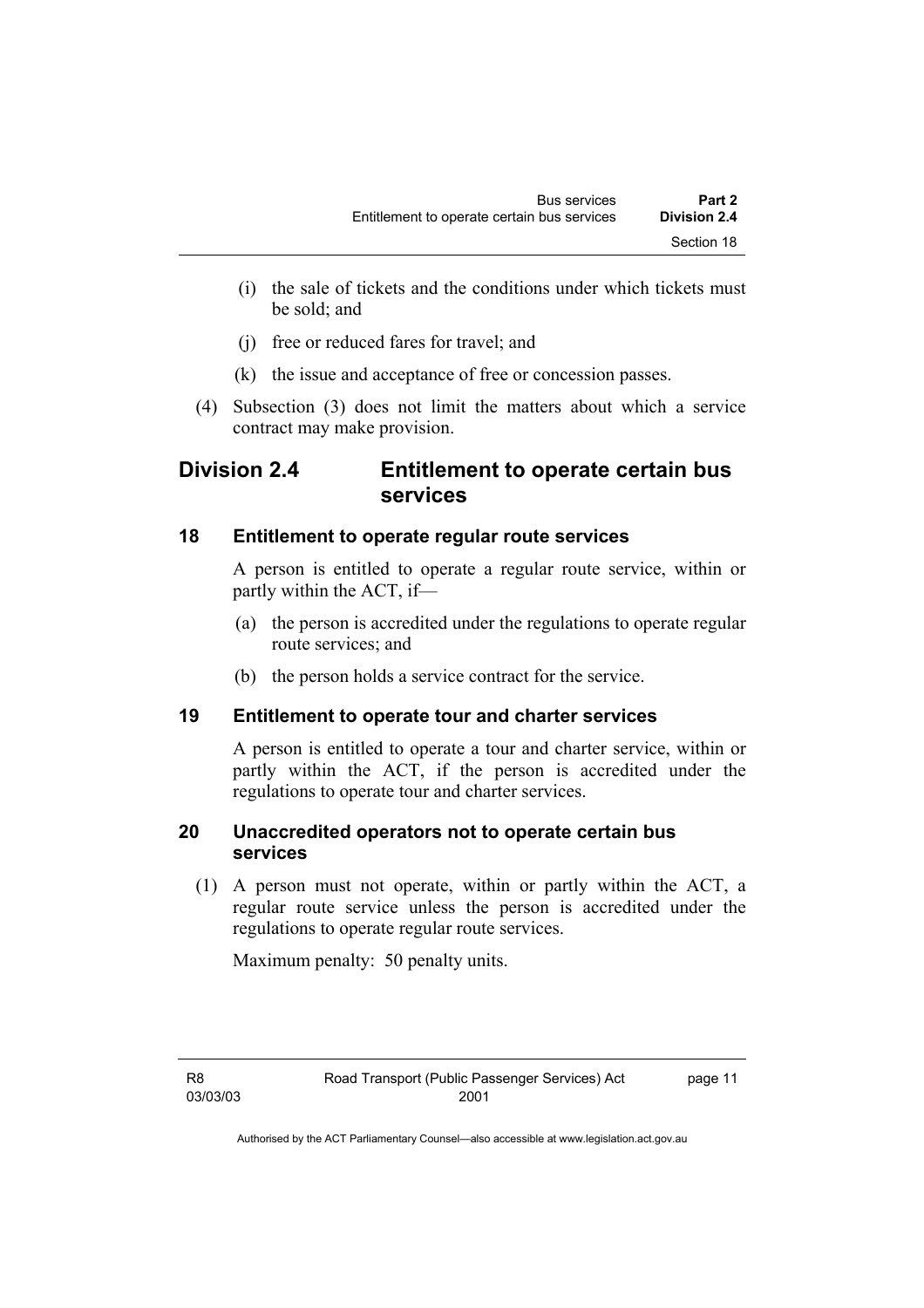| Part 2       | <b>Bus services</b>        |
|--------------|----------------------------|
| Division 2.5 | Regulation of bus services |
| Section 21   |                            |

 (2) A person must not operate, within or partly within the ACT, a tour and charter service unless the person is accredited under the regulations to operate tour and charter services.

Maximum penalty: 50 penalty units.

### **21 Pretending to be an accredited bus service operator**

A person must not pretend to be accredited under the regulations to operate a bus service.

Maximum penalty: 30 penalty units.

#### **22 Operators of regular route services to hold service contracts**

 (1) A person must not operate, within or partly within the ACT, a regular route service unless the person holds a service contract for the service.

Maximum penalty: 50 penalty units.

 (2) However, if a regular route service is discontinued because of a variation or termination of a service contract, the road transport authority may make arrangements with an appropriately accredited person to operate a temporary regular route service to replace the discontinued service even though the person does not hold a service contract for the replacement service.

### **Division 2.5 Regulation of bus services**

#### **23 Regular route services—power to determine maximum fares**

 (1) The Minister may determine maximum fares, and ways of calculating maximum fares, payable by passengers on regular route services.

| page 12 | Road Transport (Public Passenger Services) Act | R8       |
|---------|------------------------------------------------|----------|
|         | 2001                                           | 03/03/03 |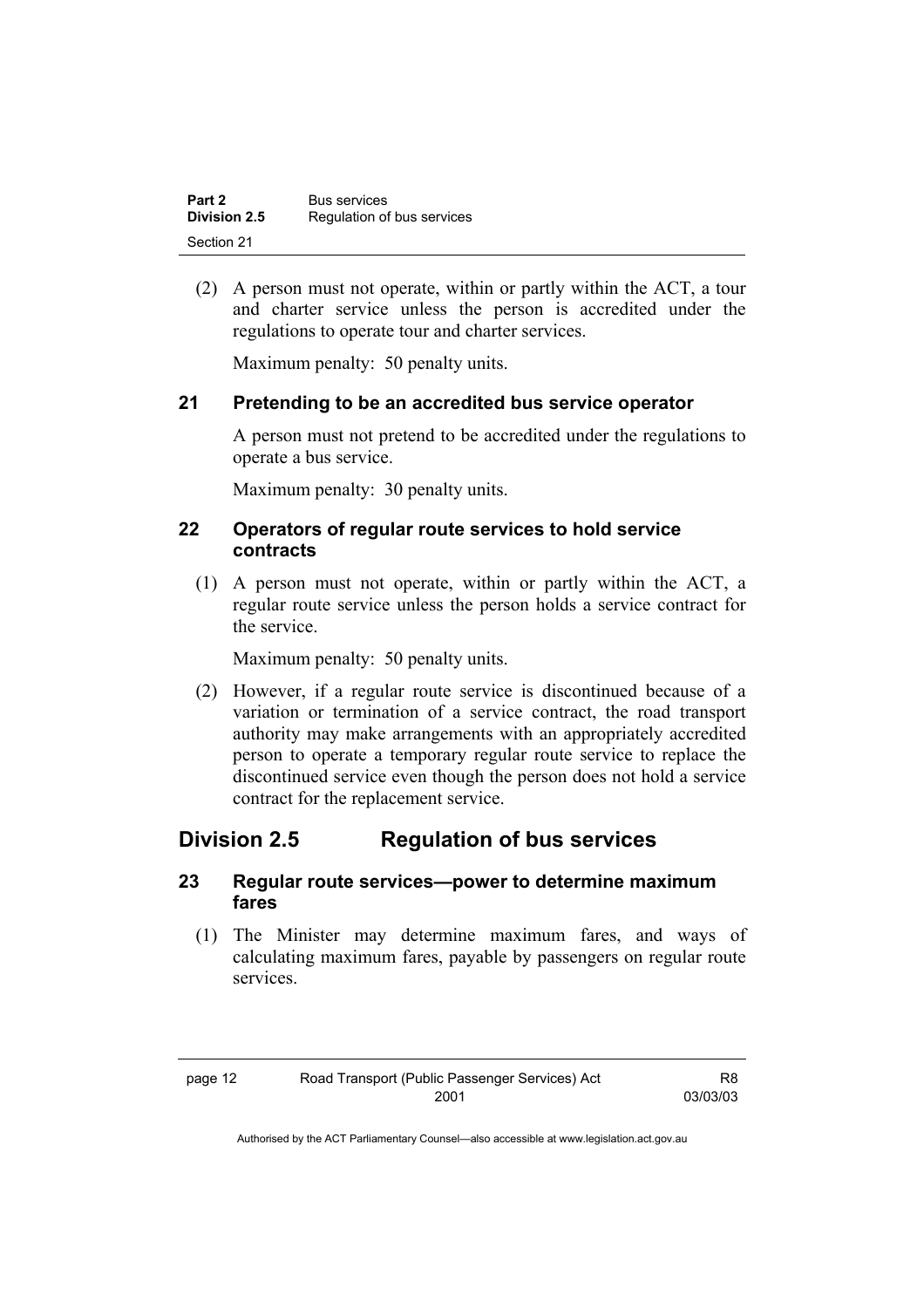- (2) A determination is a disallowable instrument.
	- *Note* A disallowable instrument must be notified and presented to the Legislative Assembly, under the *Legislation Act 2001*.

### **24 Regulations about operation of bus services by accredited people**

The regulations may make provision in relation to the operation of bus services by accredited bus service operators, including, for example—

- (a) the conduct of bus services, including, for example—
	- (i) the safety of passengers and the public; and
	- (ii) the qualifications, training and experience of bus drivers and other people providing services on behalf of accredited bus service operators; and
	- (iii) maximum driving times and minimum rest times of bus drivers; and
	- (iv) insurance; and
	- (v) the issue of tickets; and
	- (vi) customer complaints and inquiries; and
- (b) the preparation and publication of, and compliance with, timetables for regular route services; and
- (c) the obligations of drivers of public buses and other people providing services on behalf of accredited bus service operators; and
- (d) the requirements that public buses, and their equipment and fittings (internal and external), must comply with; and
- (e) the maintenance and cleaning of public buses; and
- (f) maintenance, parking and other facilities for public buses; and

| R8       | Road Transport (Public Passenger Services) Act | page 13 |
|----------|------------------------------------------------|---------|
| 03/03/03 | 2001                                           |         |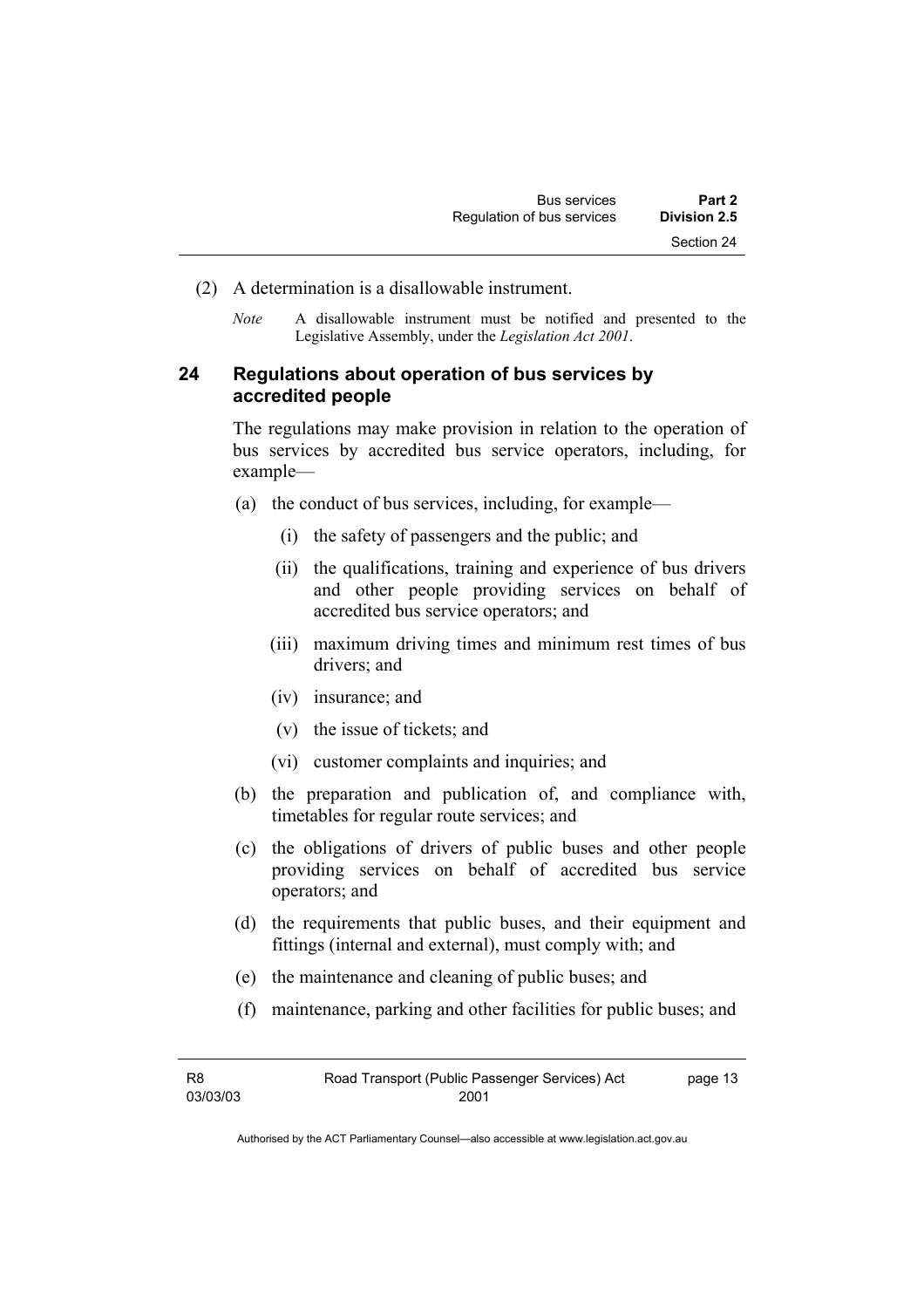- (g) the making and keeping of records and their inspection; and
- (h) the auditing of records and systems; and
- (i) the provision of information and reports to the road transport authority.

### **25 Regulations about operation of public buses**

The regulations may make provision in relation to the operation of public buses, including, for example—

- (a) the regulation or prohibition of the use of public buses on certain roads or road related areas; and
- (b) the picking-up and dropping-off of passengers and other matters relating to the transport of passengers; and
- (c) the records to be made and kept by drivers, how they are to be made and kept, and their inspection; and
- (d) the transport of passengers' luggage or other goods, and animals; and
- (e) the regulation or prohibition of the transportation of passengers standing in or on any part of a public bus; and
- (f) the maximum speed of public buses; and
- (g) the prohibition of anyone from soliciting for passengers or for a hiring; and
- (h) the design, equipment and fittings (internal or external) of public buses; and
- (i) the sections, terminal points and bus stops on bus routes; and
- (j) the regulation or prohibition of notices, signs and advertisements inside or on the outside of public buses.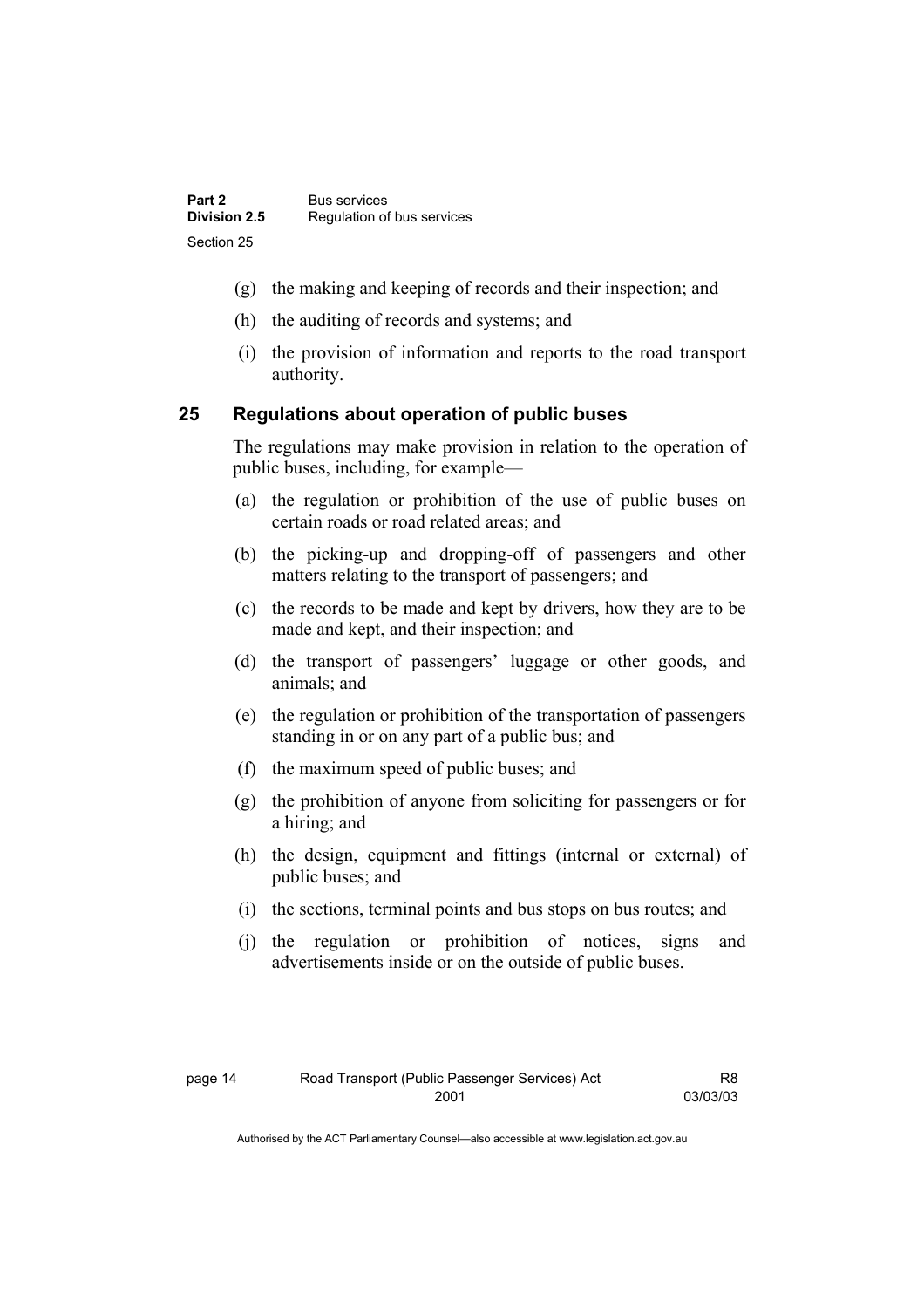| <b>Bus services</b>        | Part 2       |
|----------------------------|--------------|
| Regulation of bus services | Division 2.5 |
|                            | Section 26   |

### **26 Regulations about bus drivers**

The regulations may make provision in relation to drivers of public buses, including, for example—

- (a) the powers, duties and conduct of drivers; and
- (b) how drivers must dress.

#### **27 Regulations about conduct of passengers**

The regulations may make provision in relation to the conduct of passengers on public buses, including, for example—

- (a) the regulation or prohibition of eating and drinking; and
- (b) the authority of public bus drivers, police officers and authorised people to direct people contravening a regulation to leave a bus and to remove them if they fail to leave.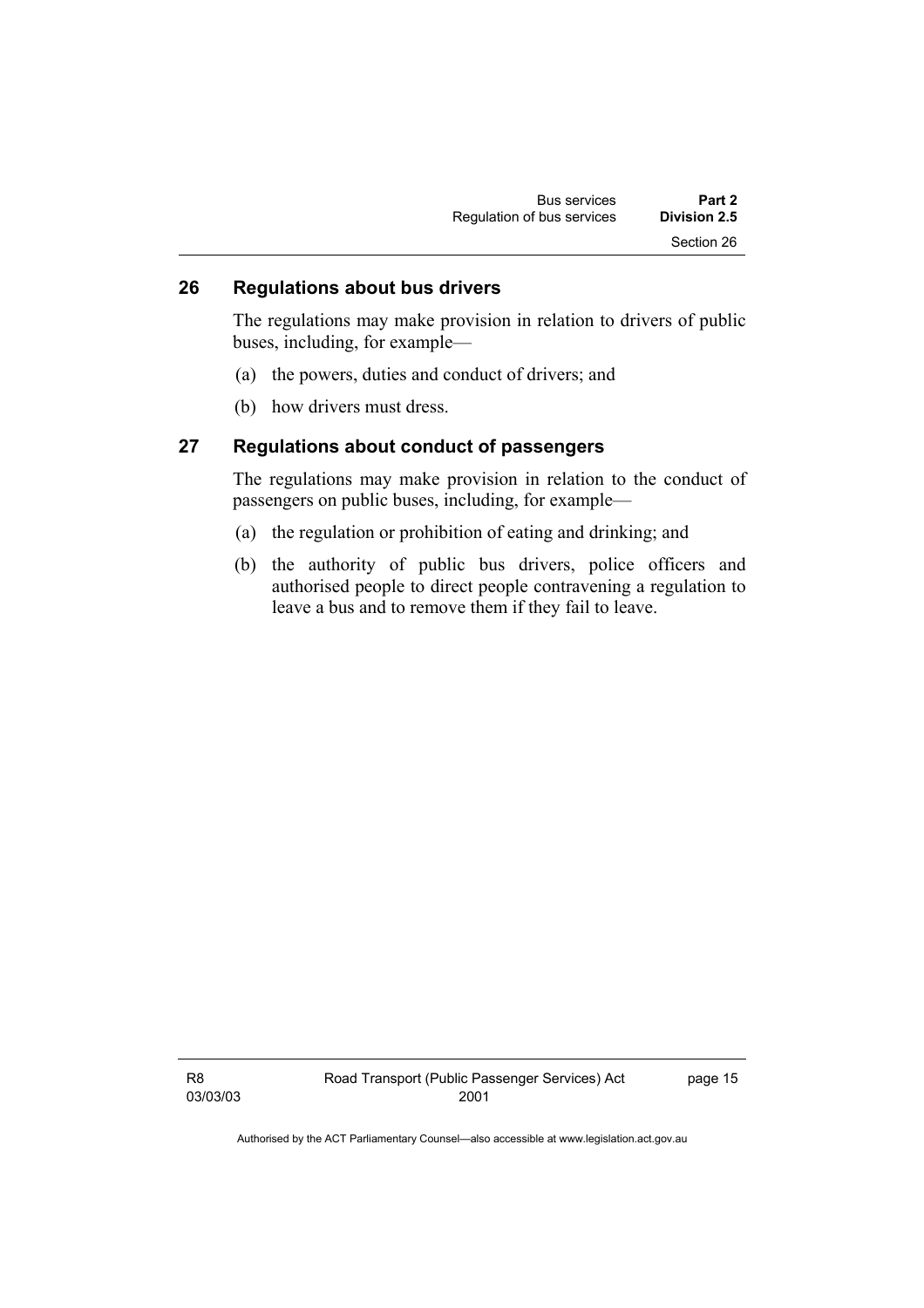**Part 3 Taxi networks**<br>**Division 3.1 Basic concepts Basic concepts** Section 28

## **Part 3 Taxi networks**

### **Division 3.1 Basic concepts**

### **28 Meaning of** *taxi network*

A *taxi network* is an entity that provides taxi related services to affiliated accredited taxi service operators, including providing (directly or through another entity) a taxi booking service for the network.

### **29 Meaning of** *taxi booking service*

A *taxi booking service* is a service provided by or for an accredited taxi network provider that—

- (a) accepts bookings for taxis from people; and
- (b) sends messages about bookings to taxi drivers by electromagnetic energy to equipment in taxis that can receive such messages.

### **Division 3.2 Accreditation of taxi network providers**

### **30 Taxi network providers—purposes of accreditation**

The purpose of accreditation under the regulations to operate a taxi network is to ensure that—

- (a) the accredited person has the financial capacity to meet the service standards for the network; and
- (b) the accredited person, and each person who is concerned with, or takes part in, the management of the network, are suitable people to operate the network; and

| page 16 | Road Transport (Public Passenger Services) Act | R8       |
|---------|------------------------------------------------|----------|
|         | 2001                                           | 03/03/03 |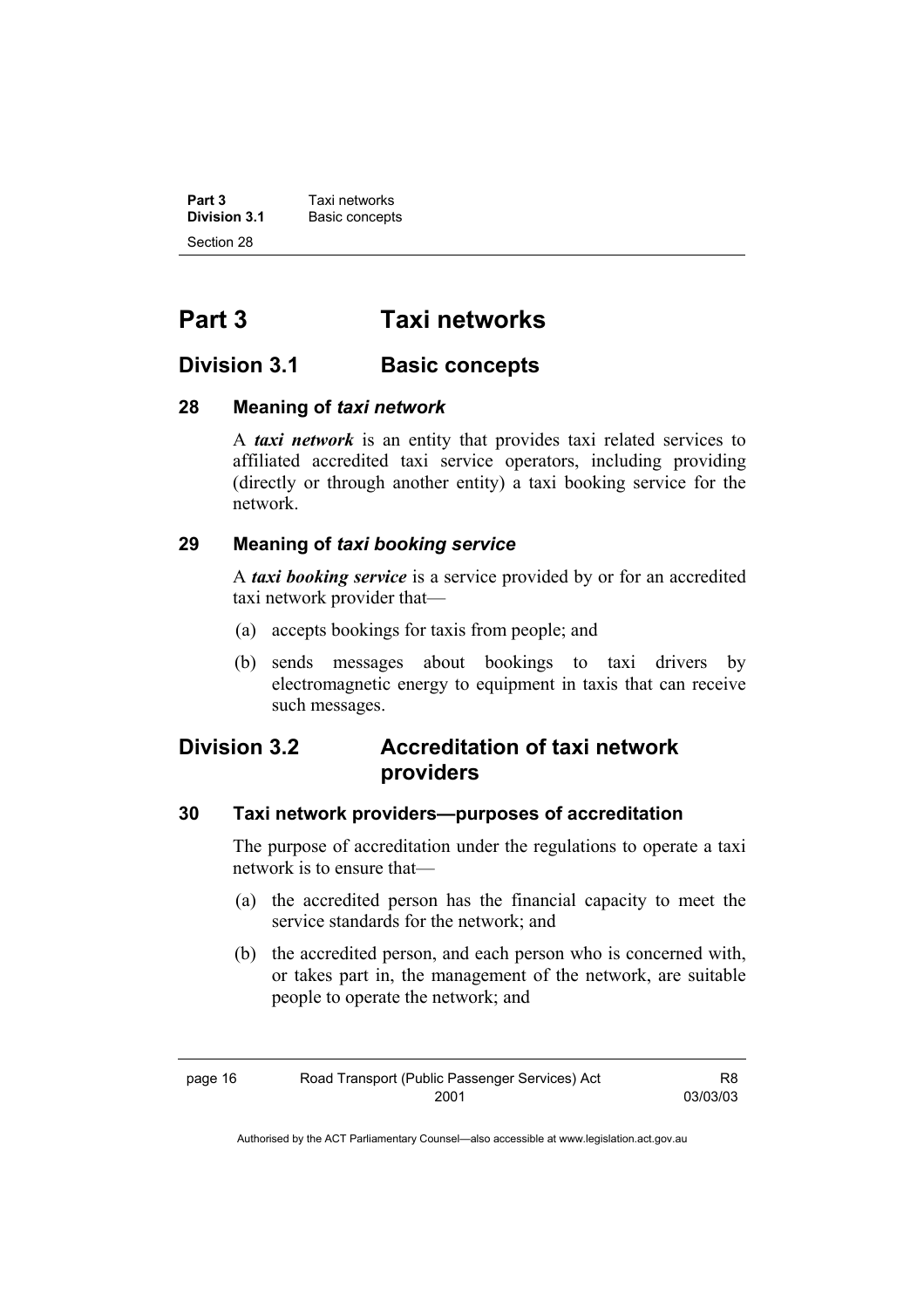- (c) the accredited person, and each person who is concerned with, or takes part in, the management of the network, have demonstrated the capacity to comply with the relevant regulations and, in particular, the regulations about—
	- (i) the operation of the network; and
	- (ii) the supervision and monitoring of affiliated accredited taxi service operators and drivers of taxis operated by affiliated accredited taxi service operators.

### **31 Taxi network providers—regulations about accreditation system**

- (1) The regulations are to provide a system for the accreditation of people to operate taxi networks, including, for example—
	- (a) the kind or kinds of taxi services in relation to which an accredited person is entitled to provide taxi related services; and

*Note* For kinds of taxi services, see s 47 and s 48.

- (b) the conditions of an accreditation; and
- (c) matters relating to the giving, refusal or surrender of an accreditation; and
- (d) the action that may be taken in relation to an accredited person in circumstances prescribed under the regulations, including—
	- (i) the suspension or cancellation of an accreditation; and
	- (ii) the imposition of a condition on, or the amendment of a condition of, an accreditation; and
	- (iii) an order that an accredited person pay to the Territory an amount of not more than—
		- (A) for an individual—\$5 000; or
		- (B) for a corporation—\$25 000; and

| R8       | Road Transport (Public Passenger Services) Act | page 17 |
|----------|------------------------------------------------|---------|
| 03/03/03 | 2001                                           |         |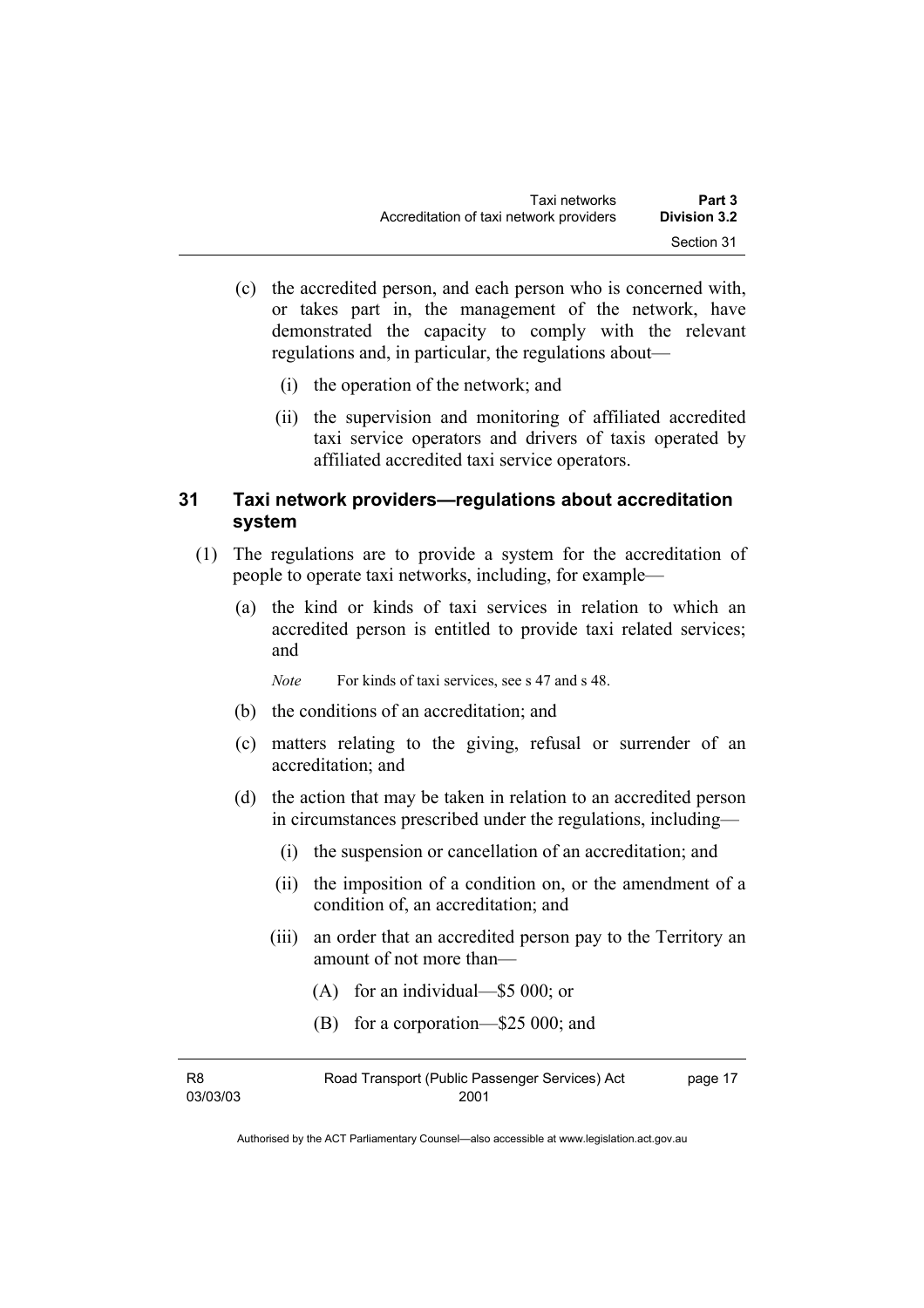| Part 3              | Taxi networks                        |
|---------------------|--------------------------------------|
| <b>Division 3.3</b> | Entitlement to operate taxi networks |
| Section 32          |                                      |

(iv) the reprimanding of an accredited person.

- (2) The regulations may make provision in relation to the accreditation of people to operate taxi networks, including, for example—
	- (a) requirements about the suitability of the applicant and each person who will be concerned with, or take part in, the management of the network; and
	- (b) capacity to meet service standards; and
	- (c) financial viability.

### **Division 3.3 Entitlement to operate taxi networks**

#### **32 Entitlement to operate taxi networks**

A person is entitled to operate a taxi network, within or partly within the ACT, for a particular kind of taxi service if the person is accredited under the regulations to operate a taxi network for that kind of taxi service.

#### **33 Unaccredited persons not to operate taxi network**

A person must not operate, within or partly within the ACT, a taxi network for a particular kind of taxi service unless the person is accredited under the regulations to operate a taxi network for that kind of taxi service.

Maximum penalty: 50 penalty units.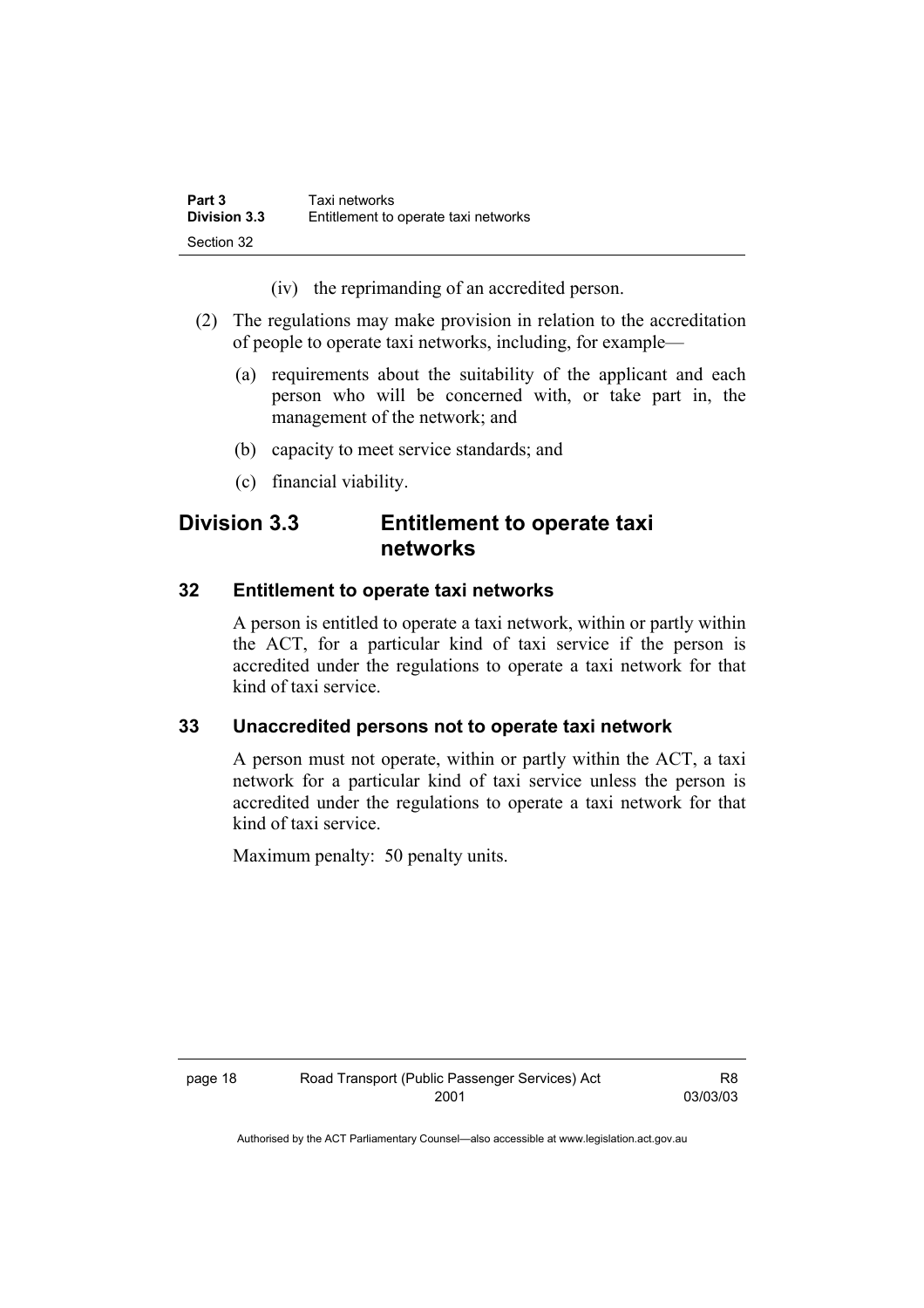#### **34 Pretending to be an accredited taxi network provider**

 (1) A person must not pretend to be accredited under the regulations to operate a taxi network.

Maximum penalty: 30 penalty units.

 (2) A person must not pretend to be accredited under the regulations to operate a taxi network for a particular kind of taxi service.

Maximum penalty: 30 penalty units.

### **Division 3.4 Regulation of taxi networks**

### **35 Regulations about operation of taxi networks by accredited people**

The regulations may make provision in relation to the operation of taxi networks by accredited people, including, for example—

- (a) the affiliation of accredited taxi service operators with networks; and
- (b) network rules for affiliated accredited taxi service operators and drivers of taxis operated by affiliated accredited taxi service operators; and
- (c) the specifications for equipment operated by or for networks for sending messages (including messages sent through a taxi booking service) to taxi drivers; and
- (d) the specifications for taximeters; and
- (e) the circumstances in which networks must accept applications for affiliation from, and maintain affiliation with, accredited taxi service operators; and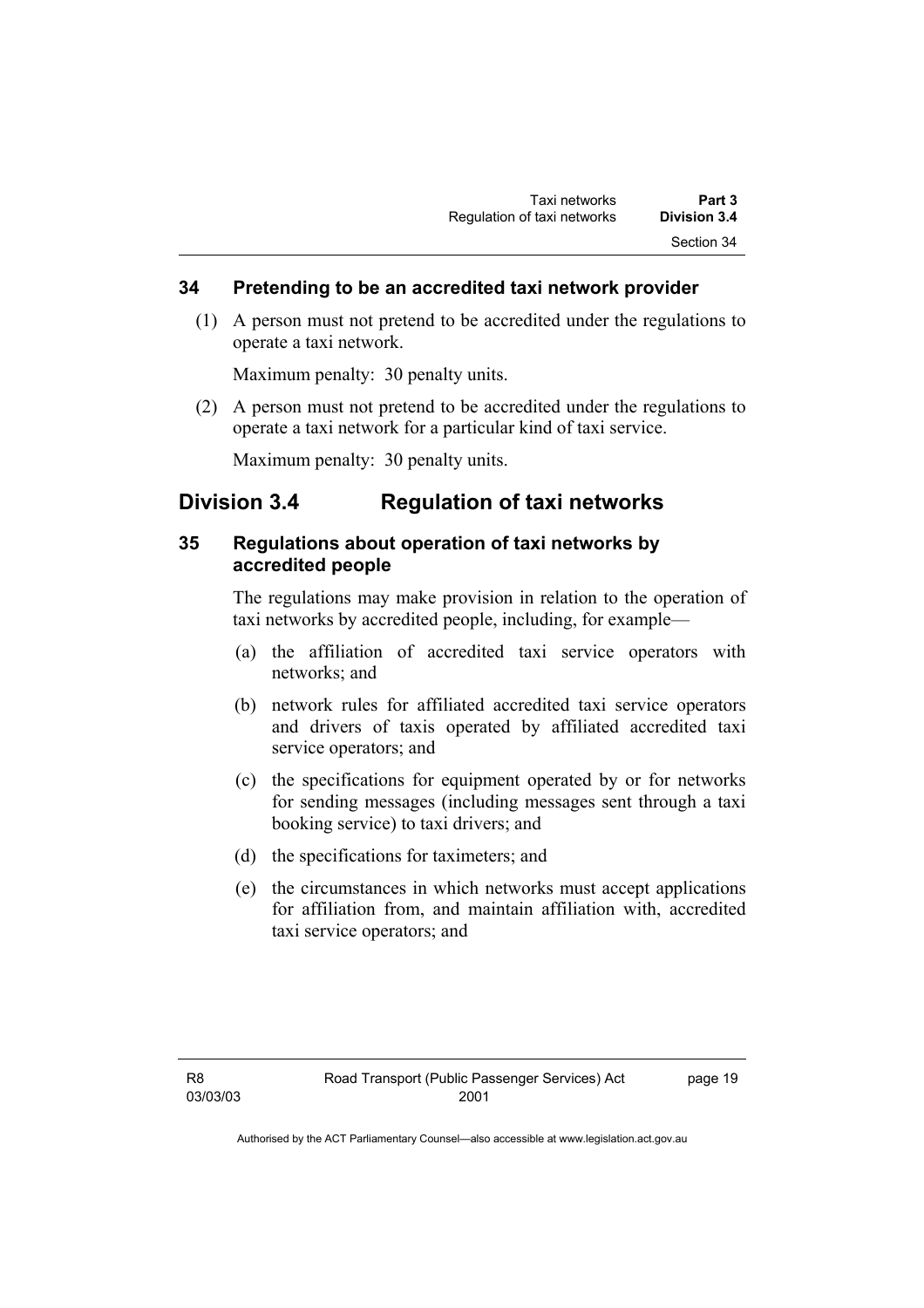| Part 3       | Taxi networks               |
|--------------|-----------------------------|
| Division 3.4 | Regulation of taxi networks |
| Section 35   |                             |

- (f) the operation of, and service standards for, taxi booking services operated by or for networks (including, for example, service standards about when a booking must be transferred to another taxi or a taxi booking service for another taxi network); and
- (g) the numbers and kinds of taxis, and the numbers of taxis with particular equipment (including, for example, baby capsules), operated by affiliated accredited taxi service operators that are to be available at particular times and places; and
- (h) directions that networks may give to affiliated accredited taxi service operators and drivers of taxis operated by affiliated accredited taxi service operators; and
- (i) the supervision and monitoring of affiliated accredited taxi service operators, and drivers of taxis operated by affiliated accredited taxi service operators, for compliance with network service standards and other requirements and the responsibilities of networks in relation to a failure to comply with the standards; and
- (j) the management of particular kinds of taxis (including, for example, taxis with wheelchair access) and taxi services; and
- (k) customer complaints and inquiries; and
- (l) the making and keeping of records and their inspection; and
- (m) the auditing of records and systems; and
- (n) the provision of information and reports to the road transport authority.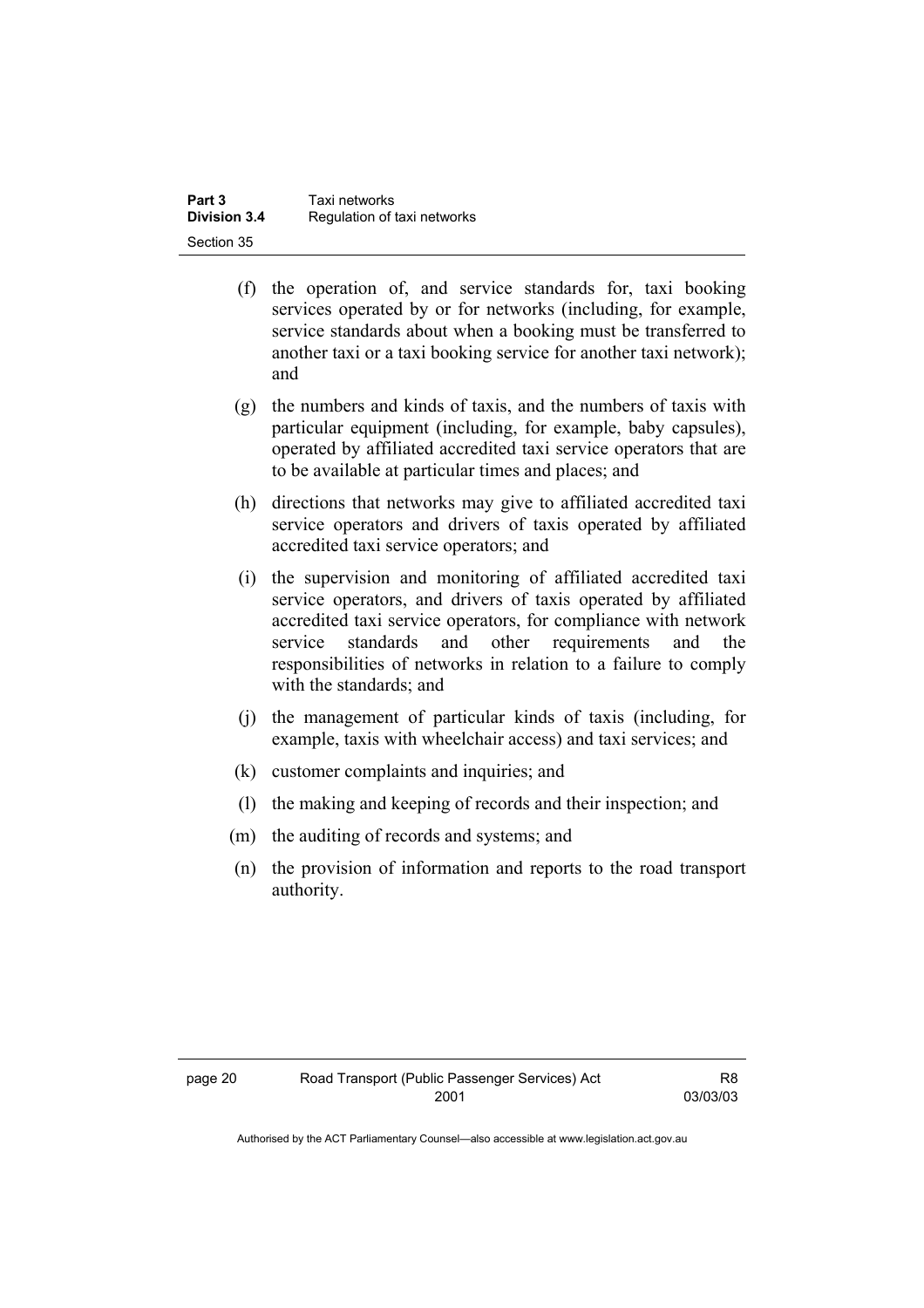| Taxi networks               | Part 3              |
|-----------------------------|---------------------|
| Regulation of taxi networks | <b>Division 3.4</b> |
|                             | Section 36          |

#### **36 Regulations about operation of taxi networks**

The regulations may make provision in relation to the obligations that an accredited taxi network provider must ensure that affiliated accredited taxi service operators, and drivers of taxis operated by affiliated accredited taxi service operators, must comply with, including, for example—

- (a) service standards for booked taxis; and
- (b) the safety of drivers and passengers (including, for example, particular kinds of security devices); and
- (c) the qualifications, training and experience of affiliated accredited taxi service operators, taxi drivers and other people providing services on behalf of networks; and
- (d) the operation of equipment for sending messages between a network (including messages sent through a taxi booking service) and taxi drivers; and
- (e) the maintenance and cleaning of taxis.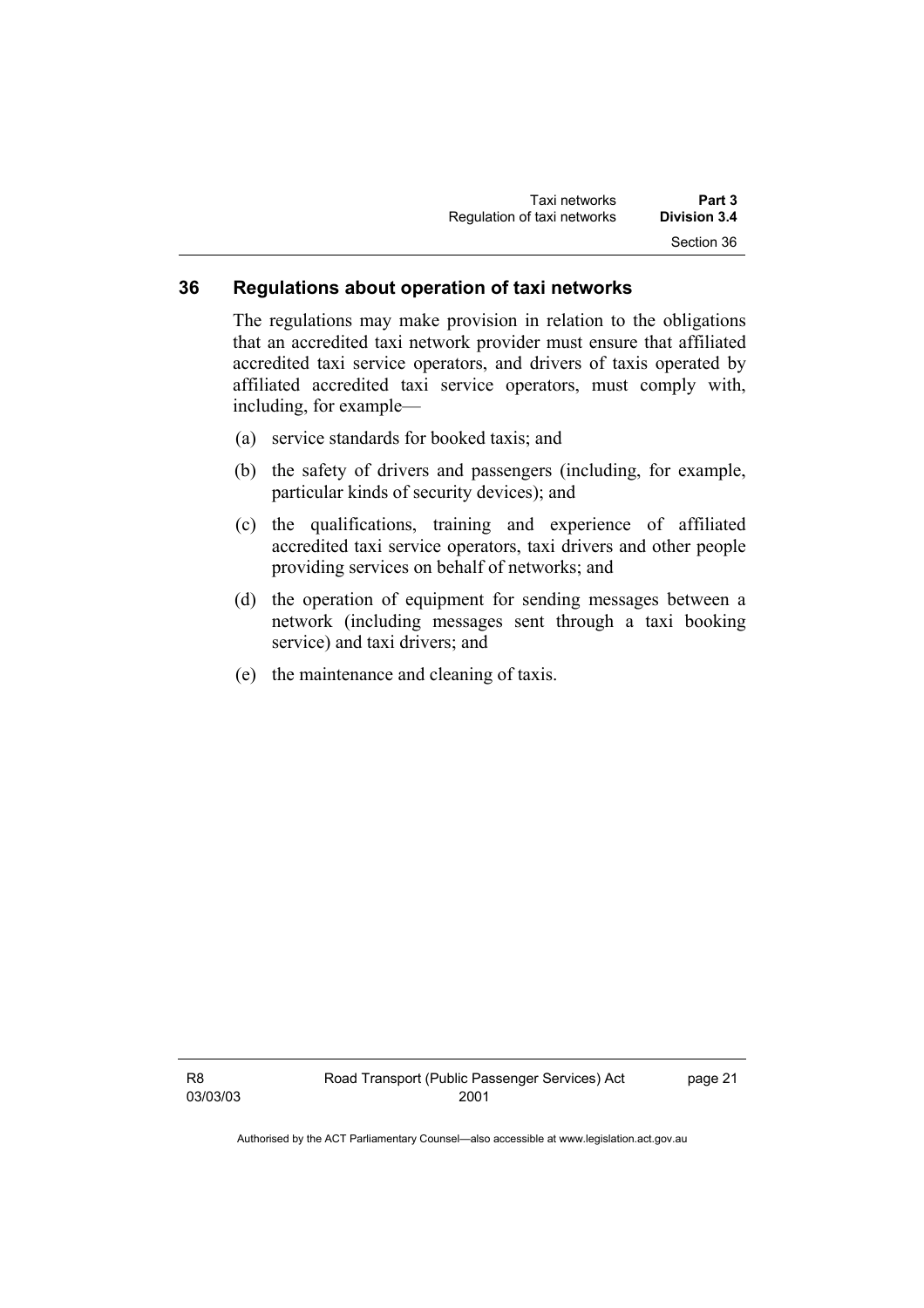**Part 4 Licensing of taxi vehicles**<br>**Division 4.1 Basic concents Basic concepts** Section 37

## **Part 4 Licensing of taxi vehicles**

### **Division 4.1 Basic concepts**

#### **37 Meaning of** *taxi licence*

A *taxi licence* is a licence issued under the regulations to use a vehicle as a taxi.

*Note* References to *taxi licence* include *restricted taxi licence* unless the contrary intention otherwise appears (see *Legislation Act 2001*, s 155).

#### **38 Meaning of** *restricted taxi licence*

A *restricted taxi licence* is a licence issued under the regulations to use a vehicle as a restricted taxi.

### **Division 4.2 Taxi licences**

#### **39 Maximum numbers of taxi licences**

- (1) The Minister may, in writing, determine the number of taxi licences or restricted taxi licences.
- (2) A determination is a notifiable instrument.

*Note* A notifiable instrument must be notified under the *Legislation Act 2001*.

#### **40 Issue of taxi licences**

The road transport authority must not issue a taxi licence or a restricted taxi licence if the number of taxi licences or restricted taxi licences (as appropriate) would exceed the relevant number determined by the Minister.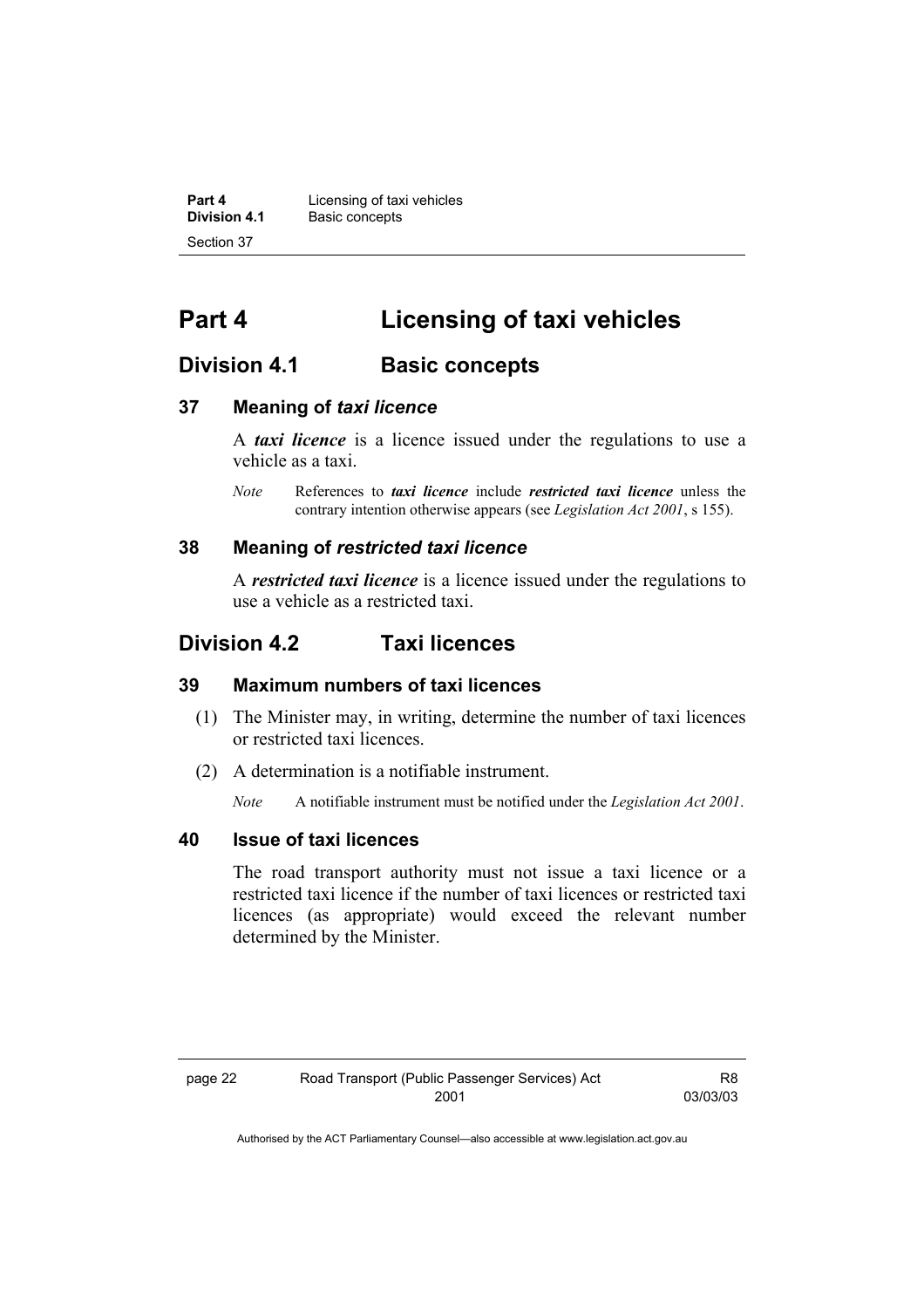| Licensing of taxi vehicles | Part 4       |
|----------------------------|--------------|
| Taxi licences              | Division 4.2 |
|                            | Section 41   |

#### **41 Transferability of taxi licences**

- (1) If the holder of a taxi licence (other than a restricted taxi licence) asks the road transport authority to transfer the licence to someone else, the authority must transfer the licence to the person.
- (2) A restricted taxi licence is not transferable (including, for example, by hiring the licence to another person).

#### **42 Use of vehicles as taxis**

 (1) A person must not use a vehicle as a taxi (other than a restricted taxi) unless the vehicle is licensed under the regulations as a taxi.

Maximum penalty: 50 penalty units.

 (2) A person must not use a vehicle as a restricted taxi unless the vehicle is licensed under the regulations as a restricted taxi.

Maximum penalty: 50 penalty units.

- (3) However, this section does not apply to a person who is using—
	- (a) a vehicle that is licensed as a taxi under the law of another jurisdiction if the vehicle completes in the ACT a hiring begun in another jurisdiction; or
	- (b) a substitute vehicle as a licensed taxi in accordance with the regulations.

#### **43 Pretending vehicles are licensed taxis**

 (1) A person must not pretend that a vehicle is licensed under the regulations as a taxi (other than a restricted taxi).

Maximum penalty: 30 penalty units.

 (2) A person must not pretend that a vehicle is licensed under the regulations as a restricted taxi.

Maximum penalty: 30 penalty units.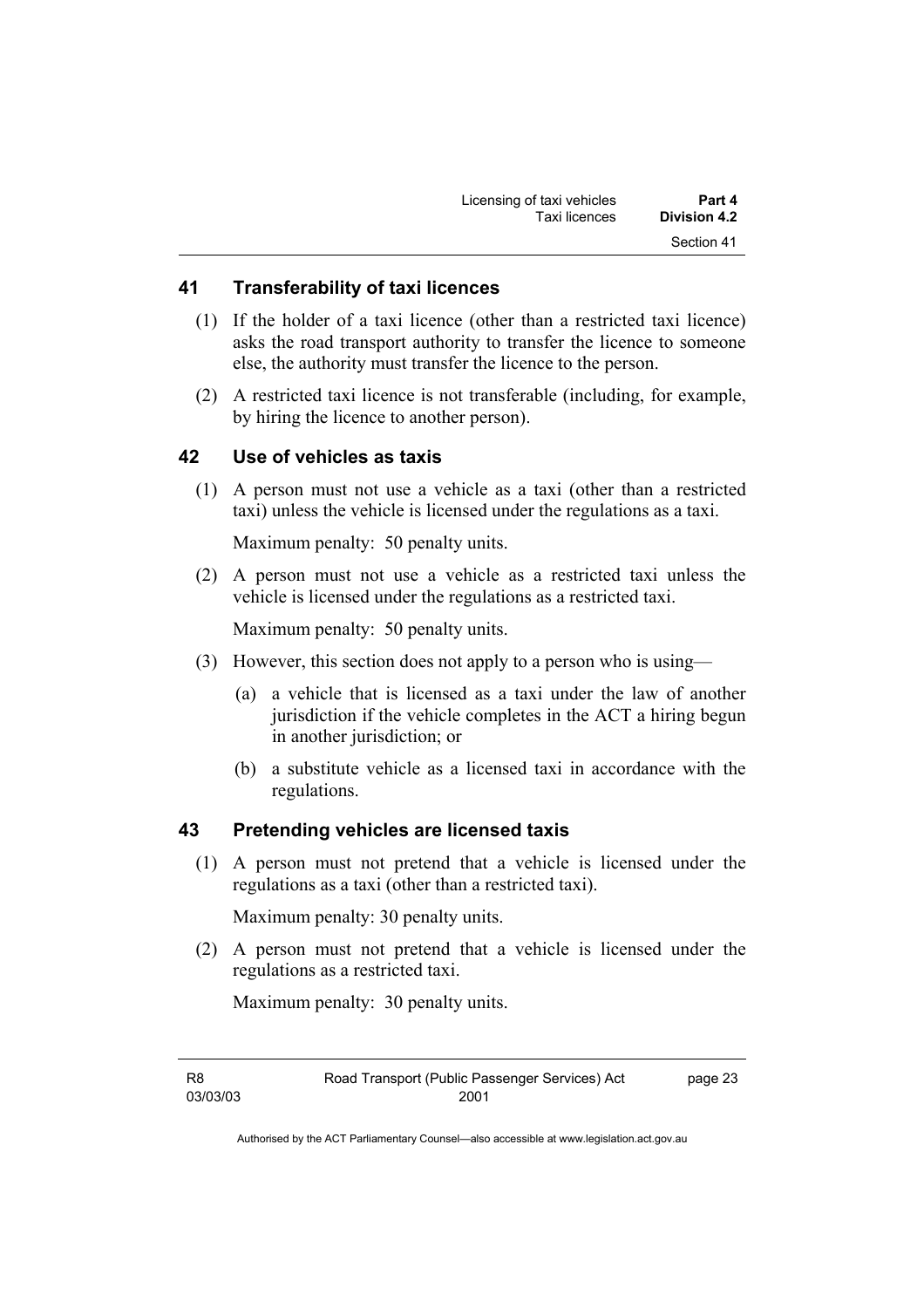#### **44 Regulations about taxi licences**

- (1) The regulations are to provide a system for the licensing of taxis and restricted taxis, including, for example—
	- (a) matters relating to the giving, refusal or surrender of licences; and
	- (b) the term of restricted taxi licences; and
	- (c) the conditions of licences; and
	- (d) the circumstances in which a substitute vehicle may be used as a licensed taxi; and
	- (e) the action that may be taken in relation to licences in circumstances prescribed under the regulations, including—
		- (i) the suspension or cancellation of a licence; and
		- (ii) the imposition of a condition on, or the amendment of a condition of, a licence; and
		- (iii) an order that the holder of a licence pay to the Territory an amount of not more than—
			- (A) for an individual—\$5 000; or
			- (B) for a corporation—\$25 000; and
		- (iv) the reprimanding of the holder of a licence.

#### **Examples of conditions for restricted taxi licences—s (1) (c)**

- 1 How the vehicle to which the restricted taxi licence relates must be equipped.
- 2 The kinds of restricted taxi services that may be operated using the vehicle.
- (2) The regulations may place different requirements on the person to whom a taxi licence (other than a restricted taxi licence) is issued and a person to whom the licence is hired.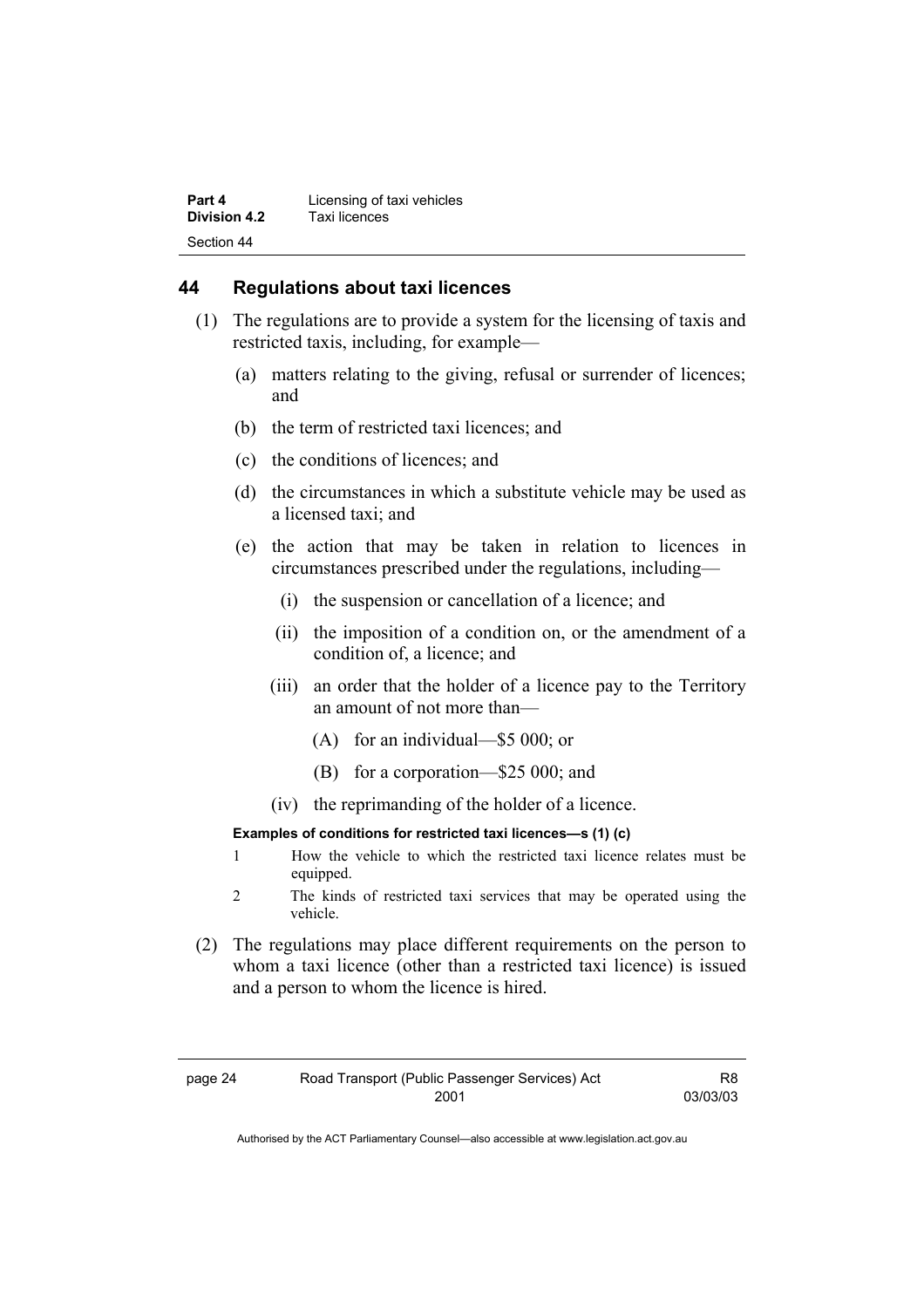## **Part 5 Taxi services**

## **Division 5.1 Basic concepts**

### **45 Meaning of** *taxi*

A *taxi* is a vehicle (other than a bus) that stands or plies for hire for the transport of passengers along a road or road related area.

*Note* References to *taxi* includes *restricted taxi* unless the contrary intention otherwise appears (see *Legislation Act 2001*, s 155).

### **46 Meaning of** *restricted taxi*

A *restricted taxi* is a vehicle (other than a bus) that stands or plies for hire for the transport of passengers along a road or road related area and that is licensed under the regulations as a restricted taxi.

### **47 Meaning of** *taxi service*

A *taxi service* is a public passenger service operated using 1 or more taxis (including restricted taxis).

### **48 Meaning of** *restricted taxi service*

A *restricted taxi service* is a public passenger service operated using only 1 or more restricted taxis.

#### **Examples of kinds of restricted taxi services**

- 1 A service that must give priority to the transport of people with disabilities.
- 2 A service with no requirement to give priority to the transport of people with disabilities.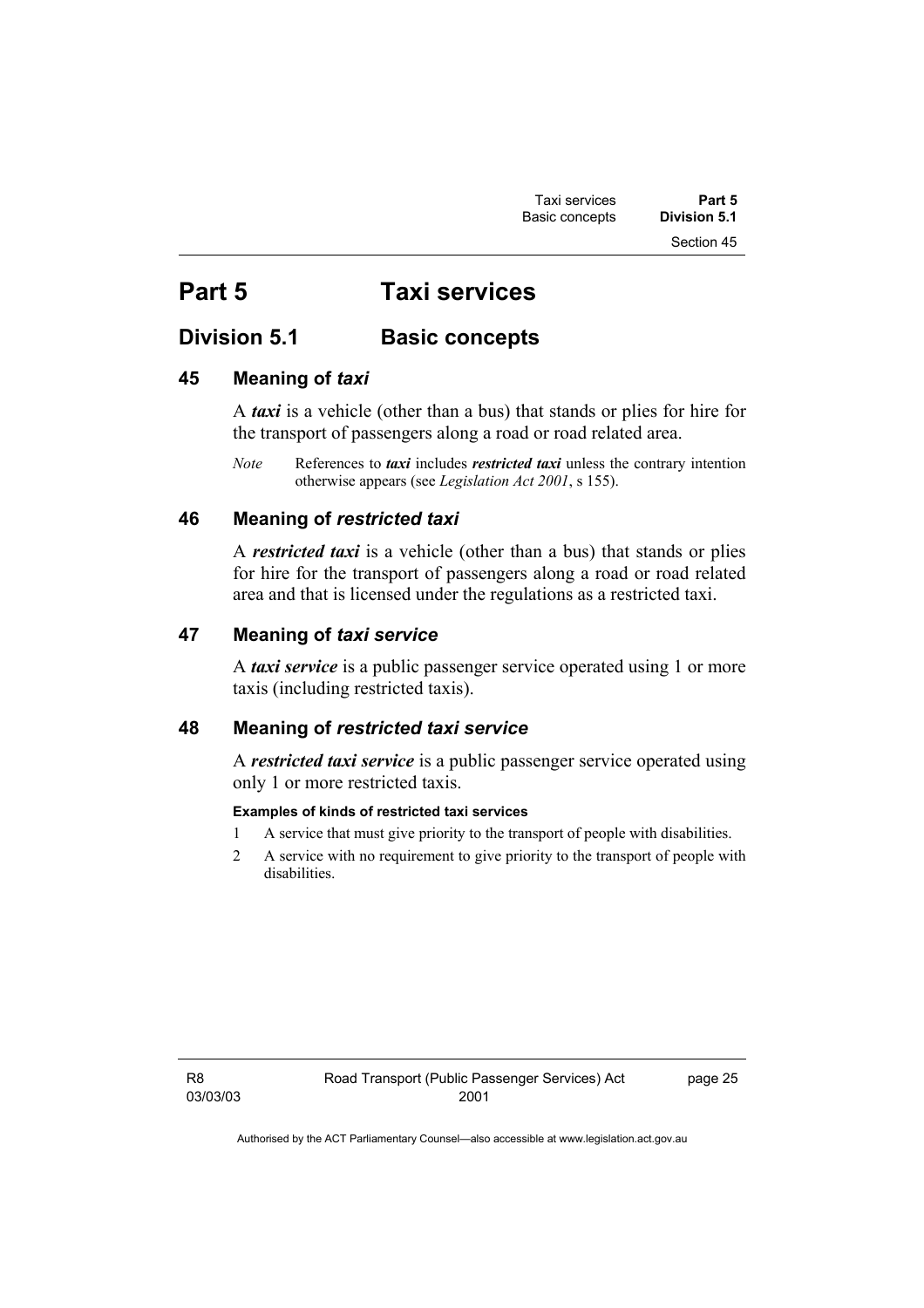## **Division 5.2 Accreditation of taxi service operators**

### **49 Taxi service operators—purposes of accreditation**

The purpose of accreditation under the regulations to operate a taxi service is to ensure that—

- (a) the accredited person has the financial capacity to meet the service standards for the service; and
- (b) the accredited person, and each person who is concerned with, or takes part in, the management of the service, are suitable people to operate the service; and
- (c) the accredited person, and each person who is concerned with, or takes part in, the management of the service, have demonstrated the capacity to comply with the relevant regulations and, in particular, the regulations about—
	- (i) the safety of passengers and the public; and
	- (ii) the maintenance of taxis.

### **50 Taxi service operators—regulations about accreditation system**

- (1) The regulations are to provide a system for the accreditation of people to operate taxi services, including, for example—
	- (a) the kinds of accreditations; and
	- (b) the kinds of taxis and taxi services that a person who holds a particular kind of accreditation is entitled to operate; and
	- (c) the conditions of accreditations; and
	- (d) matters relating to the giving, refusal or surrender of accreditations; and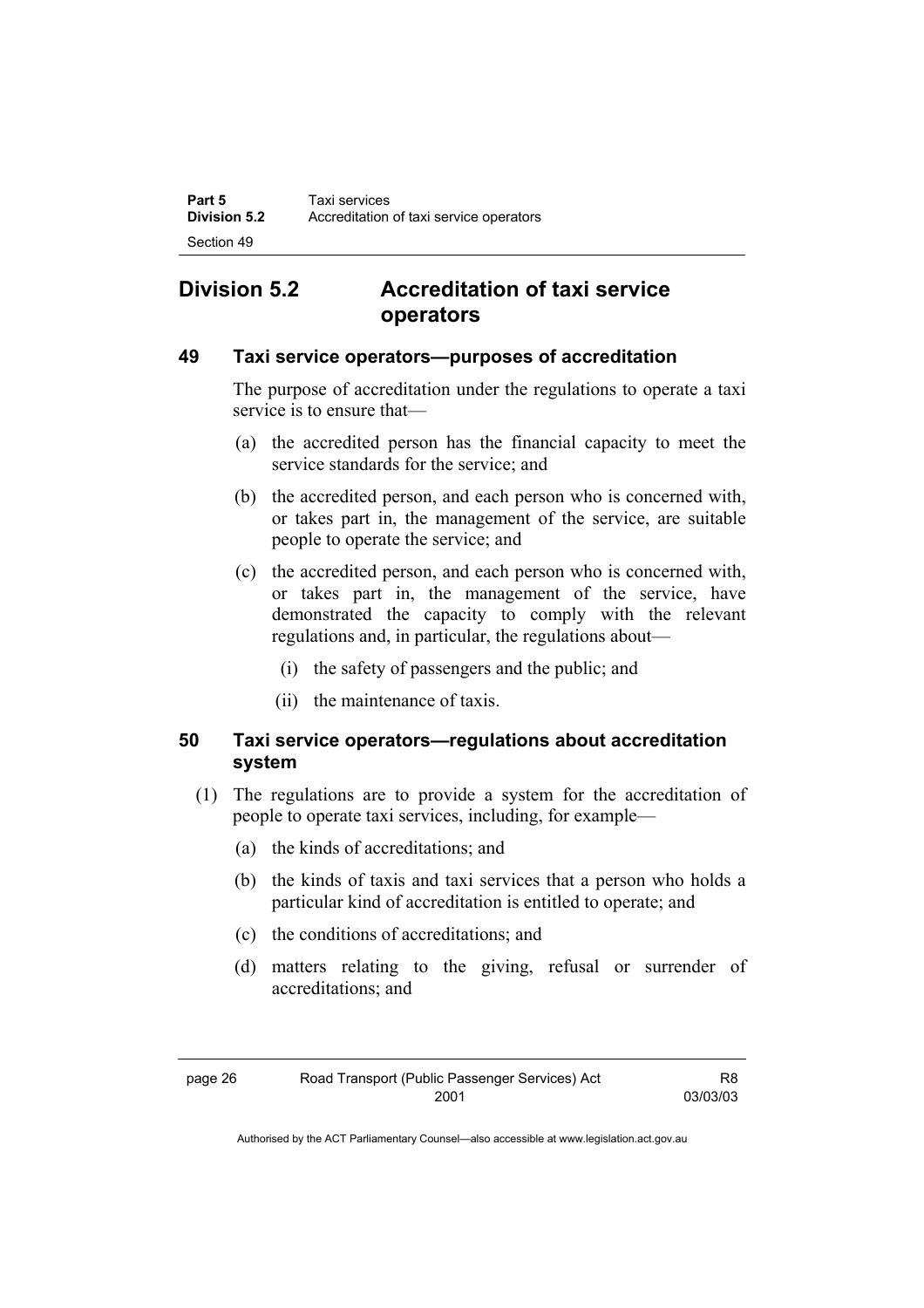- (e) the action that may be taken in relation to an accredited person in circumstances prescribed under the regulations, including—
	- (i) the suspension or cancellation of an accreditation; and
	- (ii) the imposition of a condition on, or the amendment of a condition of, an accreditation; and
	- (iii) an order that an accredited person pay to the Territory an amount of not more than—
		- (A) for an individual—\$5 000; or
		- (B) for a corporation—\$25 000; and
	- (iv) the reprimanding of an accredited person.
- (2) The regulations may make provision in relation to the accreditation of people to operate taxi services, including, for example—
	- (a) requirements about the suitability of the applicant and each person who will be concerned with, or take part in, the management of the service; and
	- (b) capacity to meet service standards; and
	- (c) financial viability.
- (3) For subsection (1) (a), the regulations must provide for the accreditation of people to operate—
	- (a) a taxi service (other than a restricted taxi service); and
	- (b) a restricted taxi service.
	- *Note* For examples of kinds of restricted taxi services, see s 31C.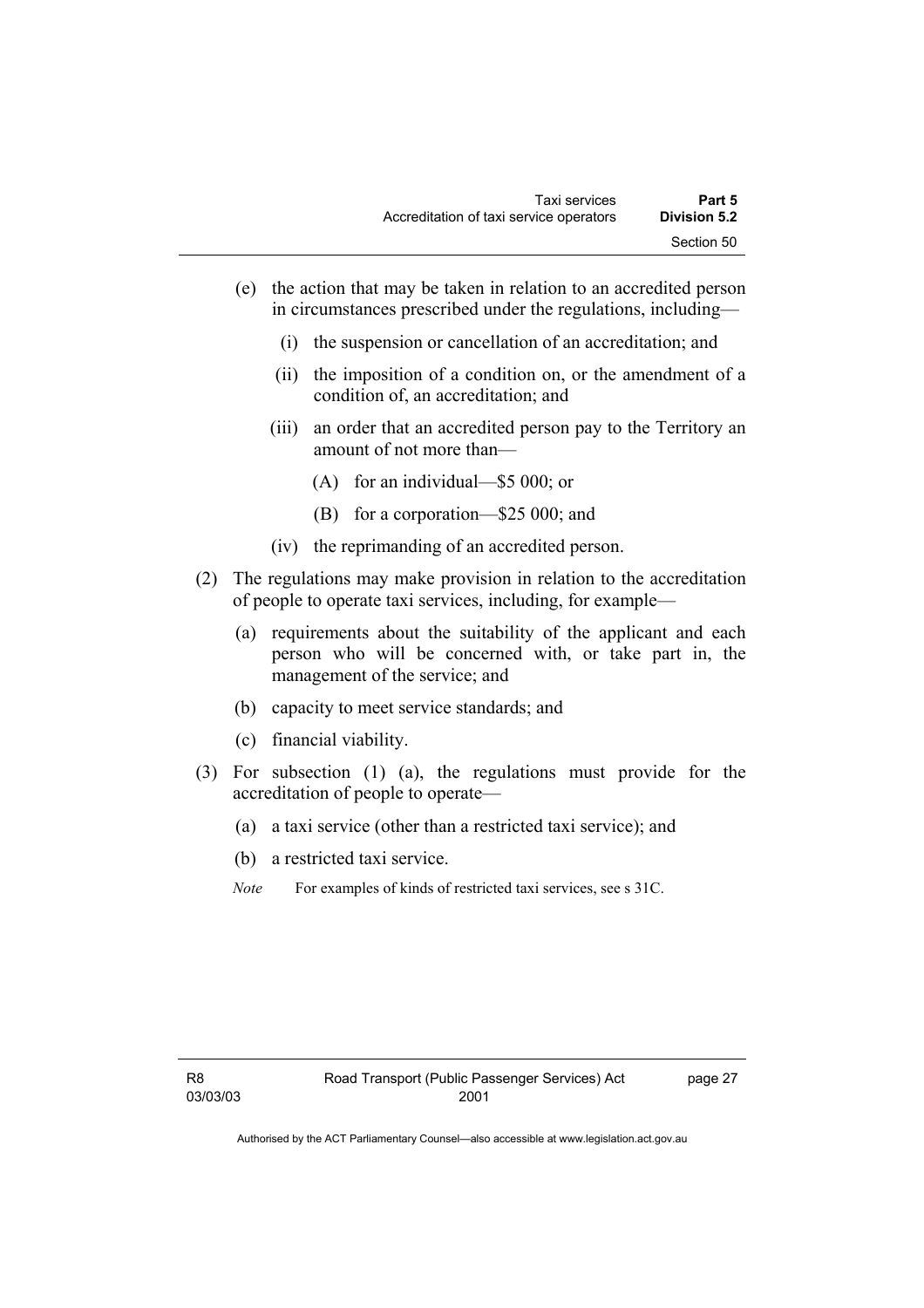### **Division 5.3 Entitlement to operate taxi services**

### **51 Entitlement to operate taxi services**

A person is entitled to operate a particular kind of taxi service, within or partly within the ACT, if—

- (a) the person is accredited under the regulations to operate a taxi service of that kind; and
- (b) the vehicles used to operate the service are licensed under the regulations as taxis for that kind of taxi service; and
- (c) the person is affiliated with an accredited taxi network provider who is entitled to provide taxi related services to that kind of taxi service.

### **52 Unaccredited operators not to operate taxi services**

 (1) A person must not operate, within or partly within the ACT, a taxi service of a particular kind unless the person is accredited under the regulations to operate the taxi service of that kind.

Maximum penalty: 50 penalty units.

 (2) However, subsection (1) does not apply to a person who is authorised to operate a taxi service under the law of another jurisdiction if a taxi operated by the person completes in the ACT a hiring begun in another jurisdiction.

#### **53 Pretending to be an accredited taxi service operator**

 (1) A person must not pretend to be accredited under the regulations to operate a taxi service.

Maximum penalty: 30 penalty units.

| page 28 | Road Transport (Public Passenger Services) Act | R8       |
|---------|------------------------------------------------|----------|
|         | 2001                                           | 03/03/03 |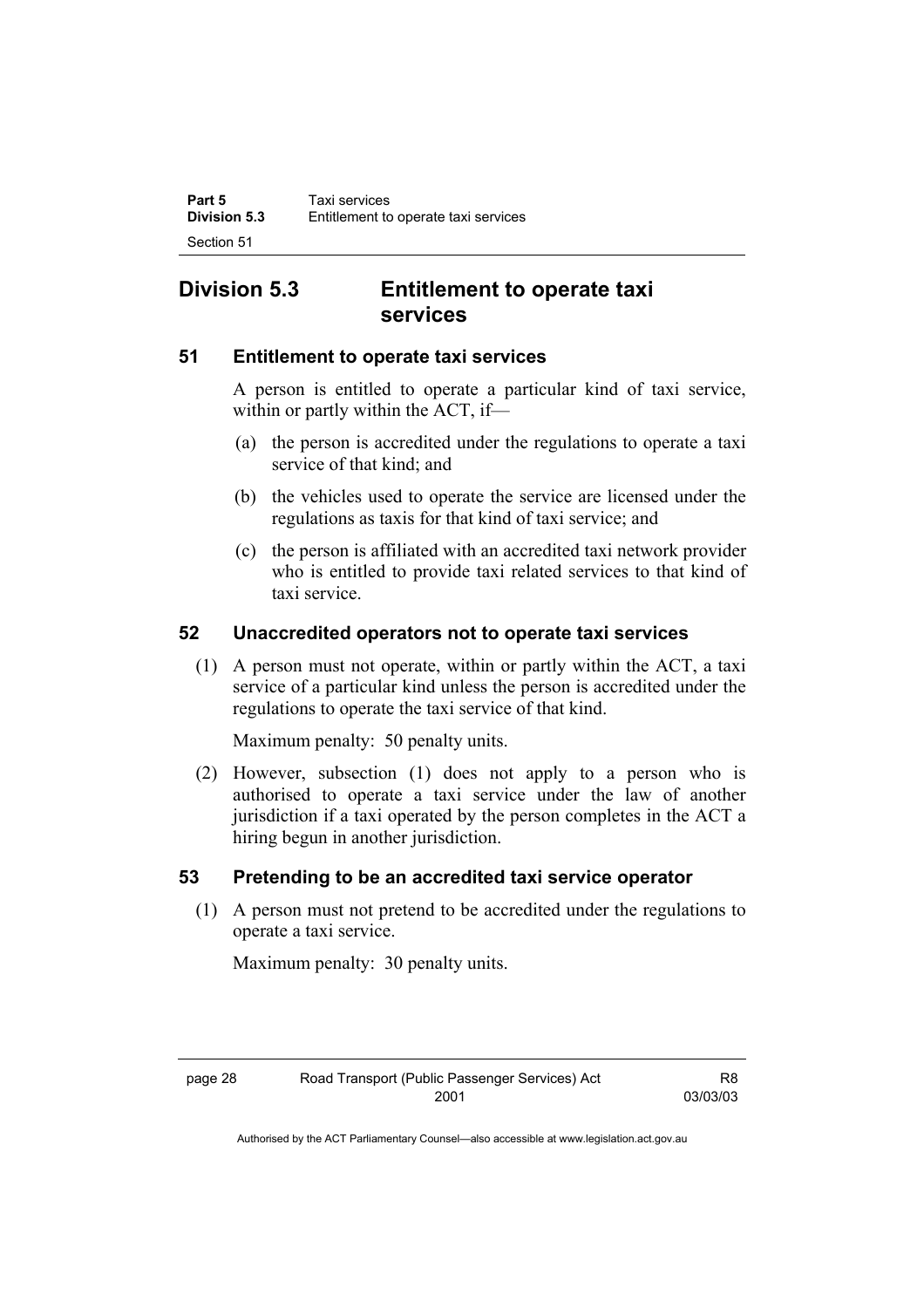(2) A person must not pretend to be accredited under the regulations to operate a particular kind of taxi service.

Maximum penalty: 30 penalty units.

### **54 Taxi service operators to be affiliated with taxi network**

An accredited taxi service operator must not operate a taxi service of a particular kind unless the person is affiliated with an accredited taxi network provider who is entitled to provide taxi related services to that kind of taxi service.

Maximum penalty: 50 penalty units.

### **55 Pretending to be affiliated with taxi network**

A person must not pretend to be affiliated with an accredited taxi network provider.

Maximum penalty: 30 penalty units.

### **Division 5.4 Regulation of taxi services**

### **56 Regulations about operation of taxi services by accredited people**

The regulations may make provision in relation to the operation of taxi services by accredited taxi service operators, including, for example—

- (a) the specifications for, and operation of, equipment in taxis operated by accredited taxi service operators to receive messages from the accredited taxi network provider with which the operator is affiliated and for taximeters; and
- (b) compliance with the requirements of the accredited taxi network provider with which an accredited taxi service operator is affiliated; and

page 29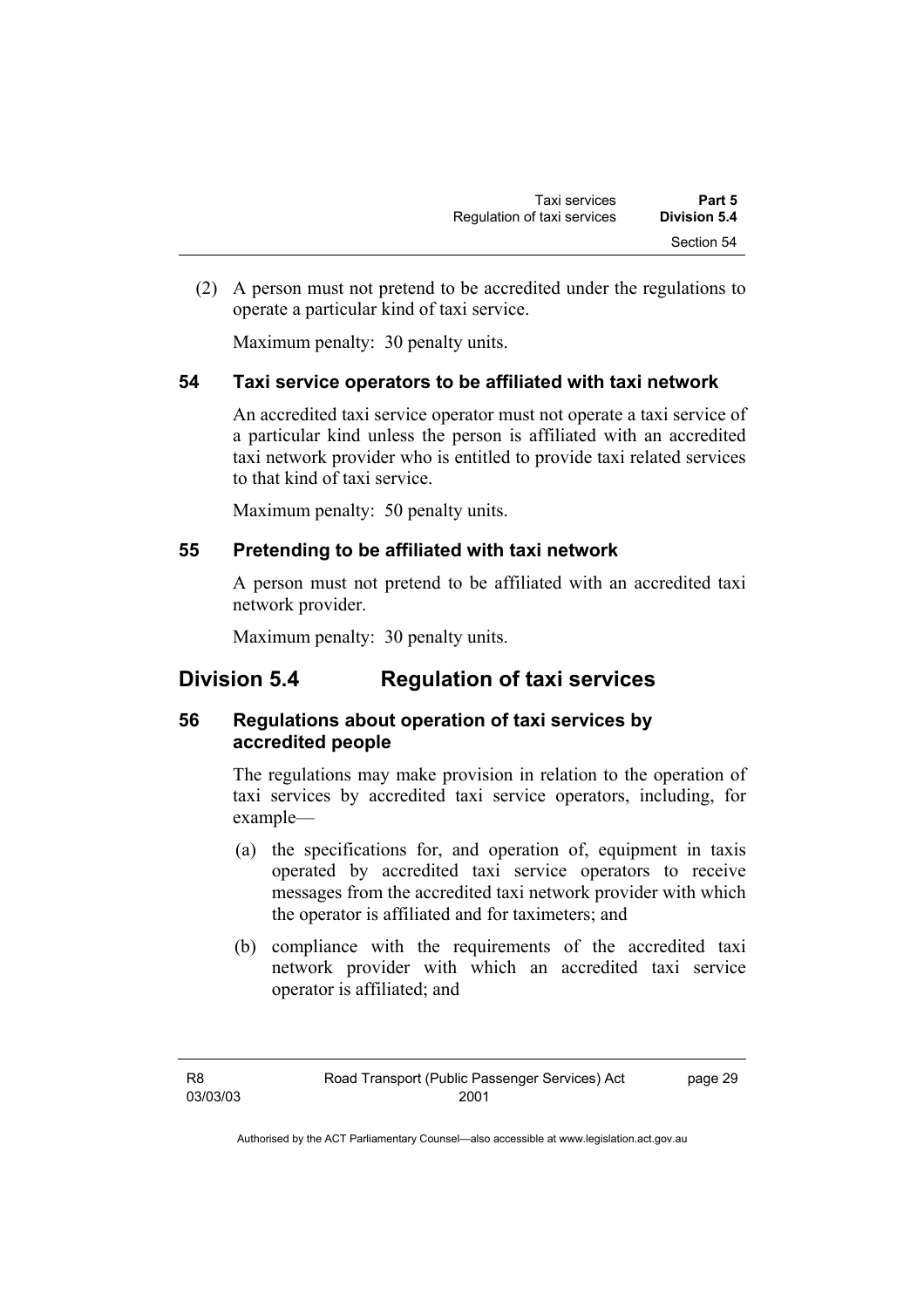| Part 5              | Taxi services               |
|---------------------|-----------------------------|
| <b>Division 5.4</b> | Regulation of taxi services |
| Section 56          |                             |

- (c) the supervision and monitoring of drivers of taxis operated by an accredited taxi service operator for compliance with the service standards and other requirements of the operator's affiliated taxi network provider and the responsibilities of the operator in relation to a failure to comply with the standards; and
- (d) the safety of passengers (including, for example, particular kinds of security devices) and the public; and
- (e) the qualifications, training and experience of accredited taxi service operators and taxi drivers (including, for example, in relation to particular kinds of taxi services); and
- (f) maximum driving times and minimum rest times of taxi drivers; and
- (g) insurance; and
- (h) customer complaints and inquiries; and

*Note* For the vehicle age limitations on the registration of a motor vehicle as a taxi, see the *Road Transport (Vehicle Registration) Regulations 2000*, reg 32.

- (i) lost property; and
- (j) the obligations of accredited taxi network providers and taxi drivers and other people providing services to or on behalf of accredited taxi service operators; and
- (k) the operation of particular kinds of taxis (including, for example, taxis with wheelchair access) and taxi services; and
- (l) the requirements that taxis, and their equipment and fittings (internal and external) (including, for example, baby capsules), must comply with; and
- (m) the maintenance and cleaning of taxis; and
- (n) the making and keeping of records and their inspection; and

| page 30 | Road Transport (Public Passenger Services) Act | R <sub>8</sub> |
|---------|------------------------------------------------|----------------|
|         | 2001                                           | 03/03/03       |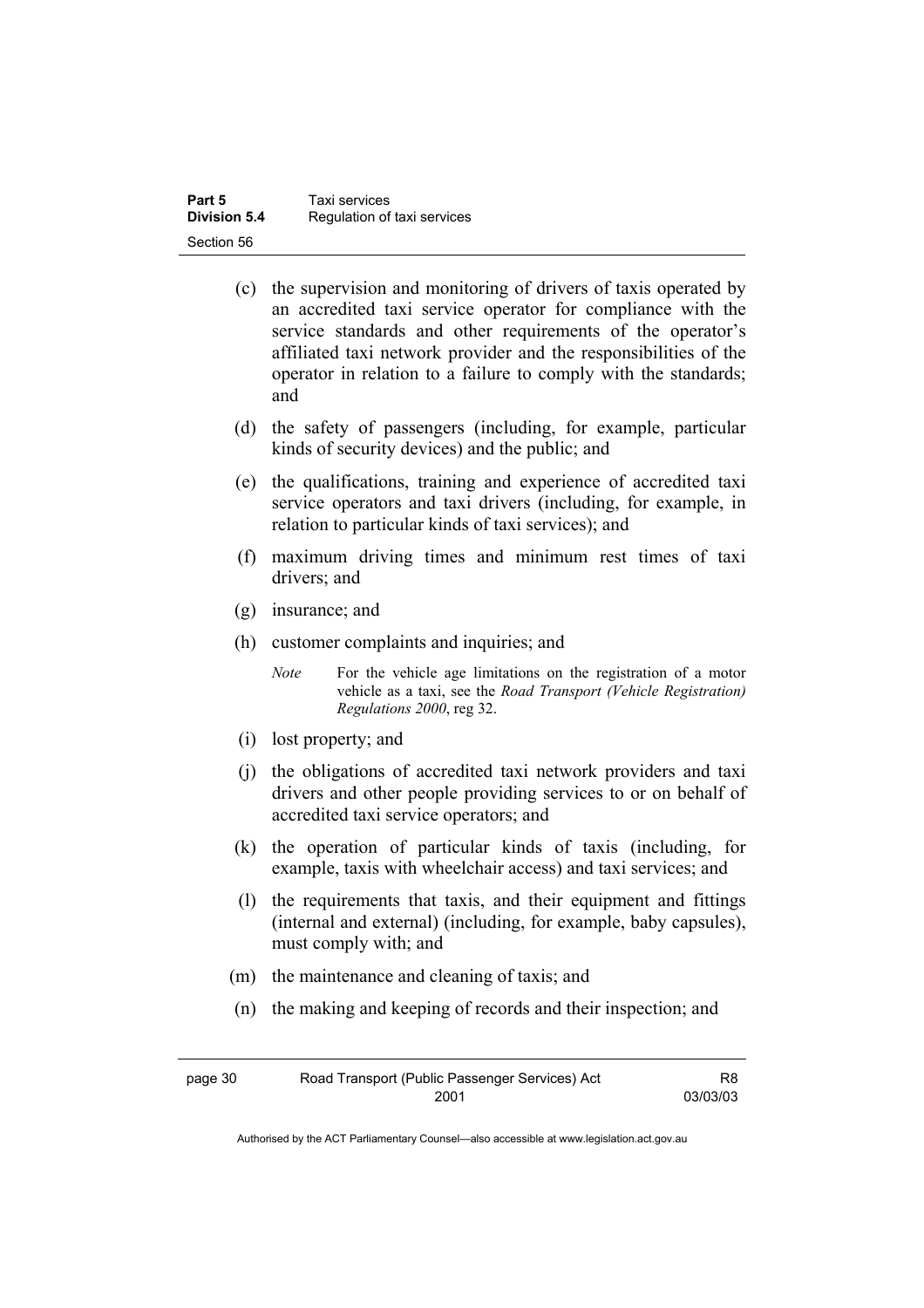- (o) the auditing of records and systems; and
- (p) the provision of information and reports to the road transport authority.

#### **57 Regulations about operation of taxis**

The regulations may make provision in relation to the operation of taxis, including, for example—

- (a) the solicitation of passengers or hirings; and
- (b) the hiring of vehicles and the payment of fares; and
- (c) the picking-up and dropping-off of passengers and other matters relating to the transport of passengers; and
- (d) the transport of passengers' luggage or other goods, and animals; and
- (e) the regulation or prohibition of the use of vehicles on certain roads or road related areas; and
- (f) the maximum speed of a vehicle; and
- (g) the design, equipment and fittings (internal or external) of vehicles; and
- (h) the regulation or prohibition of notices, signs and advertisements inside or on the outside of vehicles; and
- (i) the records to be made and kept by drivers, how they are to be made and kept, and their inspection; and
- (j) the provision, use and operation of taxi zones.

#### **58 Regulations about taxi drivers**

The regulations may make provision in relation to taxi drivers, including, for example—

(a) the powers, duties and conduct of taxi drivers; and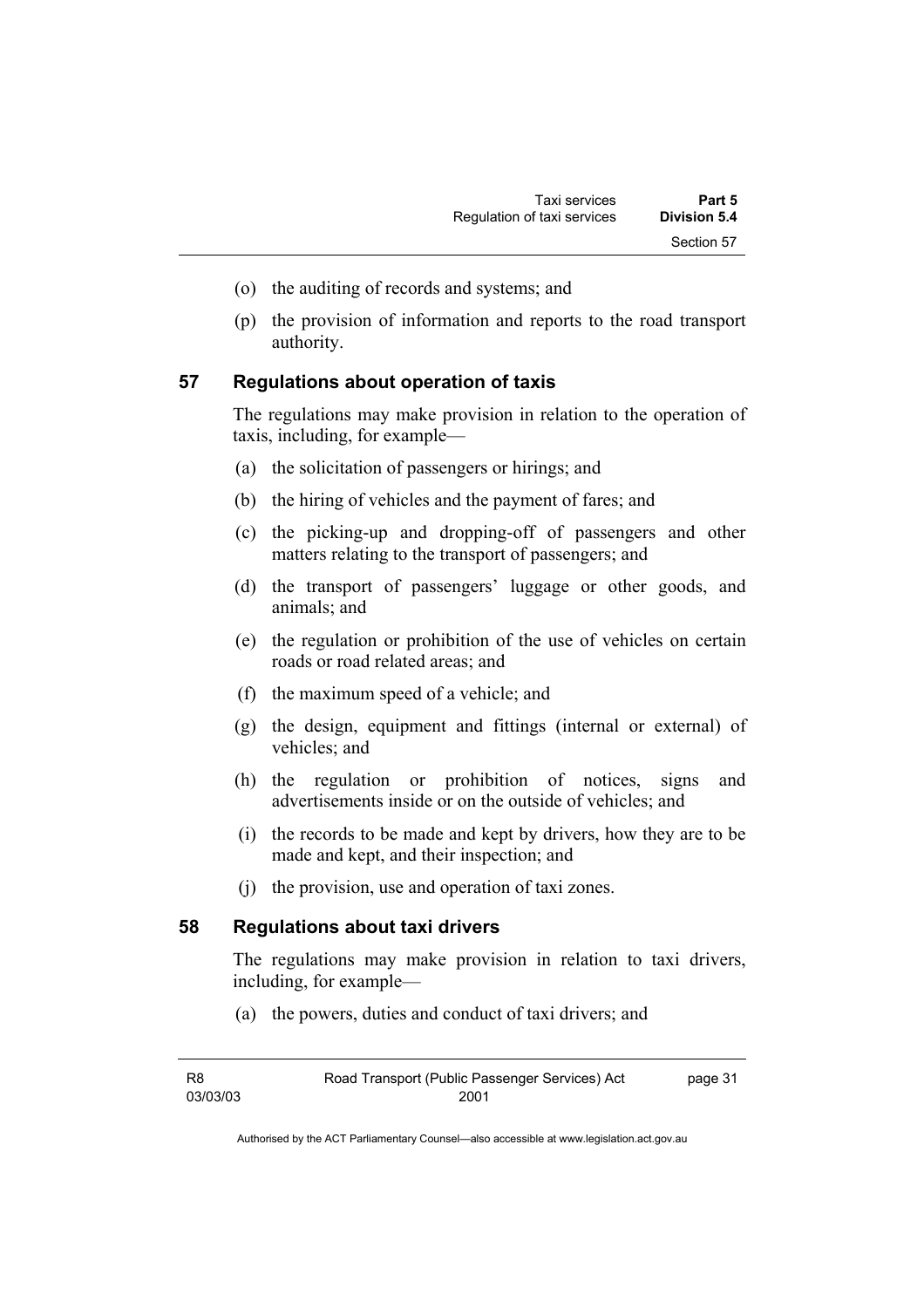| Part 5       | Taxi services               |
|--------------|-----------------------------|
| Division 5.4 | Regulation of taxi services |
| Section 59   |                             |

- (b) the training of drivers; and
- (c) how taxi drivers must dress.
- *Note* For the licensing of people to drive taxis, see the *Road Transport (Driver Licensing) Regulations 2000*.

#### **59 Regulations about conduct of taxi passengers**

The regulations may make provision in relation to the conduct of passengers being carried by taxis, including, for example—

- (a) the regulation or prohibition of eating and drinking; and
- (b) the authority of taxi drivers, police officers and authorised people to direct people contravening a regulation to leave a taxi and to remove them if they fail to leave.

#### **60 Power to determine maximum taxi fares**

- (1) The Minister may, in writing, determine maximum fares, and ways of calculating maximum fares, relating to hiring or using a taxi.
- (2) A determination is a disallowable instrument.
	- *Note* A disallowable instrument must be notified, and presented to the Legislative Assembly, under the *Legislation Act 2001*.
- (3) This section does not require the Minister to determine maximum fares for hiring or using a taxi.
	- *Note* The Independent Competition and Regulatory Commission may give price directions for regulated industries, see the *Independent Competition and Regulatory Commission Act 1997*, s 20.
- (4) In this section:

*fare* includes a charge relating to hiring or using a taxi.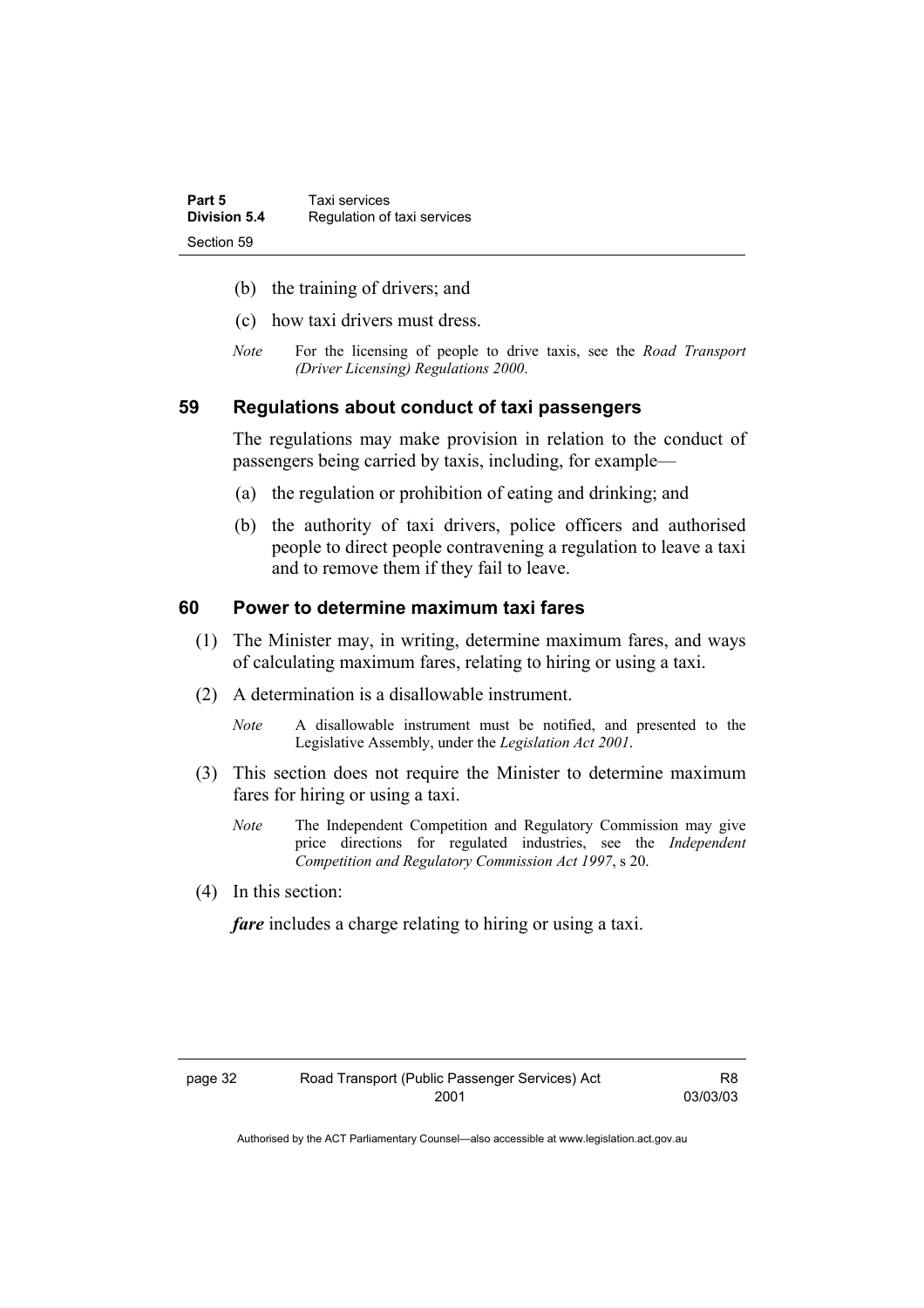## **Part 6 Miscellaneous**

#### **61 Regulation-making power**

- (1) The Executive may make regulations for this Act.
	- *Note* Regulations must be notified and presented to the Legislative Assembly, under the *Legislation Act 2001*.
- (2) The regulations may create offences for contraventions of the regulations and prescribe maximum penalties of not more than 20 penalty units for offences against the regulations.

#### **62 Regulations may apply certain laws and instruments**

The regulations may apply a law of another jurisdiction or any other instrument, as in force from time to time.

- *Note 1* The text of an applied, adopted or incorporated law or instrument, whether applied as in force from time to time or as at a particular time, is taken to be a notifiable instrument if the operation of the *Legislation Act 2001*, s 47 (5) or (6) is not disapplied (see s 47 (7)).
- *Note 2* A notifiable instrument must be notified under the *Legislation Act 2001*.

#### **63 Regulations about enforcement**

The regulations may make provision in relation to the powers and duties of police officers and authorised officers in relation to public passenger services, including, for example, in relation to public passenger vehicles, drivers of public passenger vehicles and passengers.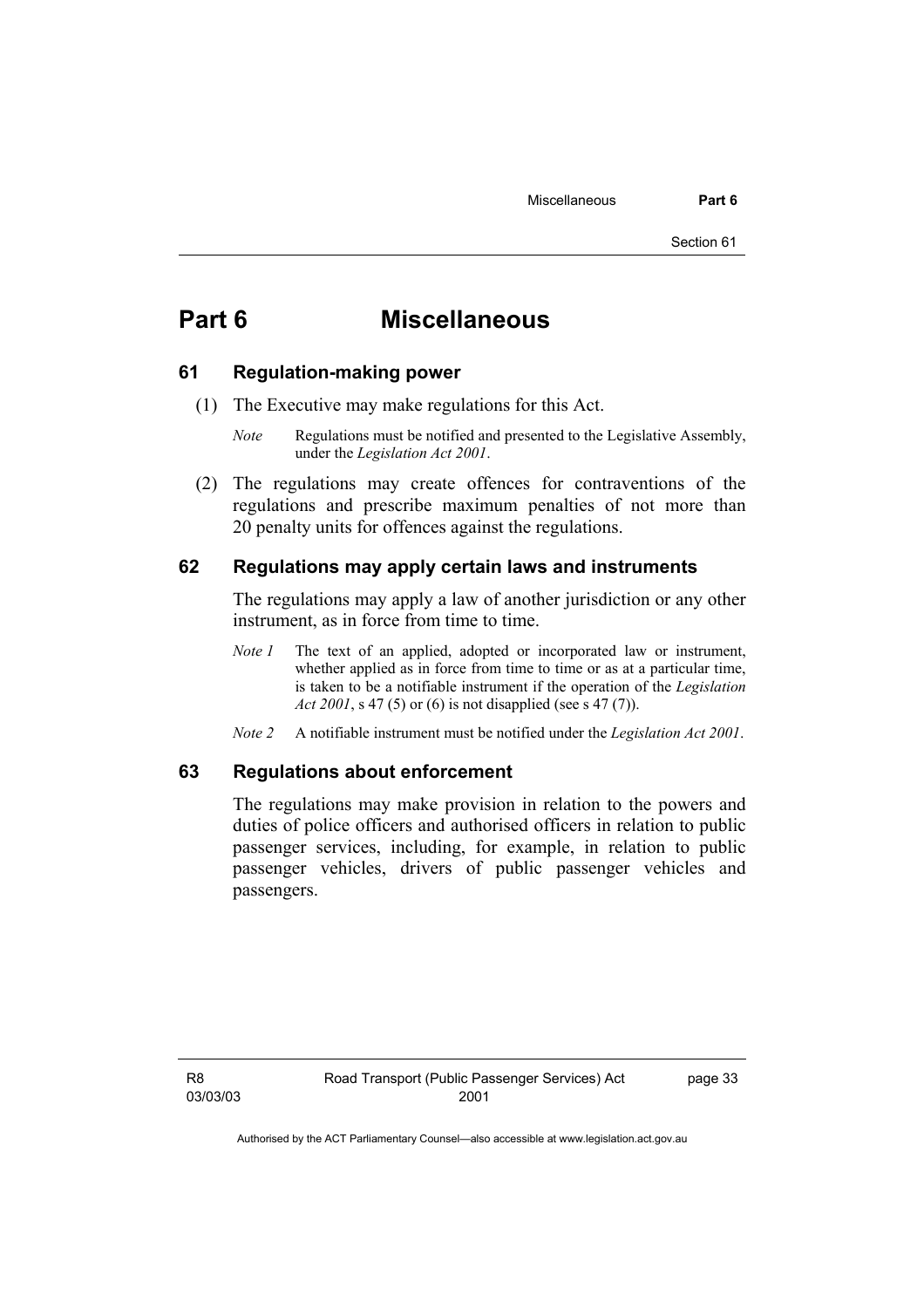#### **Part 6 Miscellaneous**

Section 64

#### **64 Minister may exempt vehicles and people from Act**

- (1) The Minister may exempt a vehicle or person from this Act (or a stated provision of this Act).
- (2) An exemption is a disallowable instrument.
	- *Note* A disallowable instrument must be notified, and presented to the Legislative Assembly, under the *Legislation Act 2001*.

#### **65 Regulations may exempt vehicles and people from Act**

- (1) The regulations may—
	- (a) exempt a vehicle or person, or a kind of vehicle or person, prescribed under the regulations from this Act (or a stated provision of this Act); or
	- (b) authorise the road transport authority to exempt a vehicle or person, or a kind of vehicle or person, prescribed under the regulations from this Act (or a stated provision of this Act).
- (2) An exemption given under a regulation mentioned in subsection (1) may be conditional.
- (3) The regulations may provide for the road transport authority to—
	- (a) suspend the operation of a regulation mentioned in subsection (1) (a) in the way and circumstances prescribed under the regulations; or
	- (b) suspend the operation of an exemption given by the authority to a vehicle or person in the way and circumstances prescribed under the regulations.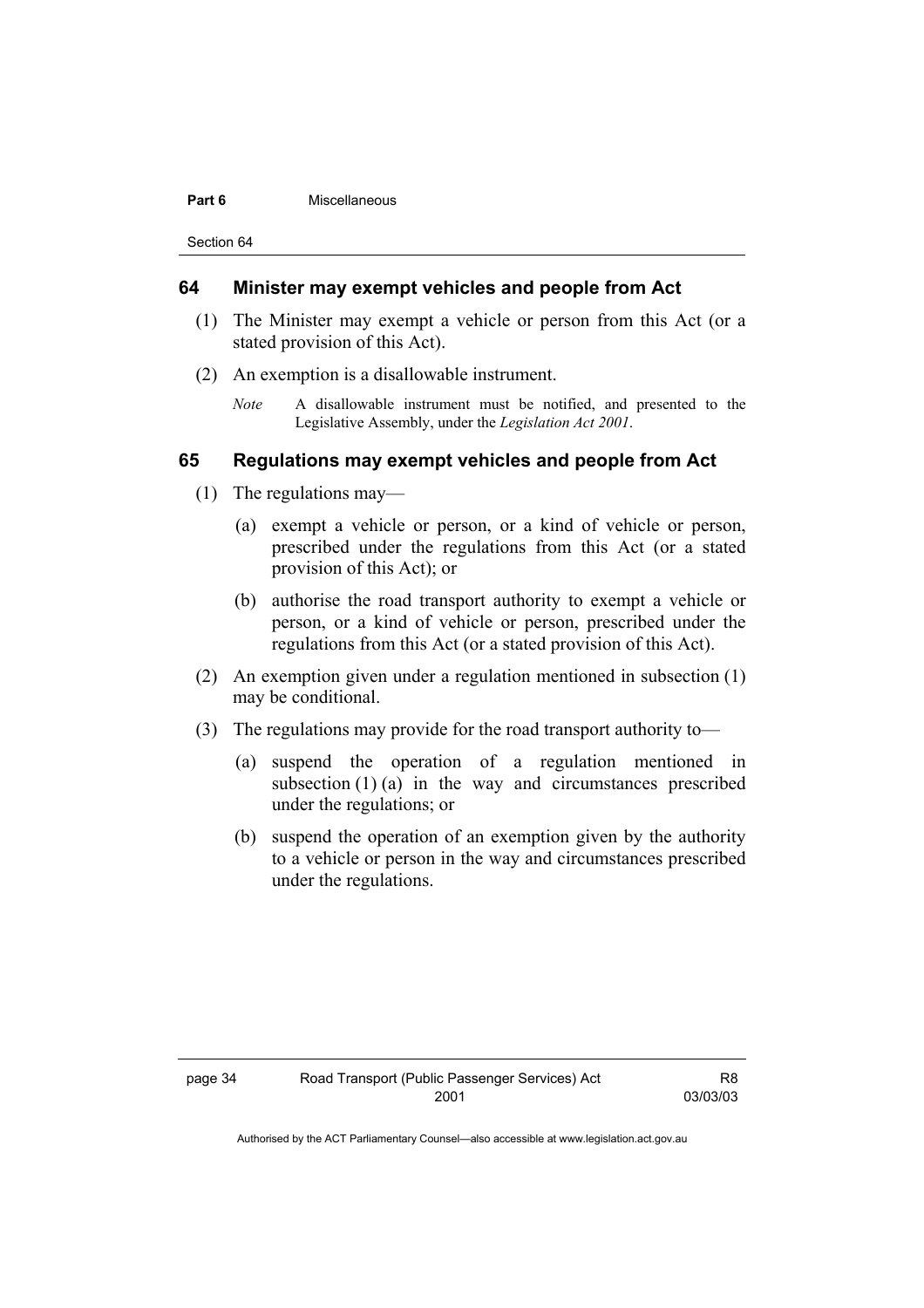## **Part 7** Transitional provisions

### **Division 7.1 General**

### **66 Definitions for pt 7**

In this part:

*bus operator's licence*—see the General Act, section 138 (1).

*bus service licence*—see the General Act, section 142 (1).

*commencement* means the commencement of this part.

*General Act* means the *Road Transport (General) Act 1999*.

*Motor Omnibus Act* means the *Motor Omnibus Services Act 1955*.

*motor omnibus service* means a motor omnibus service conducted under the Motor Omnibus Act.

*restricted taxi operator's licence*—see the General Act, section 108 (1).

*taxi operator's licence*—see the General Act, section 106 (1).

#### **67 Transitional regulations**

- (1) The regulations may prescribe savings or transitional matters necessary or convenient to be prescribed because of the enactment of this Act.
- (2) Without limiting the scope of subsection (1), the regulations may prescribe matters necessary or convenient to be prescribed for carrying out or giving effect to the provisions of this Act.

page 35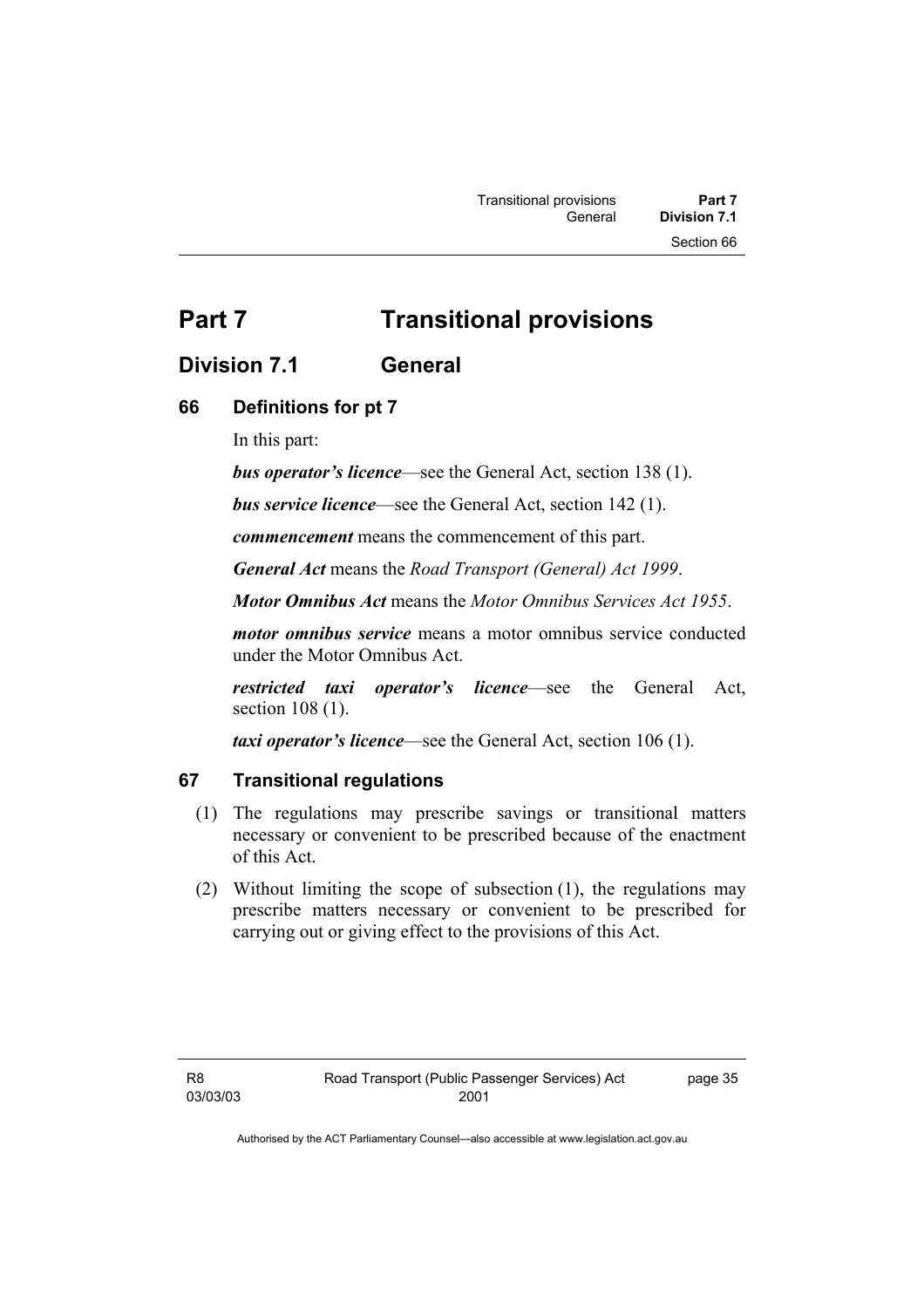| Part 7              | <b>Transitional provisions</b> |
|---------------------|--------------------------------|
| <b>Division 7.6</b> | Small buses                    |
| Section 68          |                                |

- (3) Regulations made for this section must not be taken to be inconsistent with—
	- (a) this Act as far as they can operate concurrently with this Act; or
	- (b) any other provision of the road transport legislation as far as they can operate concurrently with the provision.
- (4) This section is additional to, and does not limit, section 68.

#### **68 Modification of pt 7's operation**

The regulations may modify the operation of this part to make provision in relation to any matter that is not, or not adequately, dealt with in this part.

### **69 Expiry of div 7.1**

This division expires on 1 June 2003.

### **Division 7.6 Small buses**

#### **83 Existing small buses**

- (1) This section applies to a person who, immediately before the commencement, operated a registered vehicle built mainly to carry people that seated up to 9 adults (including the driver) and had a distinguishing registration number with the letters 'MO' followed by 1 to 3 numerals.
- (2) The person is taken, after the commencement, to be accredited under the regulations to operate a tour and charter service.
- (3) The accreditation the person is taken to hold under subsection (2) may be varied or ended by the road transport authority in accordance with the regulations.

R8 03/03/03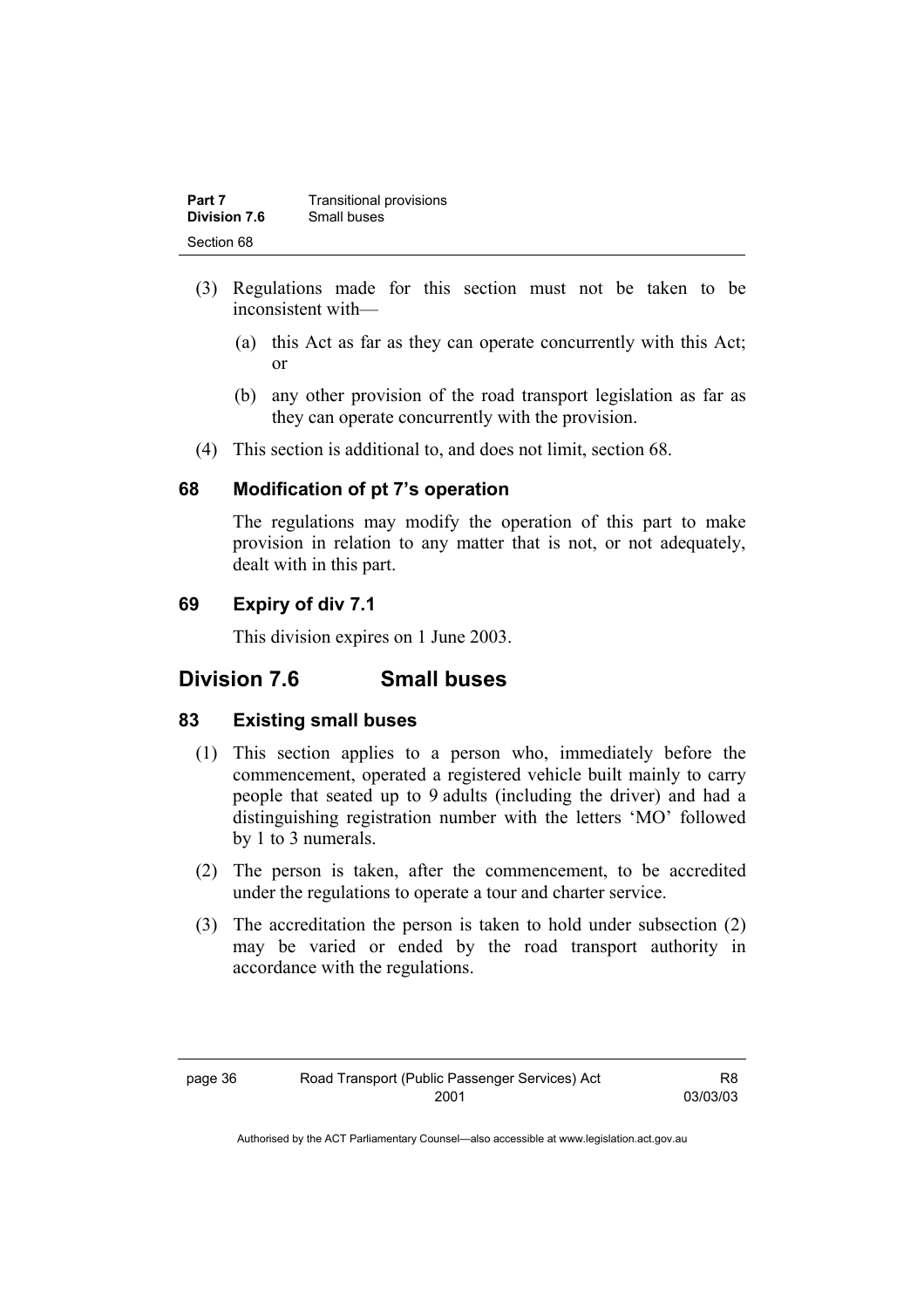| Transitional provisions | Part 7       |
|-------------------------|--------------|
| Small buses             | Division 7.6 |
|                         | Section 84   |

 (4) If the accreditation the person is taken to hold under subsection (2) has not been ended in accordance with the regulations, the accreditation expires 18 months after it commences.

### **84 Expiry of div 7.6**

This division expires on 1 June 2003.

R8 03/03/03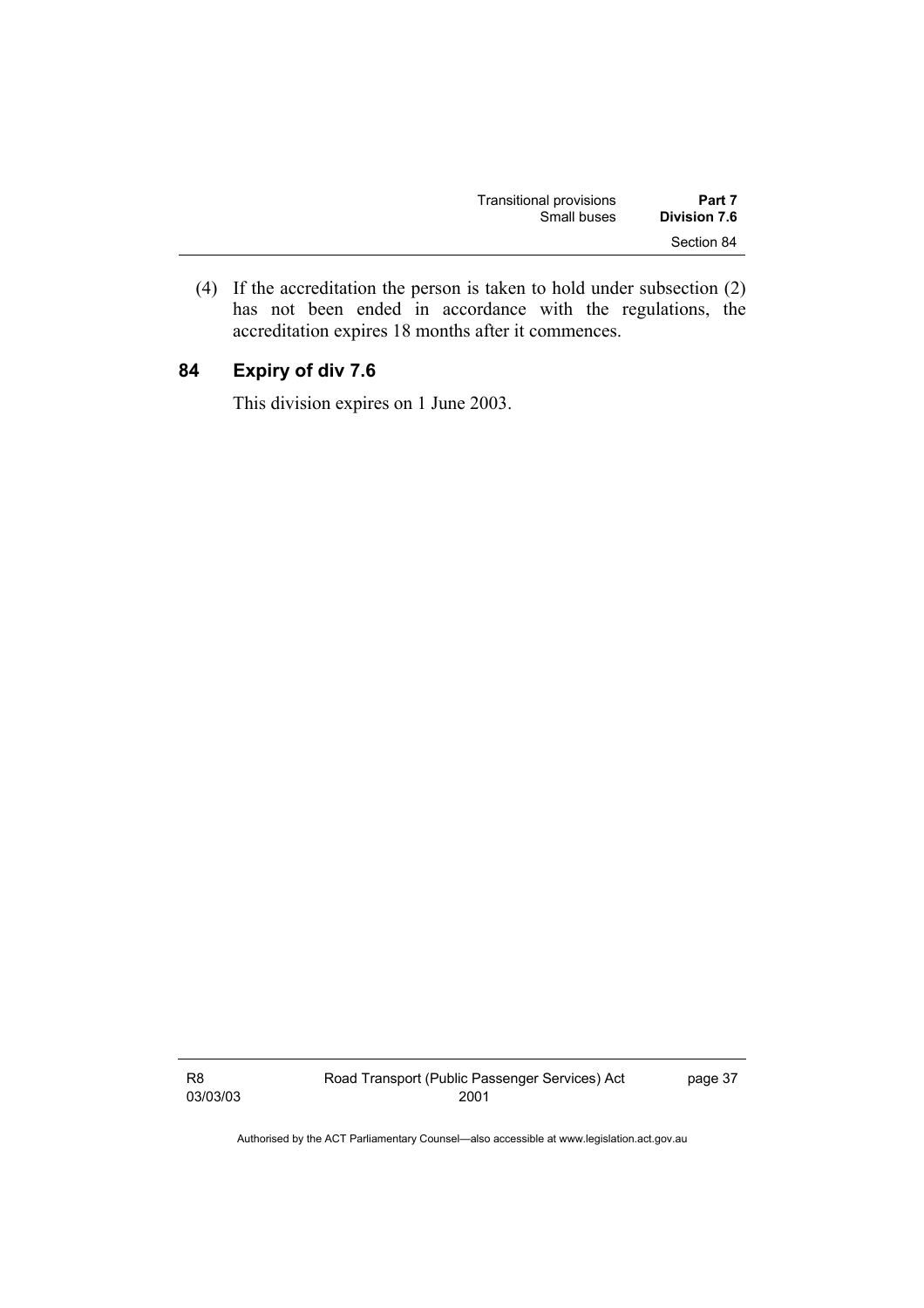## **Dictionary**

(see  $s$  4)

- Note 1 The *Legislation Act 2001* contains definitions and other provisions relevant to this Act.
- *Note 2* In particular, the *Legislation Act 2001*, dict, pt 1, defines the following terms:
	- ACT
	- exercise
	- function
	- the Territory.

*accredited*, in relation to a kind of public passenger service, means accredited under the regulations to operate that kind of public passenger service.

*accredited taxi network provider* means accredited under the regulations to operate a taxi network.

*accredited taxi service operator* means accredited under the regulations to operate a taxi service.

*affiliated*, in relation to an accredited taxi service operator, means affiliated with an accredited taxi network provider.

*another jurisdiction* means a jurisdiction other than the ACT.

*authority*—see *road transport authority*.

*bus* means a motor vehicle built mainly to carry people that seats over 9 adults (including the driver).

*bus service*—see section 11 (Meaning of *bus service*).

*fare* means the amount payable by passengers for transport, or for the transport of passengers' luggage or other goods, on public passenger vehicles.

R8 03/03/03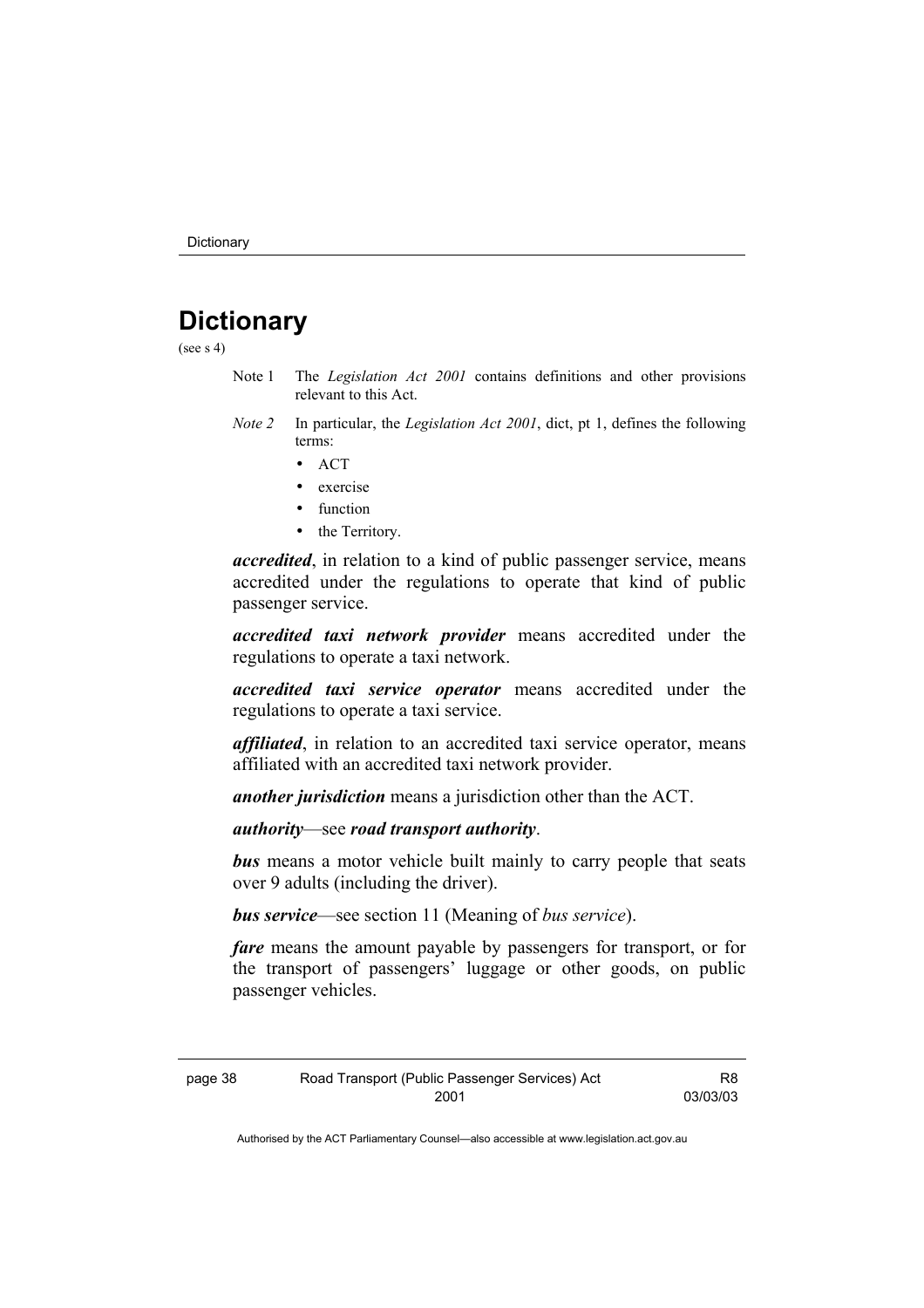*holder* means—

- (a) of a service contract—the person who (apart from the road transport authority) is a party to the contract; or
- (b) of a taxi licence—the person to whom the licence was issued.

*jurisdiction* means a State, the Commonwealth or an internal Territory, including the ACT.

*licence*, in relation to a taxi, means a licence issued under the regulations to use a vehicle as a taxi.

*long-distance service*—see section 14 (What is a *long-distance service*?).

*motor vehicle* means a vehicle built to be propelled by a motor that forms part of the vehicle.

*public bus* means a bus used to provide a bus service.

*public passenger service*—see section 10 (What is a *public passenger service*?).

*public passenger vehicle* means a bus or taxi.

*public vehicle licence*—see the *Road Transport (Driver Licensing) Act 1999*, dictionary.

*regular route service*—see section 12 (What is a *regular route service*?).

*restricted taxi*—see section 46 (Meaning of *restricted taxi*).

*restricted taxi licence*—see section 38 (Meaning of *restricted taxi licence*).

*restricted taxi service*—see section 48 (Meaning of *restricted taxi service*).

page 39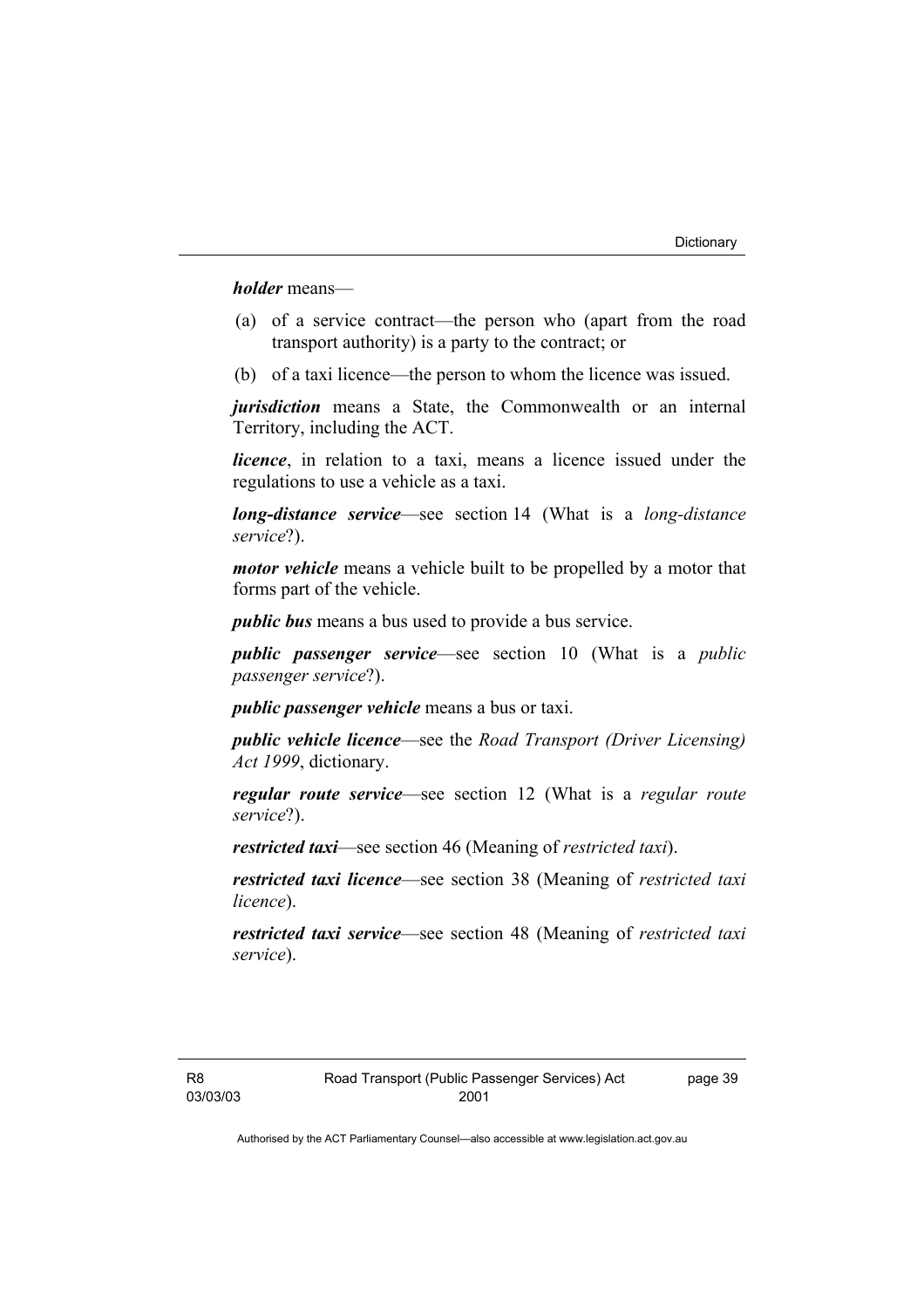#### **Dictionary**

*road* means an area that is open to or used by the public and is developed for, or has as 1 of its main uses, the driving or riding of motor vehicles, but does not include an area that would otherwise be a road so far as a declaration under the *Road Transport (General) Act 1999*, section 12 (Power to include or exclude areas in road transport legislation) declares that this Act does not apply to the area.

#### *road related area* means—

- (a) an area that divides a road; or
- (b) a footpath or nature strip adjacent to a road; or
- (c) an area that is open to the public and is designated for use by cyclists or animals; or
- (d) an area that is not a road and that is open to or used by the public for driving, riding or parking vehicles; or
- (e) a shoulder of a road; or
- (f) any other area that is open to or used by the public so far as a declaration under the *Road Transport (General) Act 1999*, section 12 (Power to include or exclude areas in road transport legislation) declares that this Act applies to the area;

but does not include an area that would otherwise be a road related area so far as a declaration under that section declares that this Act does not apply to the area.

*road transport authority* (or *authority*) means the Australian Capital Territory Road Transport Authority.

*Note* The chief executive of the department responsible for the *Road Transport (General) Act 1999* is the road transport authority (see *Road Transport (General) Act 1999*, s 16).

*service contract*—see section 17 (Service contracts).

*taxi*—see section 45 (Meaning of *taxi*).

page 40 Road Transport (Public Passenger Services) Act 2001

R8 03/03/03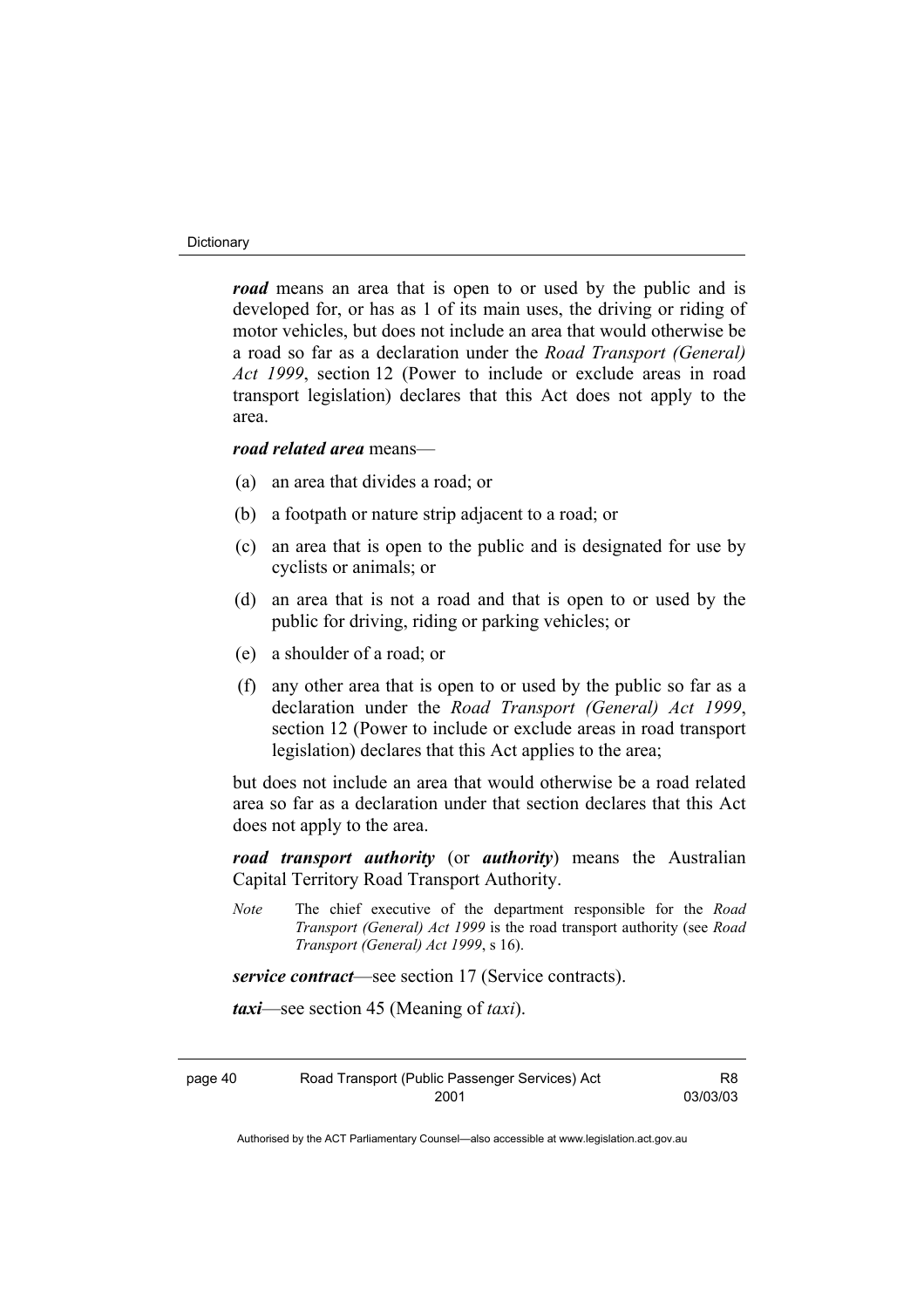*taxi booking service*—see section 29 (Meaning of *taxi booking service*).

*taxi driver* means the person driving a taxi if the person holds a public vehicle licence authorising the person to drive the taxi for hire or reward.

*taxi licence*—see section 37 (Meaning of *taxi licence*).

*taxi network*—see section 28 (Meaning of *taxi network*).

*taxi service*—see section 47 (Meaning of *taxi service*).

*taxi zone*—see the Australian Road Rules, rule 182.

*tour and charter service*—see section 13 (What is a *tour and charter service*?).

*vehicle* means—

- (a) any description of vehicle on wheels, other than a vehicle used on railways or tramways; or
- (b) any other vehicle prescribed under the regulations;

and includes anything else that, under the regulations, is to be treated as a vehicle.

page 41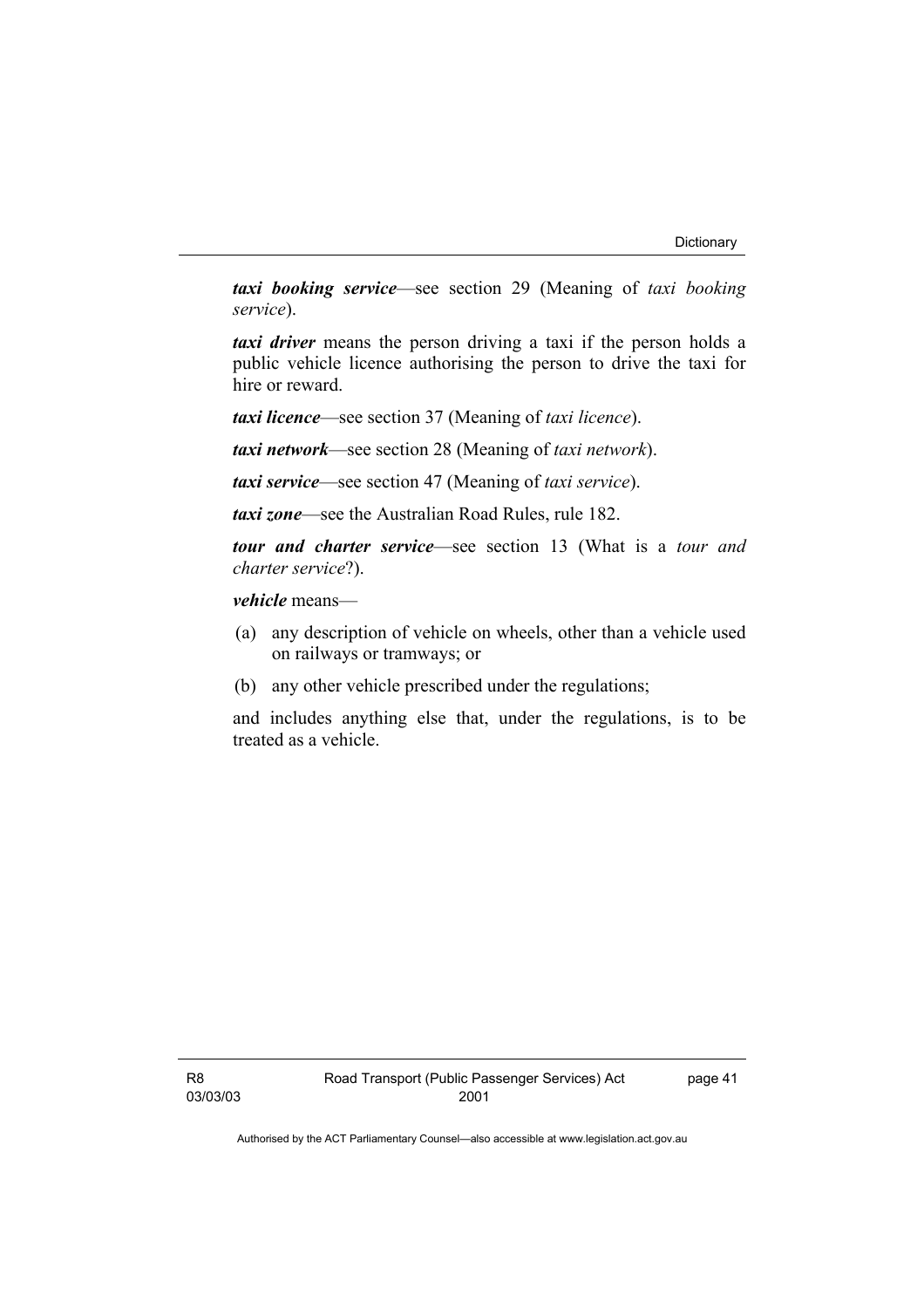1 About the endnotes

### **Endnotes**

#### **1 About the endnotes**

Amending and modifying laws are annotated in the legislation history and the amendment history. Current modifications are not included in the republished law but are set out in the endnotes.

Not all editorial amendments made under the *Legislation Act 2001*, part 11.3 are annotated in the amendment history. Full details of any amendments can be obtained from the Parliamentary Counsel's Office.

Uncommenced amending laws and expiries are listed in the legislation history and the amendment history. These details are underlined. Uncommenced provisions and amendments are not included in the republished law but are set out in the last endnote.

If all the provisions of the law have been renumbered, a table of renumbered provisions gives details of previous and current numbering.

The endnotes also include a table of earlier republications.

If the republished law includes penalties, current information about penalty unit values appears on the republication inside front cover.

### **2 Abbreviation key**

| $am = amended$                               | $ord = ordinance$                         |
|----------------------------------------------|-------------------------------------------|
| $amdt = amendment$                           | orig = original                           |
| $ch = chapter$                               | p = page                                  |
| $cl = clause$                                | par = paragraph                           |
| $def = definition$                           | pres = present                            |
| $dict = dictionary$                          | prev = previous                           |
| disallowed = disallowed by the Legislative   | $(\text{prev})$ = previously              |
| Assembly                                     | prov = provision                          |
| $div = division$                             | $pt = part$                               |
| $exp = expires/expired$                      | $r = rule/subrule$                        |
| Gaz = Gazette                                | reg = regulation/subregulation            |
| $hdg =$ heading                              | $renum = renumbered$                      |
| IA = Interpretation Act 1967                 | $reloc = relocated$                       |
| ins = inserted/added                         | $R[X]$ = Republication No                 |
| $LA =$ Legislation Act 2001                  | $RI = reissue$                            |
| $LR =$ legislation register                  | s = section/subsection                    |
| $LRA =$ Legislation (Republication) Act 1996 | $sch = schedule$                          |
| $mod = modified / modified$                  | $sdiv = subdivision$                      |
| $No = number$                                | $sub =$ substituted                       |
| $num = numbered$                             | SL = Subordinate Law                      |
| $o = order$                                  | underlining = whole or part not commenced |
| om = omitted/repealed                        | or to be expired                          |
|                                              |                                           |

| page 42 | Road Transport (Public Passenger Services) Act |          |
|---------|------------------------------------------------|----------|
|         | 2001                                           | 03/03/03 |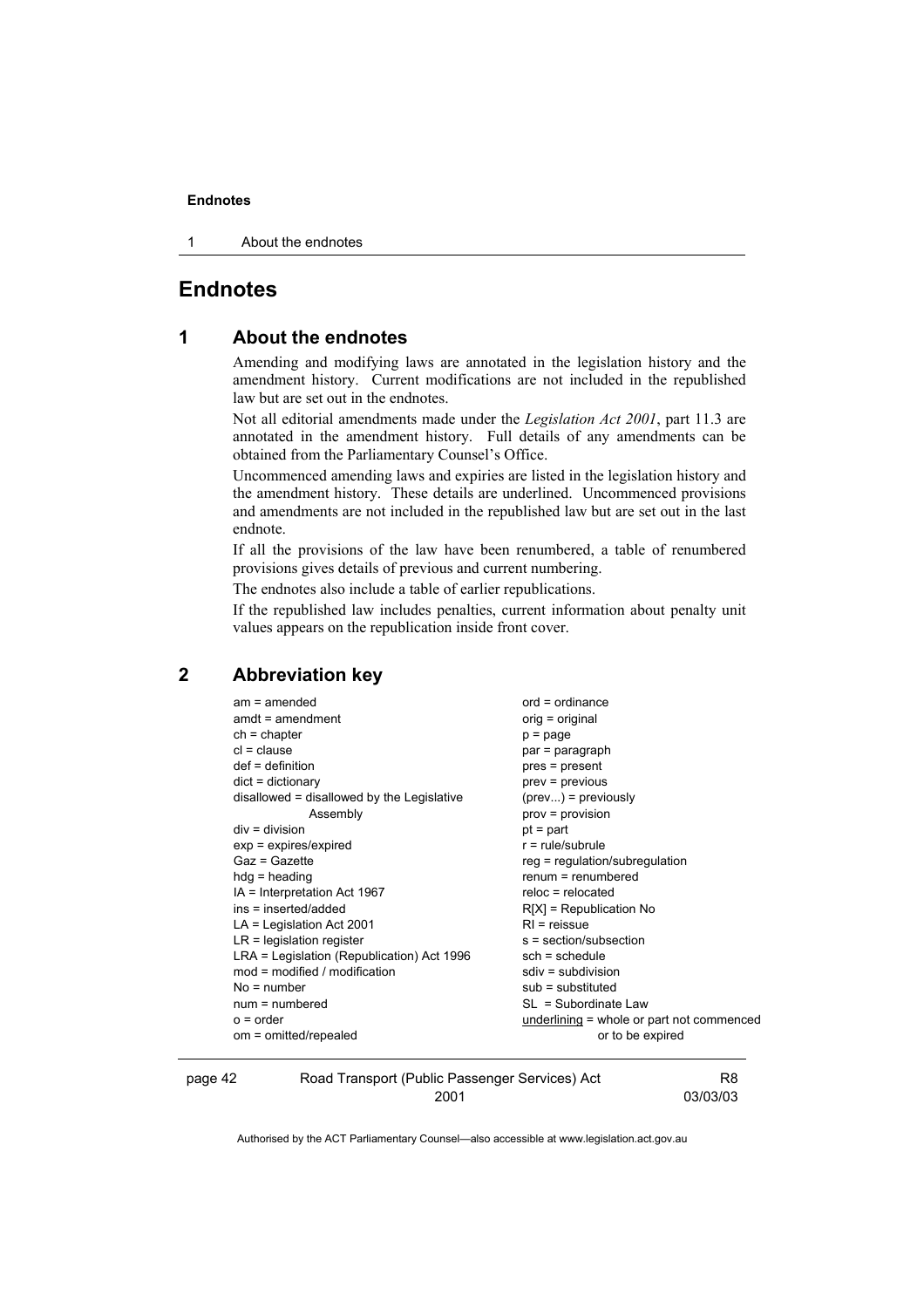### **3 Legislation history**

#### **Road Transport (Public Passenger Services) Act 2001 No 62**

notified 10 September 2001 (Gaz 2001 No S66)

s 1, s 2 commenced 10 September 2001 (IA s 10B)

remainder commenced 1 December 2001 (s 2 and CN 2001 No 2)

as amended by

#### **Road Transport (Public Passenger Services) Amendment Act 2001 No 94**

notified LR 27 September 2001 s 1, s 2 commenced 27 September 2001 (LA s 75) remainder commenced 1 March 2002 (s 2 and CN 2002 No 2)

#### **Statute Law Amendment Act 2002 No 30 pt 3.70**

notified LR 16 September 2002 s 1, s 2 taken to have commenced 19 May 1997 (LA s 75 (2)) pt 3.70 commenced 17 September 2002 (s 2 (1))

#### **Statute Law Amendment Act 2002 (No 2) No 49 pt 3.23**

notified LR 20 December 2002

s 1, s 2 taken to have commenced 7 October 1994 (LA s 75 (2)) pt 3.23 commenced 17 January 2003 (s 2 (1))

#### **4 Amendment history**

| <b>Objects</b><br>s 2 hdg<br>s <sub>2</sub> | bracketed note $exp 30$ June 2002 (s 4 (3))<br>orig s 2 om R1 LA (s 89 (4))<br>(prev s 3) sub 2001 No 94 s 4<br>renum R1 LA (see 2001 No 94 s 17) |
|---------------------------------------------|---------------------------------------------------------------------------------------------------------------------------------------------------|
| <b>Dictionary</b><br>s <sub>3</sub>         | (prev s 4) renum R1 LA (see 2001 No 94 s 17)                                                                                                      |
| <b>Notes</b><br>s <sub>4</sub>              | (prev s 5) sub 2001 No 94 s 5<br>renum R1 LA (see 2001 No 94 s 17)<br>ss (2), (3) exp 30 June 2002 (s 4 (3))                                      |

| R8       | Road Transport (Public Passenger Services) Act | page 43 |
|----------|------------------------------------------------|---------|
| 03/03/03 | 2001                                           |         |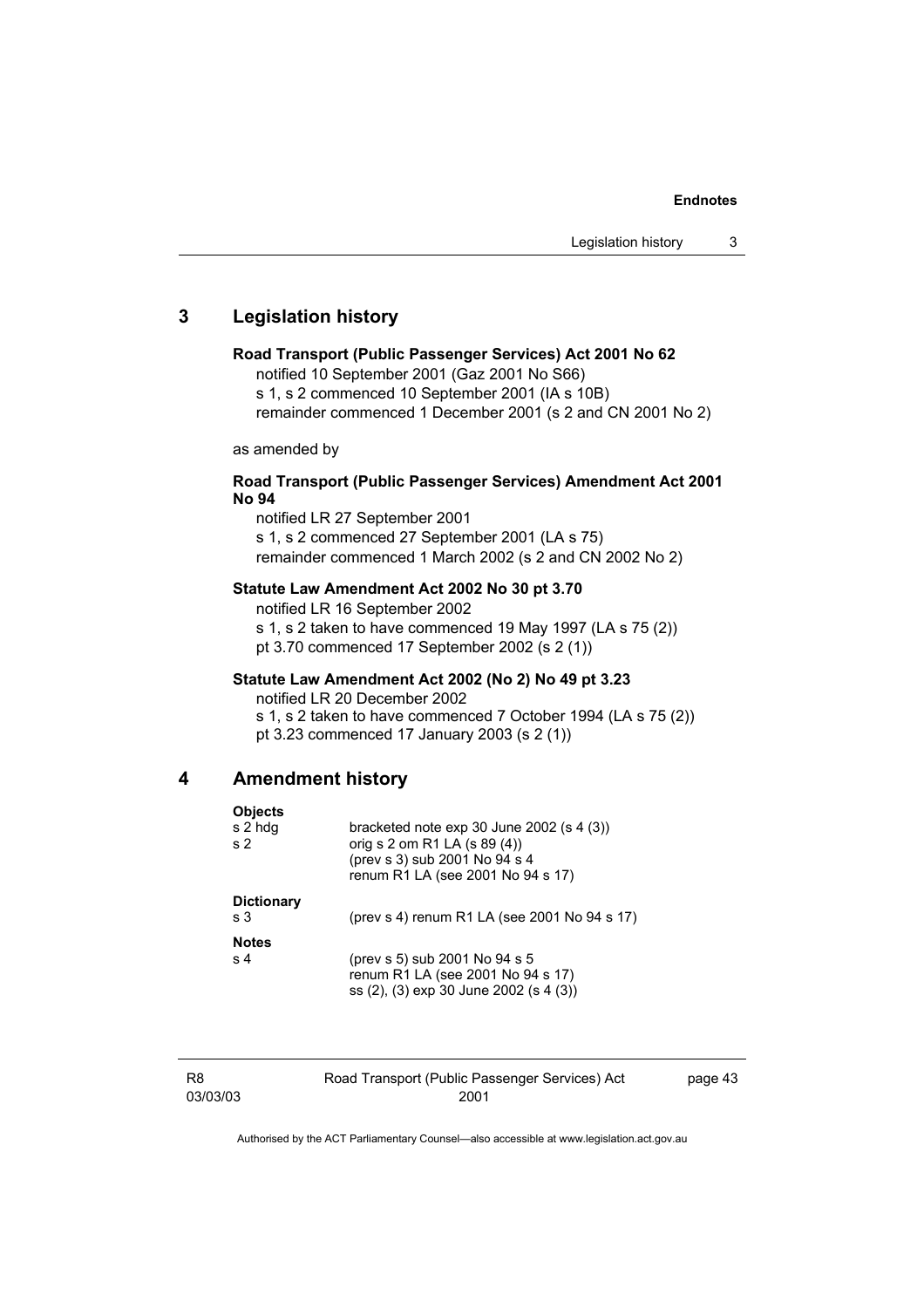4 Amendment history

| s 5                                          | <b>Functions of road transport authority</b><br>(prev s 6) sub 2001 No 94 s 5<br>renum R1 LA (see 2001 No 94 s 17)                                     |
|----------------------------------------------|--------------------------------------------------------------------------------------------------------------------------------------------------------|
| s 6                                          | Registers of accredited people and licences<br>(prev s 7) sub 2001 No 94 s 5<br>renum R1 LA (see 2001 No 94 s 17)                                      |
| s 7                                          | Security and disclosure of information in registers<br>(prev s 8) sub 2001 No 94 s 5<br>renum R1 LA (see 2001 No 94 s 17)<br>sub 2002 No 49 amdt 3.229 |
| s 8                                          | <b>Trade Practices Act authorisation</b><br>(prev s 9) renum R1 LA (see 2001 No 94 s 17)                                                               |
| s 9                                          | <b>Combinations of accreditations and licences</b><br>(prev s 9A) ins 2001 No 94 s 6<br>renum R1 LA (see 2001 No 94 s 17)                              |
| <b>Meaning of bus service</b><br>s 11 hdg    | bracketed note exp 30 June 2002 (s 4 (3))                                                                                                              |
| What is a regular route service?<br>s 12 hdg | bracketed note $exp 30$ June 2002 (s 4 (3))                                                                                                            |
| s 14 hdq                                     | What is a long-distance service?<br>bracketed note $exp 30$ June 2002 (s 4 (3))                                                                        |
| s 15 hdg                                     | Bus operators—purposes of accreditation<br>bracketed note $exp 30$ June 2002 (s 4 (3))                                                                 |
| s 16                                         | <b>Regulations about accreditation system</b><br>am 2002 No 30 amdt 3.748                                                                              |
| <b>Service contracts</b><br>s 17 hdg<br>s 17 | bracketed note $exp 30$ June 2002 (s 4 (3))<br>am 2002 No 49 amdt 3.230                                                                                |
| s 20 hdg                                     | Unaccredited operators not to operate certain bus services<br>bracketed note $exp 30$ June 2002 (s 4 (3))                                              |
|                                              | Pretending to be an accredited bus service operator                                                                                                    |
| s 21                                         | sub 2002 No 30 amdt 3.749                                                                                                                              |
| s 22 hdg                                     | Operators of regular route services to hold service contracts<br>bracketed note $exp 30$ June 2002 (s 4 (3))                                           |
| <b>Regulations about bus drivers</b><br>s 26 | am 2002 No 49 amdt 3.230                                                                                                                               |

Authorised by the ACT Parliamentary Counsel—also accessible at www.legislation.act.gov.au

R8 03/03/03

2001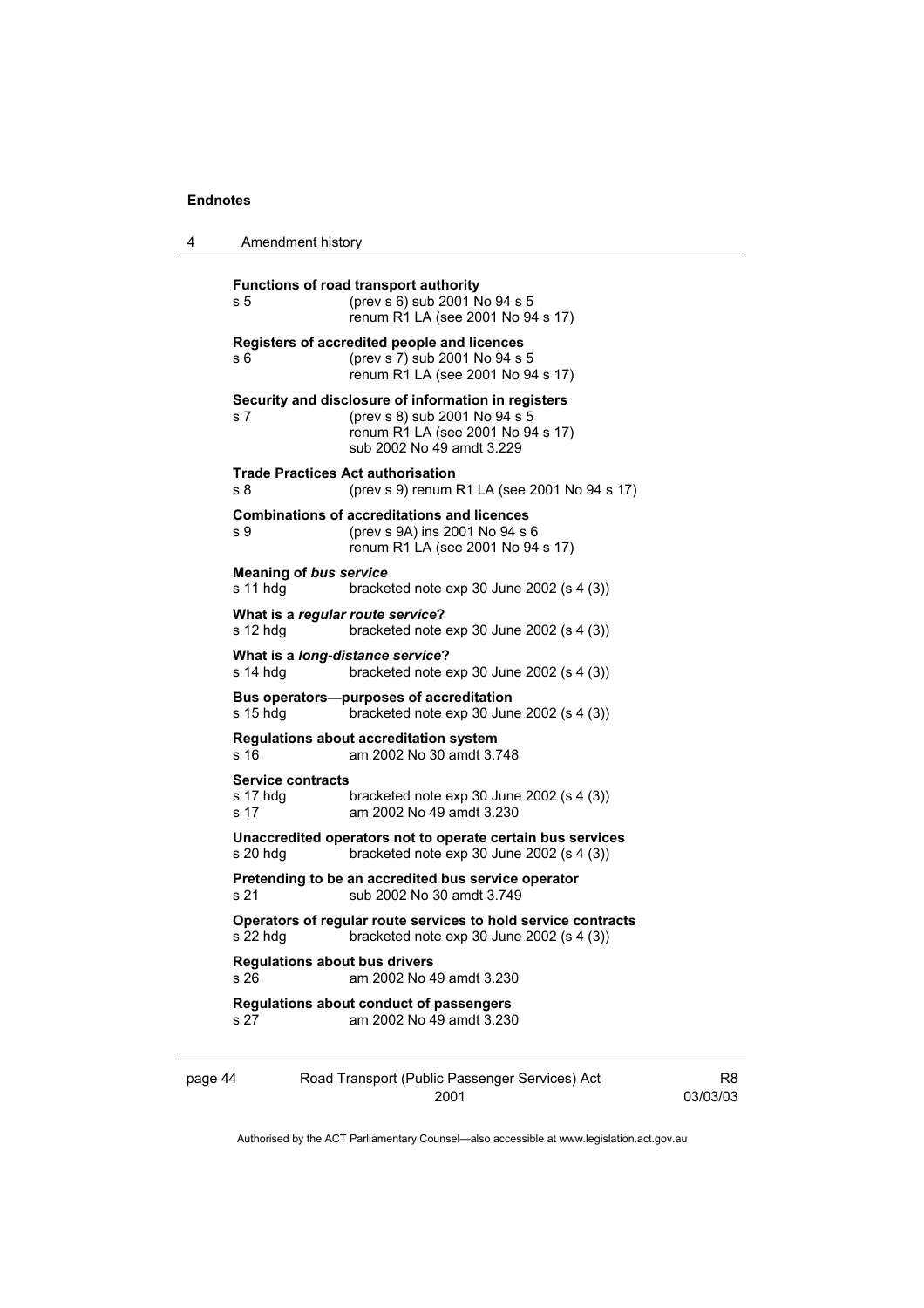| pt 3 hdg                                                   | sub 2001 No 94 s 8                                                                                                                                                                 |
|------------------------------------------------------------|------------------------------------------------------------------------------------------------------------------------------------------------------------------------------------|
| <b>Basic concepts</b><br>div 3.1 hdg                       | ins 2001 No 94 s 8                                                                                                                                                                 |
| <b>Meaning of taxi network</b><br>s 28 hdq<br>s 28         | bracketed note exp 30 June 2002 (s 4 (3))<br>orig s 28 om 2001 No 94 s 7<br>(prev s 29) sub 2001 No 94 s 8<br>renum R1 LA (see 2001 No 94 s 17)                                    |
| <b>Meaning of taxi booking service</b><br>s 29 hdq<br>s 29 | bracketed note exp 30 June 2002 (s 4 (3))<br>(prev s 29A) ins 2001 No 94 s 8<br>renum R1 LA (see 2001 No 94 s 17)                                                                  |
| div 3.2 hdg                                                | Accreditation of taxi network providers<br>ins 2001 No 94 s 8                                                                                                                      |
| s 30 hdg<br>s 30                                           | Taxi network providers-purposes of accreditation<br>bracketed note exp 30 June 2002 (s 4 (3))<br>(prev s 29B) ins 2001 No 94 s 8<br>renum R1 LA (see 2001 No 94 s 17)              |
| s 31 hdg<br>s 31                                           | Taxi network providers-regulations about accreditation system<br>bracketed note exp 30 June 2002 (s 4 (3))<br>(prev s 29C) ins 2001 No 94 s 8<br>renum R1 LA (see 2001 No 94 s 17) |
| div 3.3 hdg                                                | <b>Entitlement to operate taxi networks</b><br>ins 2001 No 94 s 8                                                                                                                  |
| s 32                                                       | <b>Entitlement to operate taxi networks</b><br>(prev s 29D) ins 2001 No 94 s 8<br>renum R1 LA (see 2001 No 94 s 17)                                                                |
| s 33 hda<br>s 33                                           | Unaccredited persons not to operate taxi network<br>bracketed note exp 30 June 2002 (s 4 (3))<br>(prev s 29E) ins 2001 No 94 s 8<br>renum R1 LA (see 2001 No 94 s 17)              |
| s 34                                                       | Pretending to be an accredited taxi network provider<br>(prev s 29F) ins 2001 No 94 s 8<br>renum R1 LA (see 2001 No 94 s 17)                                                       |
| <b>Regulation of taxi networks</b>                         | ins 2001 No 94 s 8                                                                                                                                                                 |

R8 03/03/03 Road Transport (Public Passenger Services) Act 2001

page 45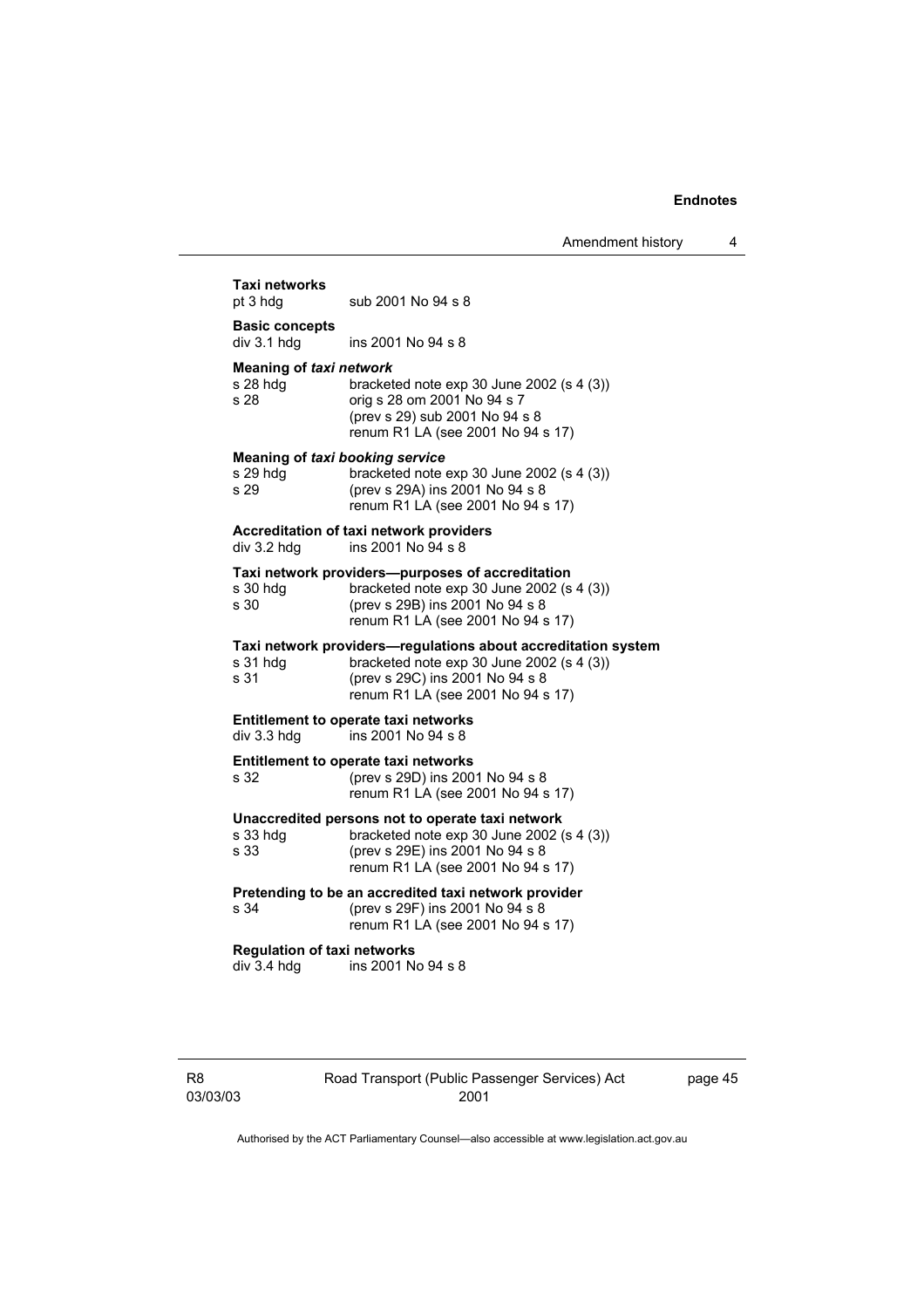| 4 | Amendment history                                                                                                            |                                                                                                                                                                                        |  |
|---|------------------------------------------------------------------------------------------------------------------------------|----------------------------------------------------------------------------------------------------------------------------------------------------------------------------------------|--|
|   | s 35 hdg<br>s 35                                                                                                             | Regulations about operation of taxi networks by accredited people<br>bracketed note exp 30 June 2002 (s 4 (3))<br>(prev s 29G) ins 2001 No 94 s 8<br>renum R1 LA (see 2001 No 94 s 17) |  |
|   | Regulations about operation of taxi networks<br>s 36<br>(prev s 29H) ins 2001 No 94 s 8<br>renum R1 LA (see 2001 No 94 s 17) |                                                                                                                                                                                        |  |
|   | <b>Licensing of taxi vehicles</b><br>pt 4 hdg                                                                                | orig pt 4 hdg renum as pt 7 hdg (see 2001 No 94 s 9)<br>ins 2001 No 94 s 8                                                                                                             |  |
|   | <b>Basic concepts</b><br>div 4.1 hdg                                                                                         | orig div 4.1 hdg renum as div 7.1 hdg (see 2001 No 94 s 9)<br>ins 2001 No 94 s 8                                                                                                       |  |
|   | <b>Meaning of taxi licence</b><br>s 37 hdg<br>s 37                                                                           | bracketed note $exp 30$ June 2002 (s 4 (3))<br>(prev s 30) sub 2001 No 94 s 8<br>renum R1 LA (see 2001 No 94 s 17)                                                                     |  |
|   | s 38 hdg<br>s 38                                                                                                             | <b>Meaning of restricted taxi licence</b><br>bracketed note $exp 30$ June 2002 (s 4 (3))<br>(prev s 30A) ins 2001 No 94 s 8<br>renum R1 LA (see 2001 No 94 s 17)                       |  |
|   | <b>Taxi licences</b><br>div 4.2 hdg                                                                                          | orig div 4.2 hdg renum as div 7.2 hdg (see 2001 No 94 s 9)<br>ins 2001 No 94 s 8                                                                                                       |  |
|   | s 39 hdg<br>s 39                                                                                                             | <b>Maximum numbers of taxi licences</b><br>bracketed note $exp 30$ June 2002 (s 4 (3))<br>(prev s 30B) ins 2001 No 94 s 8<br>renum R1 LA (see 2001 No 94 s 17)                         |  |
|   | <b>Issue of taxi licences</b><br>$s$ 40 hdg<br>s 40                                                                          | bracketed note $exp 30$ June 2002 (s 4 (3))<br>(prev s 30C) ins 2001 No 94 s 8<br>renum R1 LA (see 2001 No 94 s 17)                                                                    |  |
|   | <b>Transferability of taxi licences</b><br>s 41 hdg<br>s 41                                                                  | bracketed note $exp 30$ June 2002 (s 4 (3))<br>(prev s 30D) ins 2001 No 94 s 8<br>renum R1 LA (see 2001 No 94 s 17)                                                                    |  |
|   | Use of vehicles as taxis<br>s 42 hdg<br>s 42                                                                                 | bracketed note $exp 30$ June 2002 (s 4 (3))<br>(prev s 30E) ins 2001 No 94 s 8<br>renum R1 LA (see 2001 No 94 s 17)                                                                    |  |
|   |                                                                                                                              |                                                                                                                                                                                        |  |

page 46 Road Transport (Public Passenger Services) Act 2001 R8 03/03/03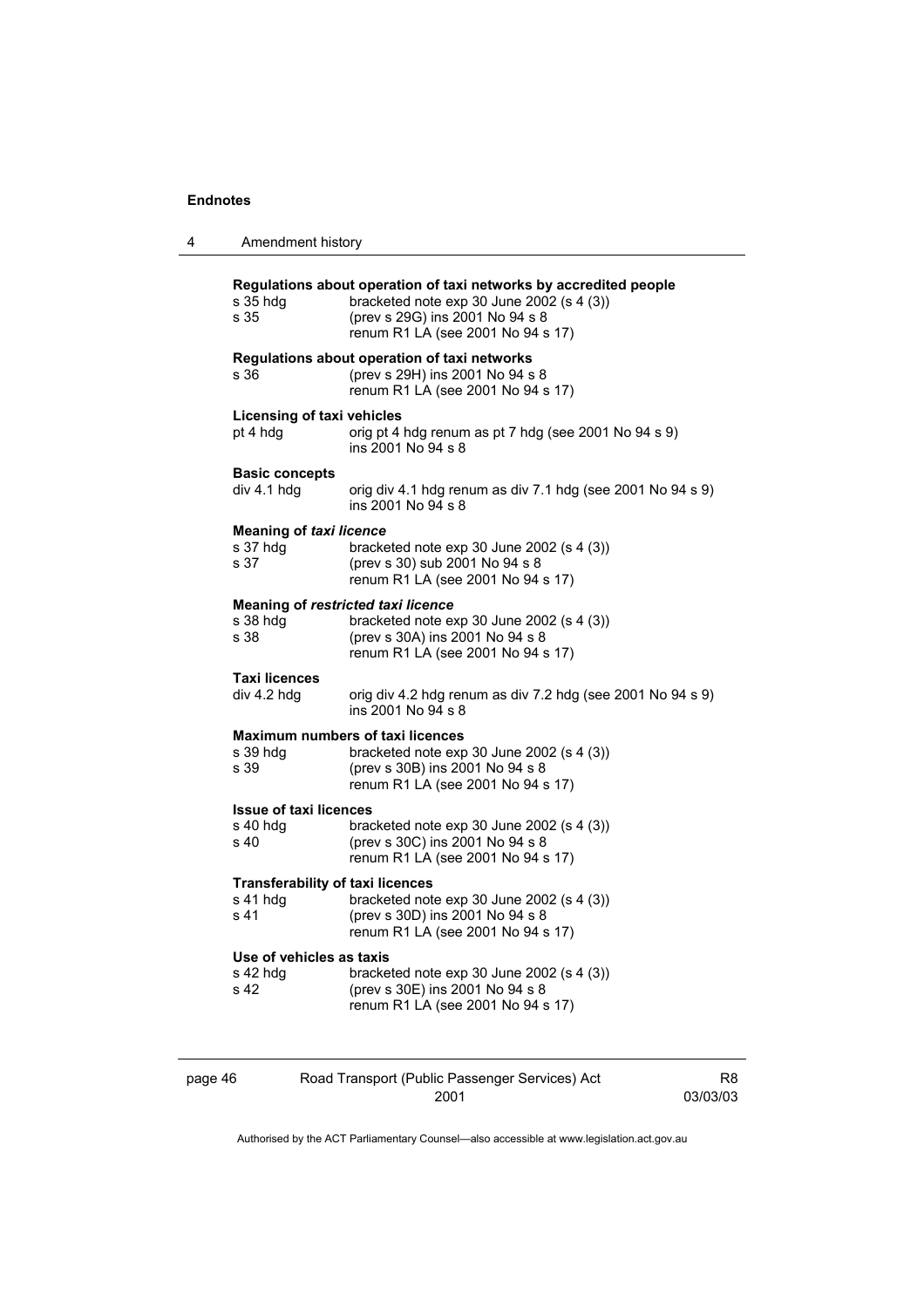|                                    | Amendment history                                                                             |
|------------------------------------|-----------------------------------------------------------------------------------------------|
|                                    | Pretending vehicles are licensed taxis                                                        |
| s 43                               | (prev s 30F) ins 2001 No 94 s 8<br>renum R1 LA (see 2001 No 94 s 17)                          |
|                                    | <b>Regulations about taxi licences</b>                                                        |
| $s$ 44 hdg<br>s 44                 | bracketed note $exp 30$ June 2002 (s 4 (3))                                                   |
|                                    | (prev s 30G) ins 2001 No 94 s 8<br>renum R1 LA (see 2001 No 94 s 17)                          |
| Taxi services                      |                                                                                               |
| pt 5 hdg                           | orig pt 5 hdg om R1 LA (s 89 (3)) but see s 54                                                |
|                                    | (prev pt 5 hdg) exp 31 December 2001 (s 54)<br>ins 2001 No 94 s 8                             |
| <b>Basic concepts</b>              |                                                                                               |
| div 5.1 hdg                        | ins 2001 No 94 s 8                                                                            |
| <b>Meaning of taxi</b><br>s 45 hdg | bracketed note $exp 30$ June 2002 (s 4 (3))                                                   |
| s 45                               | (prev s 31) sub 2001 No 94 s 8                                                                |
|                                    | renum R1 LA (see 2001 No 94 s 17)                                                             |
| <b>Meaning of restricted taxi</b>  |                                                                                               |
| s 46 hdg                           | bracketed note $exp 30$ June 2002 (s 4 (3))                                                   |
| s 46                               | (prev s 31A) ins 2001 No 94 s 8<br>renum R1 LA (see 2001 No 94 s 17)                          |
| <b>Meaning of taxi service</b>     |                                                                                               |
| s 47 hdg                           | bracketed note $exp 30$ June 2002 (s 4 (3))                                                   |
| s 47                               | (prev s 31B) ins 2001 No 94 s 8<br>renum R1 LA (see 2001 No 94 s 17)                          |
|                                    |                                                                                               |
| s 48                               | Meaning of restricted taxi service<br>(prev s 31C) ins 2001 No 94 s 8                         |
|                                    | renum R1 LA (see 2001 No 94 s 17)                                                             |
|                                    | Accreditation of taxi service operators                                                       |
| div 5.2 hdg                        | ins 2001 No 94 s 8                                                                            |
| s 49 hdg                           | Taxi service operators-purposes of accreditation<br>bracketed note exp 30 June 2002 (s 4 (3)) |
| s 49                               | (prev s 31D) ins 2001 No 94 s 8                                                               |
|                                    | renum R1 LA (see 2001 No 94 s 17)                                                             |
|                                    | Taxi service operators-regulations about accreditation system                                 |
| s 50 hdg                           | bracketed note $exp 30$ June 2002 (s 4 (3))                                                   |
| s 50                               | (prev s 31E) ins 2001 No 94 s 8<br>renum R1 LA (see 2001 No 94 s 17)                          |
|                                    | <b>Entitlement to operate taxi services</b>                                                   |
| div 5.3 hdg                        | ins 2001 No 94 s 8                                                                            |

R8 03/03/03 Road Transport (Public Passenger Services) Act 2001

page 47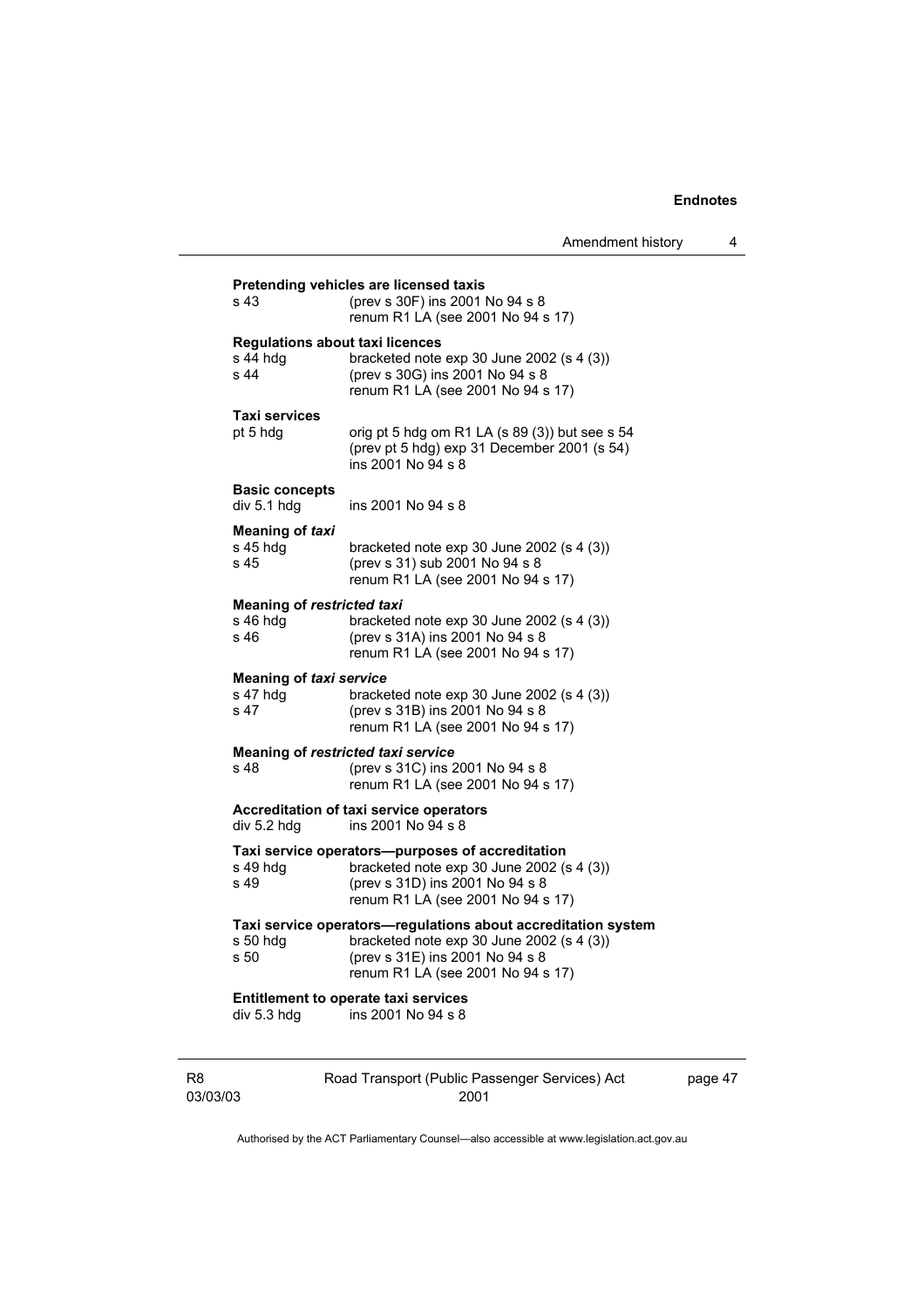| 4 | Amendment history                                                          |                                                                                                                                                                                                                     |  |
|---|----------------------------------------------------------------------------|---------------------------------------------------------------------------------------------------------------------------------------------------------------------------------------------------------------------|--|
|   | s 51 hdg<br>s 51                                                           | <b>Entitlement to operate taxi services</b><br>bracketed note $exp 30$ June 2002 (s 4 (3))<br>(prev s 31F) ins 2001 No 94 s 8<br>renum R1 LA (see 2001 No 94 s 17)                                                  |  |
|   | s 52 hdg<br>s 52                                                           | Unaccredited operators not to operate taxi services<br>bracketed note $exp 30$ June 2002 (s 4 (3))<br>orig s 52 exp 31 December 2001 (s 54)<br>(prev s 31G) ins 2001 No 94 s 8<br>renum R1 LA (see 2001 No 94 s 17) |  |
|   | s 53                                                                       | Pretending to be an accredited taxi service operator<br>orig s 53 exp 31 December 2001 (s 54)<br>(prev s 31H) ins 2001 No 94 s 8<br>renum R1 LA (see 2001 No 94 s 17)                                               |  |
|   | s 54                                                                       | Taxi service operators to be affiliated with taxi network<br>orig s 54 exp 31 December 2001 (s 54)<br>(prev s 31l) ins 2001 No 94 s 8<br>renum R1 LA (see 2001 No 94 s 17)                                          |  |
|   | s 55                                                                       | Pretending to be affiliated with taxi network<br>(prev s 31J) ins 2001 No 94 s 8<br>renum R1 LA (see 2001 No 94 s 17)                                                                                               |  |
|   | <b>Regulation of taxi services</b><br>div 5.4 hdg                          | ins 2001 No 94 s 8                                                                                                                                                                                                  |  |
|   | s 56 hdg<br>s 56                                                           | Regulations about operation of taxi services by accredited people<br>bracketed note $exp 30$ June 2002 (s 4 (3))<br>(prev s 31K) ins 2001 No 94 s 8<br>renum R1 LA (see 2001 No 94 s 17)                            |  |
|   | s 57                                                                       | Regulations about operation of taxis<br>(prev s 31L) ins 2001 No 94 s 8<br>renum R1 LA (see 2001 No 94 s 17)                                                                                                        |  |
|   | <b>Regulations about taxi drivers</b><br>s 58                              | (prev s 31M) ins 2001 No 94 s 8<br>renum R1 LA (see 2001 No 94 s 17)                                                                                                                                                |  |
|   | s 59                                                                       | Regulations about conduct of taxi passengers<br>(prev s 31N) ins 2001 No 94 s 8<br>renum R1 LA (see 2001 No 94 s 17)                                                                                                |  |
|   | $s$ 60 hdg<br>s 60                                                         | Power to determine maximum taxi fares<br>bracketed note $exp 30$ June 2002 (s 4 (3))<br>(prev s 310) ins 2001 No 94 s 8<br>renum R1 LA (see 2001 No 94 s 17)                                                        |  |
|   | <b>Miscellaneous</b><br>pt 6 hdg                                           | ins 2001 No 94 s 8                                                                                                                                                                                                  |  |
|   | Road Transport (Public Passenger Services) Act<br>page 48<br>2001<br>03/03 |                                                                                                                                                                                                                     |  |

R8 03/03/03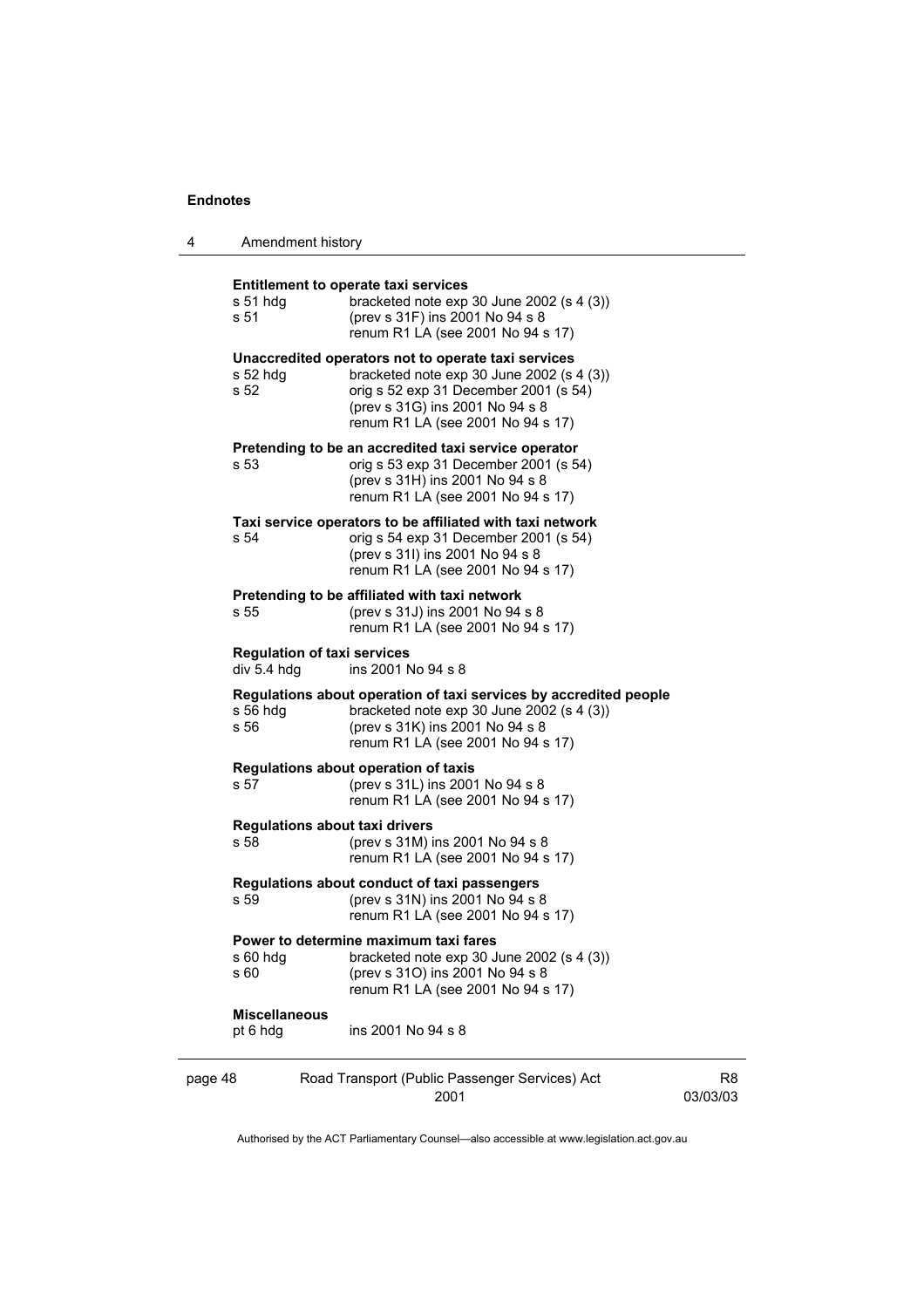| Amendment history |  |
|-------------------|--|
|-------------------|--|

| s 61                       | <b>Regulation-making power</b><br>s 61 hdg | bracketed note $exp 30$ June 2002 (s 4 (3))<br>(prev s 32) sub 2001 No 94 s 8<br>renum R1 LA (see 2001 No 94 s 17)                                                                          |         |
|----------------------------|--------------------------------------------|---------------------------------------------------------------------------------------------------------------------------------------------------------------------------------------------|---------|
| s 62                       |                                            | Regulations may apply certain laws and instruments<br>(prev s 32A) ins 2001 No 94 s 8<br>renum R1 LA (see 2001 No 94 s 17)<br>sub 2002 No 30 amdt 3.750                                     |         |
| s 63                       | <b>Regulations about enforcement</b>       | (prev s 32B) ins 2001 No 94 s 8<br>renum R1 LA (see 2001 No 94 s 17)                                                                                                                        |         |
| s 64                       |                                            | Minister may exempt vehicles and people from Act<br>(prev s 32C) ins 2001 No 94 s 8<br>renum R1 LA (see 2001 No 94 s 17)                                                                    |         |
| s 65                       | $s$ 65 hdg                                 | Regulations may exempt vehicles and people from Act<br>bracketed note exp 30 June 2002 (s 4 (3))<br>(prev s 32D) ins 2001 No 94 s 8<br>renum R1 LA (see 2001 No 94 s 17)                    |         |
|                            | <b>Transitional provisions</b><br>pt 7 hdg | (prev pt 4 hdg) renum 2001 No 94 s 9                                                                                                                                                        |         |
|                            | General<br>div 7.1 hdg                     | (prev div 4.1 hdg) renum 2001 No 94 s 9<br>exp 1 June 2003 (s 69)                                                                                                                           |         |
| s 66                       | Definitions for pt 7                       | (prev s 33) def restricted taxi operator's licence ins 2001<br>No 94 s 10<br>def taxi operator's licence ins 2001 No 94 s 10<br>renum R1 LA (see 2001 No 94 s 17)<br>exp 1 June 2003 (s 69) |         |
| s 67                       | <b>Transitional regulations</b>            | (prev s 34) renum R1 LA (see 2001 No 94 s 17)<br>exp 1 June 2003 (s 69)                                                                                                                     |         |
| s 68                       | Modification of pt 7's operation           | (prev s 35) renum R1 LA (see 2001 No 94 s 17)<br>am 2002 No 49 amdt 3.231<br>exp 1 June 2003 (s 69)                                                                                         |         |
| s 69                       | <b>Expiry of div 7.1</b>                   | (prev s 36) renum R1 LA (see 2001 No 94 s 17)<br>sub 2002 No 30 amdt 3.751<br>exp 1 June 2003 (s 69)                                                                                        |         |
| R <sub>8</sub><br>03/03/03 |                                            | Road Transport (Public Passenger Services) Act<br>2001                                                                                                                                      | page 49 |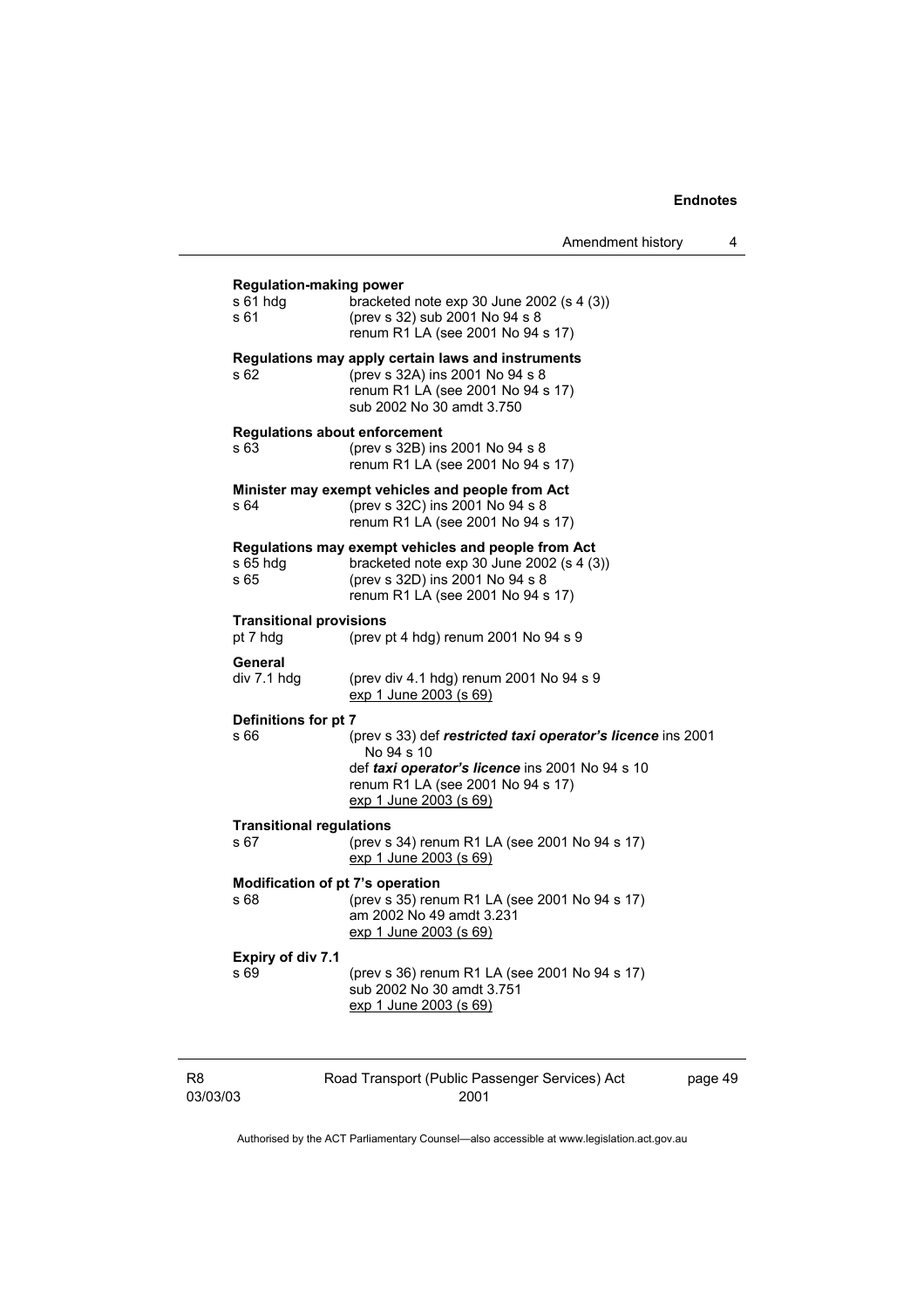| 4                                                                                                                | Amendment history                               |                                                                                                                                                  |                |
|------------------------------------------------------------------------------------------------------------------|-------------------------------------------------|--------------------------------------------------------------------------------------------------------------------------------------------------|----------------|
|                                                                                                                  | div 7.2 hdg                                     | <b>Bus services under Motor Omnibus Act</b><br>(prev div 4.2 hdg) renum 2001 No 94 s 9<br>exp 1 December 2002 (s 72)                             |                |
|                                                                                                                  | s 70                                            | <b>Existing bus services operated under the Motor Omnibus Act</b><br>(prev s 37) renum R1 LA (see 2001 No 94 s 17)<br>exp 1 December 2002 (s 72) |                |
|                                                                                                                  | s 71                                            | Fares, concession cards and refunds under Motor Omnibus Act<br>(prev s 38) renum R1 LA (see 2001 No 94 s 17)<br>exp 1 December 2002 (s 72)       |                |
|                                                                                                                  | Expiry of div 7.2<br>s 72                       | (prev s 39) renum R1 LA (see 2001 No 94 s 17)<br>sub 2002 No 30 amdt 3.752<br>exp 1 December 2002 (s 72)                                         |                |
| Infringement notices under Motor Omnibus Act<br>div 7.3 hdg<br>exp 1 June 2002 (s 78)                            |                                                 | (prev div 4.3 hdg) renum R1 LA (see 2001 No 94 s 17)                                                                                             |                |
|                                                                                                                  | <b>Existing infringement notices</b><br>s 73    | (prev s 40) renum R1 LA (see 2001 No 94 s 17)<br>exp 1 June 2002 (s 78)                                                                          |                |
| <b>Existing final notices</b><br>s 74<br>(prev s 41) renum R1 LA (see 2001 No 94 s 17)<br>exp 1 June 2002 (s 78) |                                                 |                                                                                                                                                  |                |
|                                                                                                                  | s 75                                            | Existing notices disputing liability under infringement notices<br>(prev s 42) renum R1 LA (see 2001 No 94 s 17)<br>exp 1 June 2002 (s 78)       |                |
| Existing applications for extension of time<br>(prev s 43) renum R1 LA (see 2001 No 94 s 17)<br>s 76             |                                                 | exp 1 June 2002 (s 78)                                                                                                                           |                |
|                                                                                                                  | s 77                                            | Suspension of concession card in force under Motor Omnibus Act<br>(prev s 44) renum R1 LA (see 2001 No 94 s 17)<br>exp 1 June 2002 (s 78)        |                |
| Expiry of div 7.3<br>s 78<br>exp 1 June 2002 (s 78)                                                              |                                                 | (prev s 45) renum R1 LA (see 2001 No 94 s 17)                                                                                                    |                |
|                                                                                                                  | <b>Bus operator's licences</b><br>div 7.4 hdg   | (prev div 4.4 hdg) renum R1 LA (see 2001 No 94 s 17)<br>exp 1 December 2002 (s 80)                                                               |                |
|                                                                                                                  | <b>Existing bus operator's licences</b><br>s 79 | (prev s 46) renum R1 LA (see 2001 No 94 s 17)<br>exp 1 December 2002 (s 80)                                                                      |                |
| page 50                                                                                                          |                                                 | Road Transport (Public Passenger Services) Act<br>2001                                                                                           | R8<br>03/03/03 |

Authorised by the ACT Parliamentary Counsel—also accessible at www.legislation.act.gov.au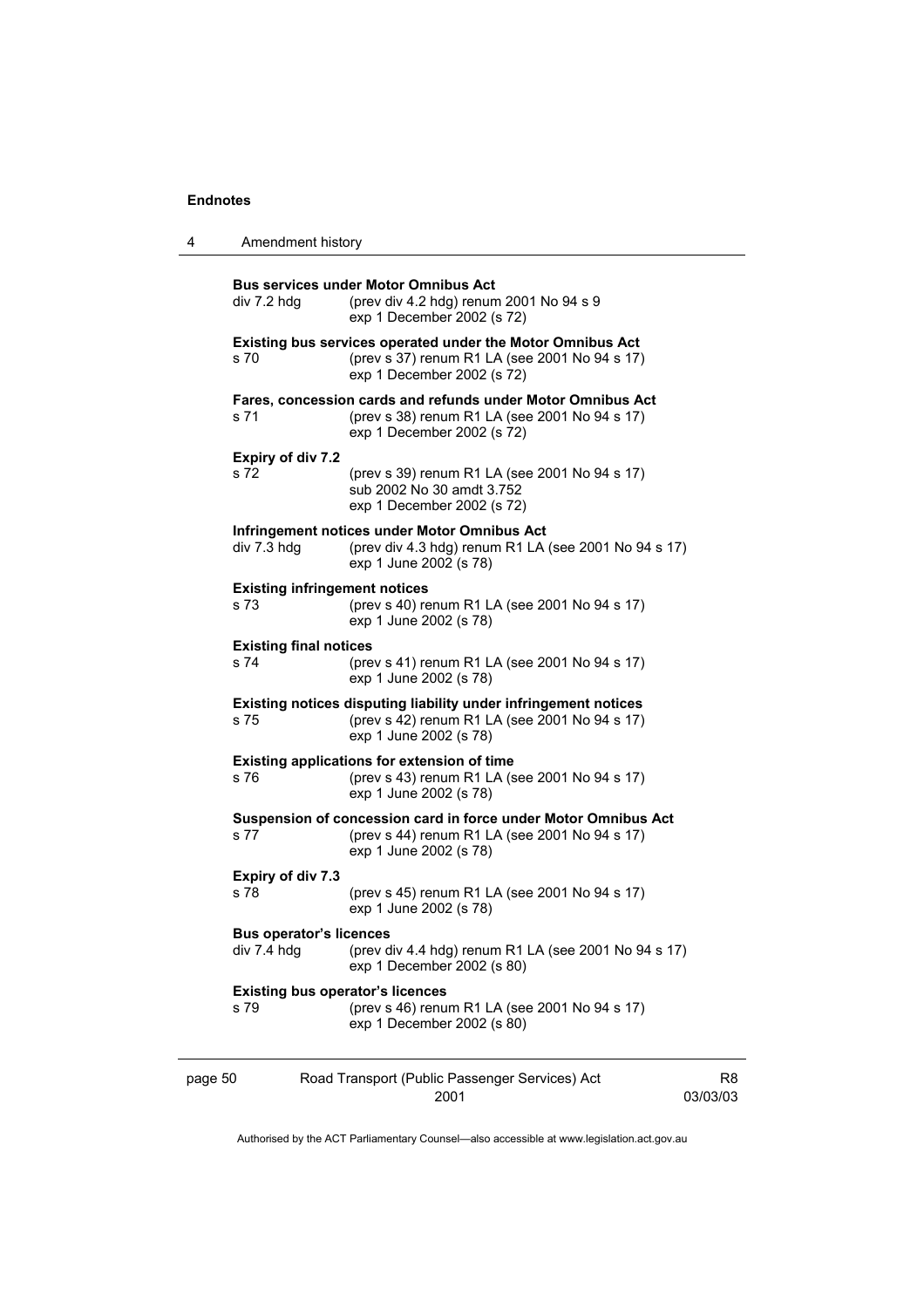| Amendment history |  |
|-------------------|--|
|-------------------|--|

| Expiry of div 7.4<br>s 80            | (prev s 47) renum R1 LA (see 2001 No 94 s 17)<br>sub 2002 No 30 amdt 3.753<br>exp 1 December 2002 (s 80) |
|--------------------------------------|----------------------------------------------------------------------------------------------------------|
| <b>Bus service licences</b>          |                                                                                                          |
| div 7.5 hdg                          | (prev div 4.5 hdg) renum R1 LA (see 2001 No 94 s 17)<br>exp 1 December 2002 (s 82)                       |
| <b>Existing bus service licences</b> |                                                                                                          |
| s 81                                 | (prev s 48) renum R1 LA (see 2001 No 94 s 17)<br>exp 1 December 2002 (s 82)                              |
| Expiry of div 7.5                    |                                                                                                          |
| s 82                                 | (prev s 49) renum R1 LA (see 2001 No 94 s 17)<br>sub 2002 No 30 amdt 3.754<br>exp 1 December 2002 (s 82) |
| <b>Small buses</b>                   |                                                                                                          |
| div 7.6 hdq                          | (prev div 4.6 hdg) renum R1 LA (see 2001 No 94 s 17)<br>exp 1 June 2003 (s 84)                           |
| <b>Existing small buses</b>          |                                                                                                          |
| s 83                                 | (prev s 50) renum R1 LA (see 2001 No 94 s 17)<br>exp 1 June 2003 (s 84)                                  |
| Expiry of div 7.6                    |                                                                                                          |
| s 84                                 | (prev s 51) renum R1 LA (see 2001 No 94 s 17)<br>sub 2002 No 30 amdt 3.755<br>exp 1 June 2003 (s 84)     |
| Taxis                                |                                                                                                          |
| div 7.7 hdg                          | ins 2001 No 94 s 11<br>exp 2 March 2003 (s 92)                                                           |
|                                      | <b>Existing approved taxi networks</b>                                                                   |
| s 85                                 | (prev s 51A) ins 2001 No 94 s 11<br>renum R1 LA (see 2001 No 94 s 17)<br>exp 2 March 2003                |
|                                      | <b>Existing taxi licences and restricted taxi licences</b>                                               |
| s 86                                 | (prev s 51B) ins 2001 No 94 s 11                                                                         |
|                                      | renum R1 LA (see 2001 No 94 s 17)<br>exp 2 March 2003                                                    |
|                                      | Interim accreditation of existing taxi operators                                                         |
| s 87                                 | (prev s 51C) ins 2001 No 94 s 11<br>renum R1 LA (see 2001 No 94 s 17)<br>exp 2 March 2003                |
|                                      |                                                                                                          |

| R8       |  |
|----------|--|
| 03/03/03 |  |

Road Transport (Public Passenger Services) Act 2001

page 51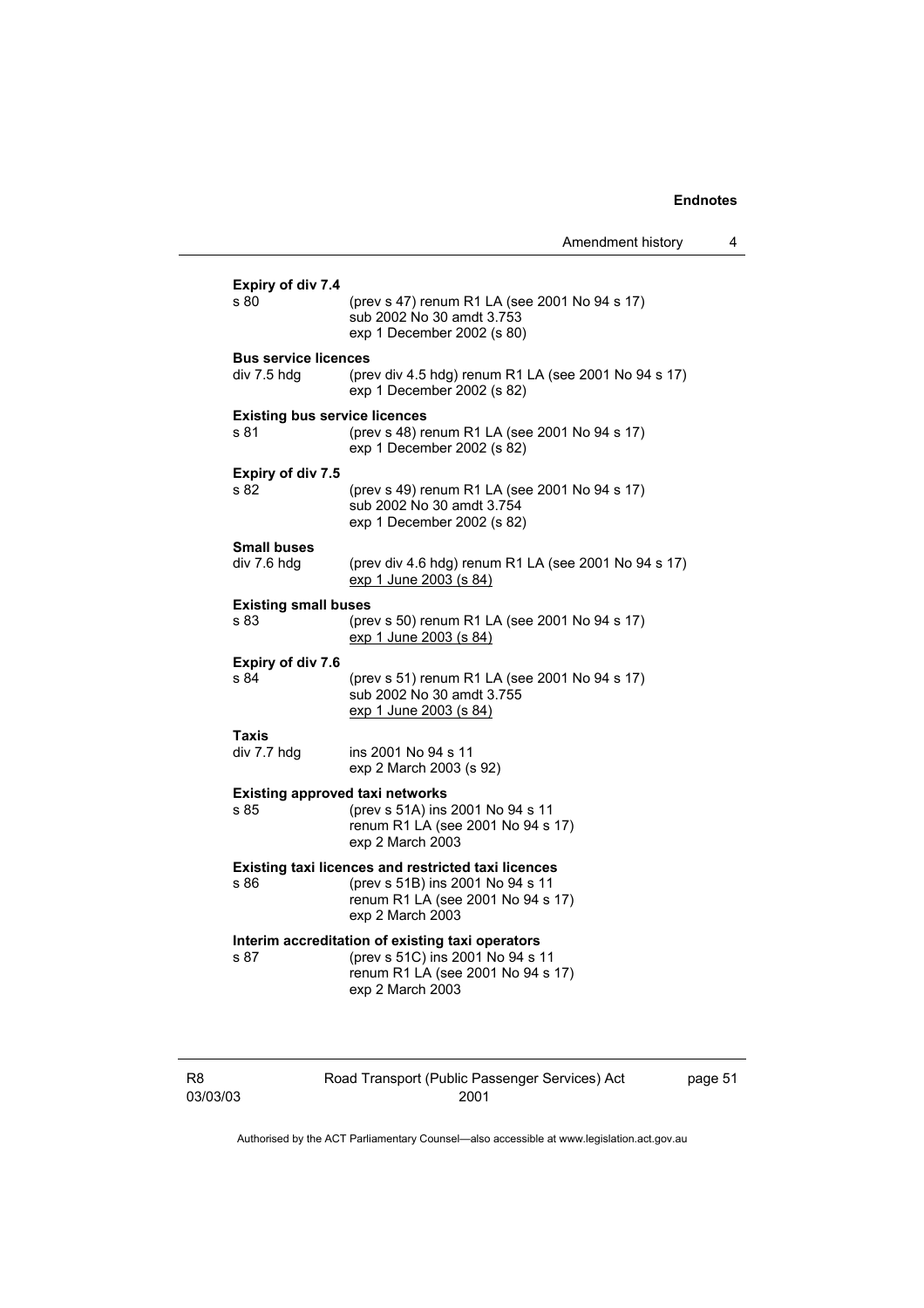| 4 | Amendment history                |                                                                                                                                                                                                                                                                                                                                                                                                                                                                                                                                                                                                                                                                                                                                                                                                                                                                                                                                                                                                                               |
|---|----------------------------------|-------------------------------------------------------------------------------------------------------------------------------------------------------------------------------------------------------------------------------------------------------------------------------------------------------------------------------------------------------------------------------------------------------------------------------------------------------------------------------------------------------------------------------------------------------------------------------------------------------------------------------------------------------------------------------------------------------------------------------------------------------------------------------------------------------------------------------------------------------------------------------------------------------------------------------------------------------------------------------------------------------------------------------|
|   | s 88                             | Determination about maximum number of taxi licences<br>(prev s 51D) ins 2001 No 94 s 11<br>renum R1 LA (see 2001 No 94 s 17)<br>exp 2 March 2003                                                                                                                                                                                                                                                                                                                                                                                                                                                                                                                                                                                                                                                                                                                                                                                                                                                                              |
|   | s 89                             | Determination about maximum number of restricted taxi licences<br>(prev s 51E) ins 2001 No 94 s 11<br>renum R1 LA (see 2001 No 94 s 17)<br>exp 2 March 2003                                                                                                                                                                                                                                                                                                                                                                                                                                                                                                                                                                                                                                                                                                                                                                                                                                                                   |
|   | s 90                             | Application to transfer taxi licence<br>(prev s 51F) ins 2001 No 94 s 11<br>renum R1 LA (see 2001 No 94 s 17)<br>exp 2 March 2003                                                                                                                                                                                                                                                                                                                                                                                                                                                                                                                                                                                                                                                                                                                                                                                                                                                                                             |
|   | s 91                             | Determination about maximum taxi fares<br>(prev s 51G) ins 2001 No 94 s 11<br>renum R1 LA (see 2001 No 94 s 17)<br>exp 2 March 2003                                                                                                                                                                                                                                                                                                                                                                                                                                                                                                                                                                                                                                                                                                                                                                                                                                                                                           |
|   | <b>Expiry of div 7.7</b><br>s 92 | (prev s 51H) ins 2001 No 94 s 11<br>renum R1 LA (see 2001 No 94 s 17)<br>sub 2002 No 30 amdt 3.756<br>exp 2 March 2003                                                                                                                                                                                                                                                                                                                                                                                                                                                                                                                                                                                                                                                                                                                                                                                                                                                                                                        |
|   | <b>Dictionary</b><br>dict        | am 2002 No 30 amdt 3.757<br>def <i>accredited</i> sub 2001 No 94 s 12<br>def accredited bus operators register om 2001 No 94 s 14<br>def accredited taxi network provider ins 2001 No 94 s 13<br>def accredited taxi service operator ins 2001 No 94 s 13<br>def <i>affiliated</i> ins 2001 No 94 s 13<br>def <i>function</i> om 2002 No 30 amdt 3.758<br>def <i>holder</i> sub 2001 No 94 s 12<br>def <i>licence</i> ins 2001 No 94 s 13<br>def public passenger vehicle sub 2001 No 94 s 12<br>def <i>public</i> vehicle licence ins 2001 No 94 s 13<br>def restricted taxi ins 2001 No 94 s 13<br>def restricted taxi licence ins 2001 No 94 s 13<br>def restricted taxi service ins 2001 No 94 s 13<br>def road am 2002 No 30 amdt 3.759, amdt 3.760<br>def road related area am 2002 No 30 amdt 3.759, amdt 3.760<br>def taxi ins 2001 No 94 s 13<br>def taxi booking service ins 2001 No 94 s 13<br>def taxi driver ins 2001 No 94 s 13<br>def taxi licence ins 2001 No 94 s 13<br>def taxi network ins 2001 No 94 s 13 |

| page 52 | Road Transport (Public Passenger Services) Act | R8       |
|---------|------------------------------------------------|----------|
|         | 2001                                           | 03/03/03 |
|         |                                                |          |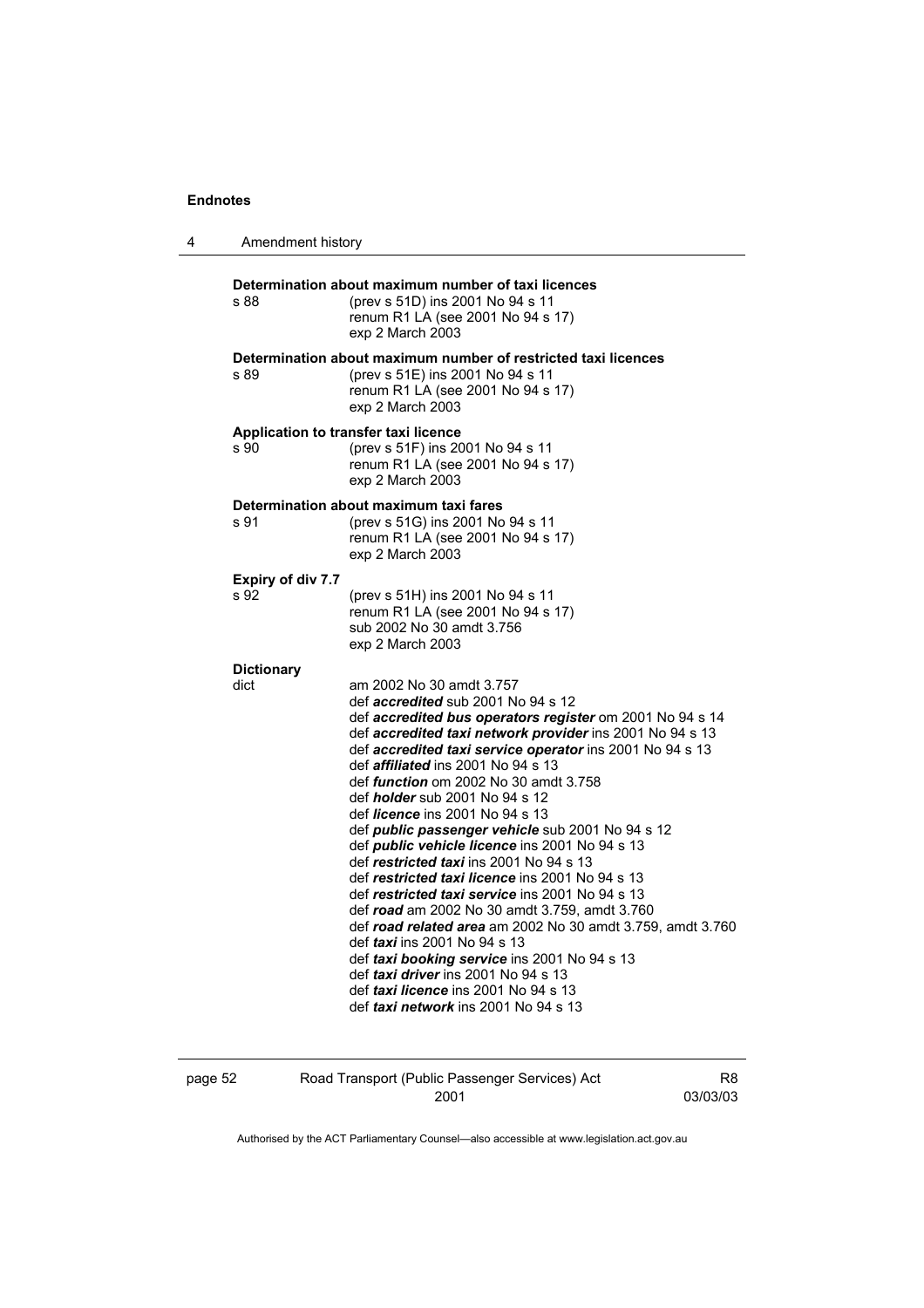def *taxi service* ins 2001 No 94 s 13 def *taxi zone* ins 2001 No 94 s 13

```
Consequential amendments<br>sch 1 om R1 LA (
```
om R1 LA (s 89 (3)) but see s 54

#### **5 Earlier republications**

Some earlier republications were not numbered. The number in column 1 refers to the publication order.

Since 12 September 2001 every authorised republication has been published in electronic pdf format on the ACT legislation register. A selection of authorised republications have also been published in printed format. These republications are marked with an asterisk (\*) in column 1. Except for the footer, electronic and printed versions of an authorised republication are identical.

| <b>Republication No</b> | <b>Amendments to</b> | <b>Republication date</b> |
|-------------------------|----------------------|---------------------------|
|                         | Act 2001 No 94       | 1 December 2001           |
| 2                       | Act 2001 No 94       | 1 March 2002              |
| 3                       | Act 2001 No 94       | 3 June 2002               |
| $\overline{4}$          | Act 2001 No 94       | 1 July 2002               |
| 5                       | Act 2002 No 30       | 3 October 2002            |
| 6                       | Act 2002 No 30       | 2 December 2002           |
|                         | Act 2002 No 49       | 17 January 2003           |
|                         |                      |                           |

#### **6 Renumbered provisions**

as made by 2001 No 94 s 17 and under the *Legislation Act 2001* 

| previous<br>number         | provision heading                                      | renumbered or<br>inserted as |
|----------------------------|--------------------------------------------------------|------------------------------|
| 3                          | Objects                                                | 2                            |
| 4                          | Dictionary                                             | 3                            |
| 5                          | <b>Notes</b>                                           | 4                            |
| 6                          | Functions of road transport authority                  | 5                            |
|                            | Registers of accredited people and<br>licences         | 6                            |
| 8                          | Disclosure of information in registers                 | 7                            |
| R <sub>8</sub><br>03/03/03 | Road Transport (Public Passenger Services) Act<br>2001 | page 53                      |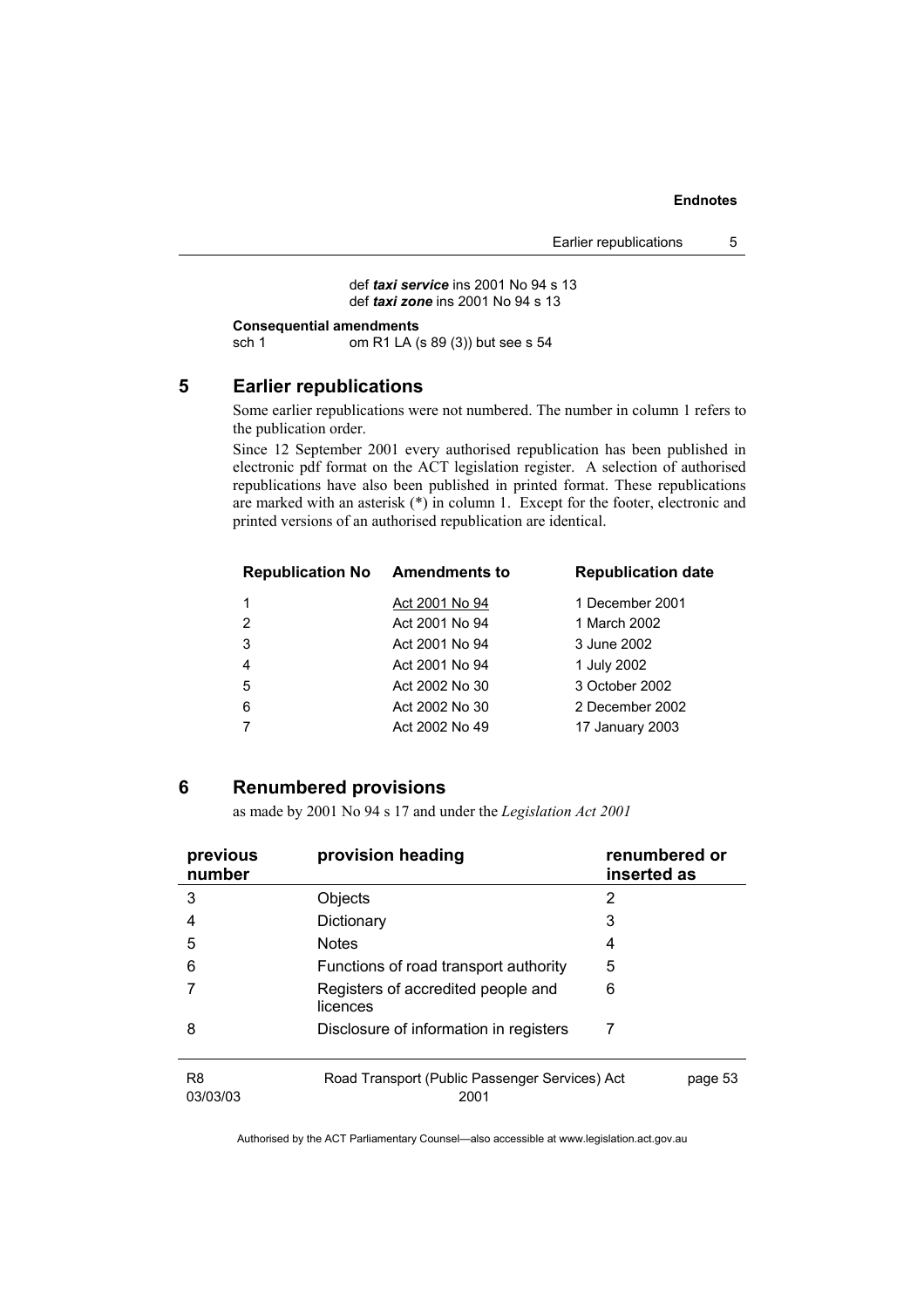#### 6 Renumbered provisions

| previous<br>number | provision heading                                                    | renumbered or<br>inserted as |
|--------------------|----------------------------------------------------------------------|------------------------------|
| 9                  | <b>Trade Practices Act authorisation</b>                             | 8                            |
| <b>9A</b>          | Combinations of accreditations and<br>licences                       | 9                            |
| 29                 | Meaning of taxi network                                              | 28                           |
| 29A                | Meaning of taxi booking service                                      | 29                           |
| 29B                | Taxi network providers--purposes of<br>accreditation                 | 30                           |
| 29C                | Taxi network providers-regulations<br>about accreditation system     | 31                           |
| 29 <sub>D</sub>    | Entitlement to operate taxi networks                                 | 32                           |
| 29E                | Unaccredited persons not to operate<br>taxi network                  | 33                           |
| 29F                | Pretending to be an accredited taxi<br>network provider              | 34                           |
| 29G                | Regulations about operation of taxi<br>networks by accredited people | 35                           |
| 29H                | Regulations about operation of taxi<br>networks                      | 36                           |
| 30                 | Meaning of taxi licence                                              | 37                           |
| 30A                | Meaning of restricted taxi licence                                   | 38                           |
| 30 <sub>B</sub>    | Maximum numbers of taxi licences                                     | 39                           |
| 30C                | Issue of taxi licences                                               | 40                           |
| 30 <sub>D</sub>    | Transferability of taxi licences                                     | 41                           |
| 30E                | Use of vehicles as taxis                                             | 42                           |
| 30F                | Pretending vehicles are licensed taxis                               | 43                           |
| 30G                | Regulations about taxi licences                                      | 44                           |
| 31                 | Meaning of taxi                                                      | 45                           |
| 31A                | Meaning of restricted taxi                                           | 46                           |
| 31B                | Meaning of taxi service                                              | 47                           |
| 31C                | Meaning of restricted taxi service                                   | 48                           |
| 31D                | Taxi service operators—purposes of<br>accreditation                  | 49                           |
| 31E                | Taxi service operators-regulations<br>about accreditation system     | 50                           |
| page 54            | Road Transport (Public Passenger Services) Act<br>2001               | R <sub>8</sub><br>03/03/03   |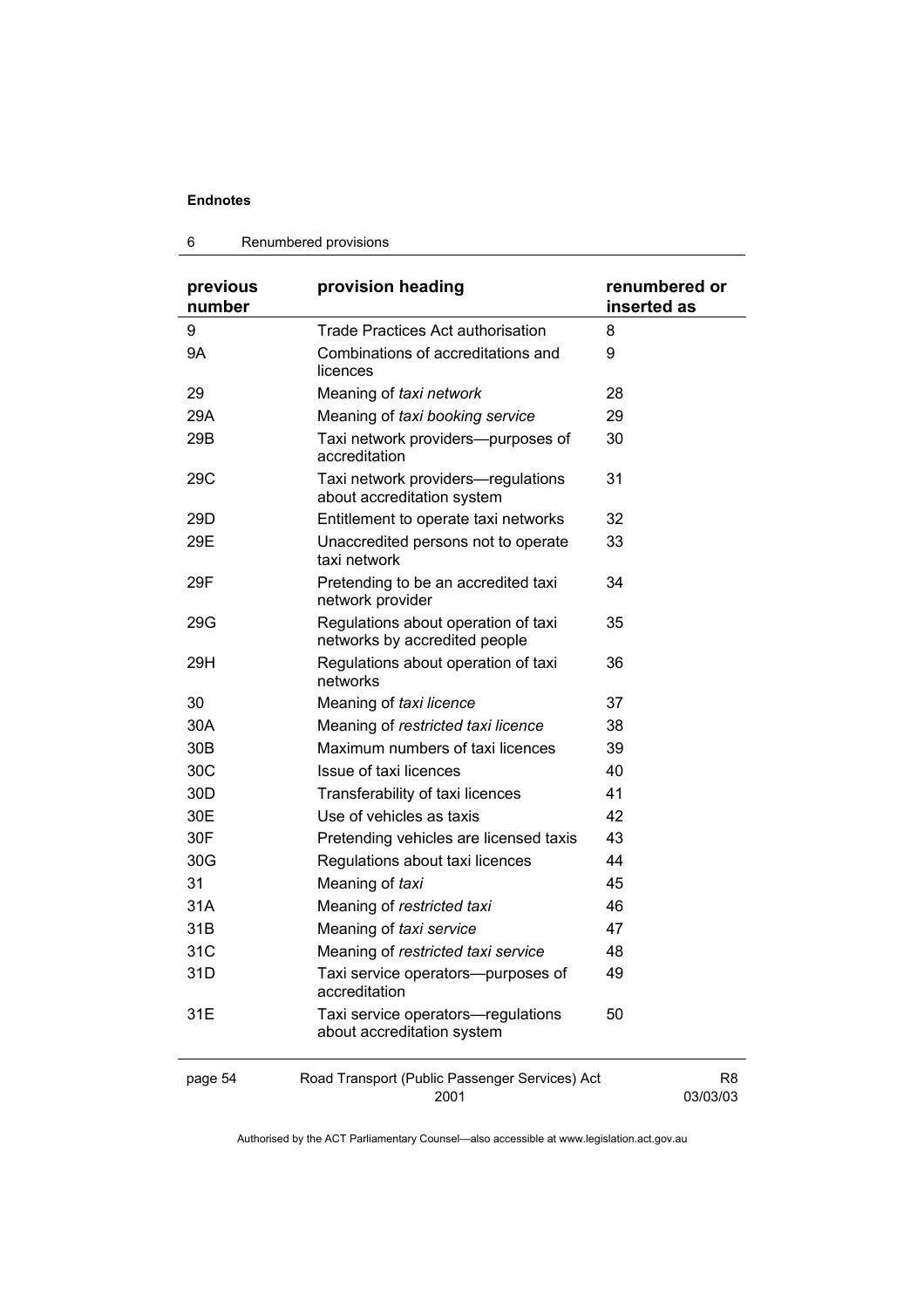Renumbered provisions 6

| previous<br>number | provision heading                                                    | renumbered or<br>inserted as |
|--------------------|----------------------------------------------------------------------|------------------------------|
| 31F                | Entitlement to operate taxi services                                 | 51                           |
| 31G                | Unaccredited operators not to operate<br>taxi services               | 52                           |
| 31H                | Pretending to be an accredited taxi<br>service operator              | 53                           |
| 311                | Taxi service operators to be affiliated<br>with taxi network         | 54                           |
| 31J                | Pretending to be affiliated with taxi<br>network                     | 55                           |
| 31K                | Regulations about operation of taxi<br>services by accredited people | 56                           |
| 31L                | Regulations about operation of taxis                                 | 57                           |
| 31M                | Regulations about taxi drivers                                       | 58                           |
| 31N                | Regulations about conduct of taxi<br>passengers                      | 59                           |
| 31O                | Power to determine maximum taxi<br>fares                             | 60                           |
| 32                 | Regulation-making power                                              | 61                           |
| 32A                | Regulations may apply certain<br>documents etc                       | 62                           |
| 32B                | Regulations about enforcement                                        | 63                           |
| 32C                | Minister may exempt vehicles and<br>people from Act                  | 64                           |
| 32D                | Regulations may exempt vehicles and<br>people from Act               | 65                           |
| 33                 | Definitions for pt 7                                                 | 66                           |
| 34                 | <b>Transitional regulations</b>                                      | 67                           |
| 35                 | Modification of pt 7's operation                                     | 68                           |
| 36                 | Expiry of div 7.1                                                    | 69                           |
| 37                 | Existing bus services operated under<br>the Motor Omnibus Act        | 70                           |
| 38                 | Fares, concession cards and refunds<br>under Motor Omnibus Act       | 71                           |
| 39                 | Expiry of div 7.2                                                    | 72                           |
| R <sub>8</sub>     | Road Transport (Public Passenger Services) Act                       | page 55                      |

Authorised by the ACT Parliamentary Counsel—also accessible at www.legislation.act.gov.au

2001

03/03/03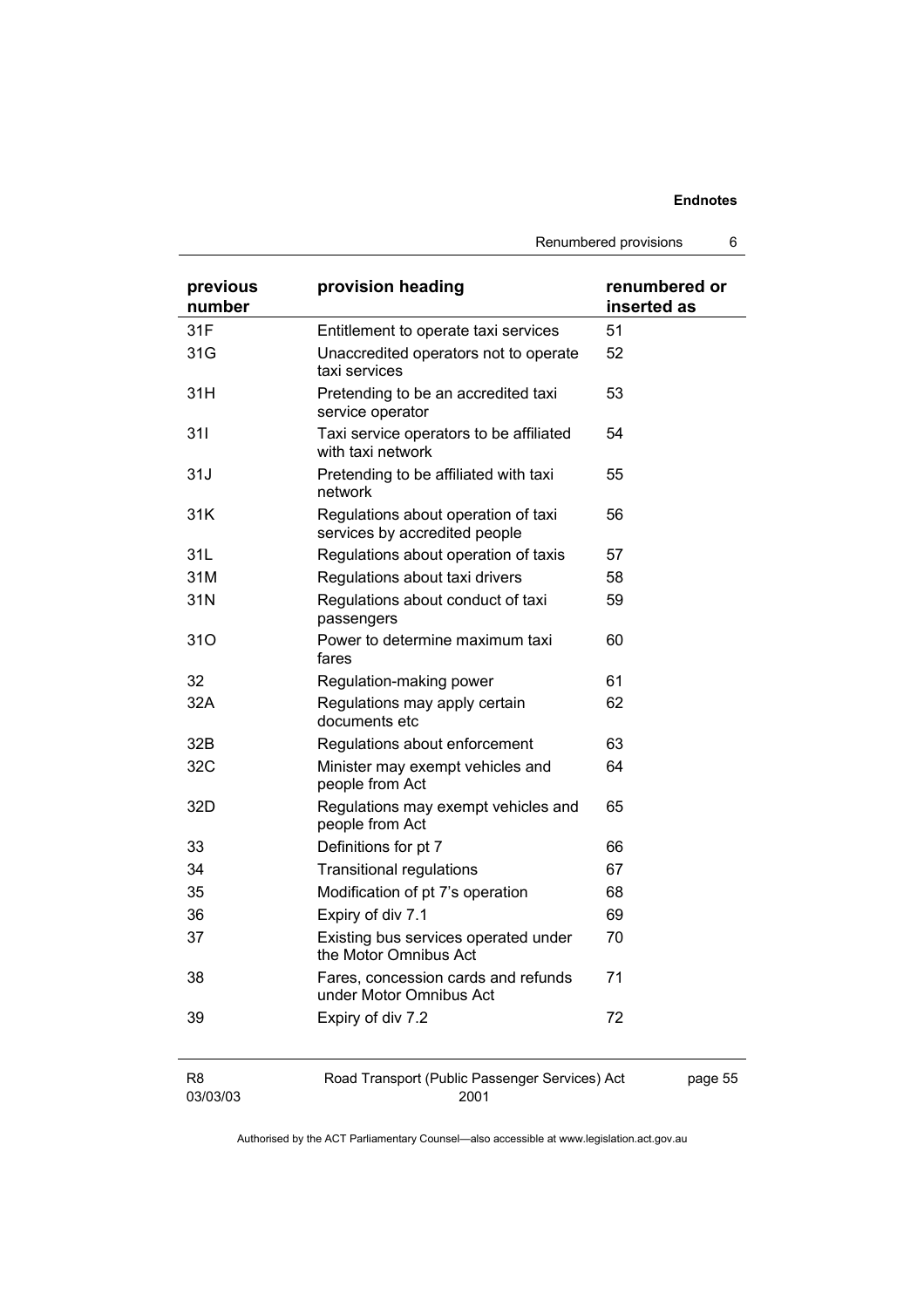#### 6 Renumbered provisions

| previous<br>number | provision heading                                                  | renumbered or<br>inserted as |
|--------------------|--------------------------------------------------------------------|------------------------------|
| 40                 | <b>Existing infringement notices</b>                               | 73                           |
| 41                 | <b>Existing final notices</b>                                      | 74                           |
| 42                 | Existing notices disputing liability under<br>infringement notices | 75                           |
| 43                 | Existing applications for extension of<br>time                     | 76                           |
| 44                 | Suspension of concession card in force<br>under Motor Omnibus Act  | 77                           |
| 45                 | Expiry of div 7.3                                                  | 78                           |
| 46                 | Existing bus operator's licences                                   | 79                           |
| 47                 | Expiry of div 7.4                                                  | 80                           |
| 48                 | Existing bus service licences                                      | 81                           |
| 49                 | Expiry of div 7.5                                                  | 82                           |
| 50                 | <b>Existing small buses</b>                                        | 83                           |
| 51                 | Expiry of div 7.6                                                  | 84                           |
| 51A                | Existing approved taxi networks                                    | 85                           |
| 51 <sub>B</sub>    | Existing taxi licences and restricted taxi<br>licences             | 86                           |
| 51C                | Interim accreditation of existing taxi<br>operators                | 87                           |
| 51 <sub>D</sub>    | Determination about maximum number<br>of taxi licences             | 88                           |
| 51E                | Determination about maximum number<br>of restricted taxi licences  | 89                           |
| 51F                | Application to transfer taxi licence                               | 90                           |
| 51G                | Determination about maximum taxi<br>fares                          | 91                           |
| 51H                | Expiry of div 7.7                                                  | 92                           |